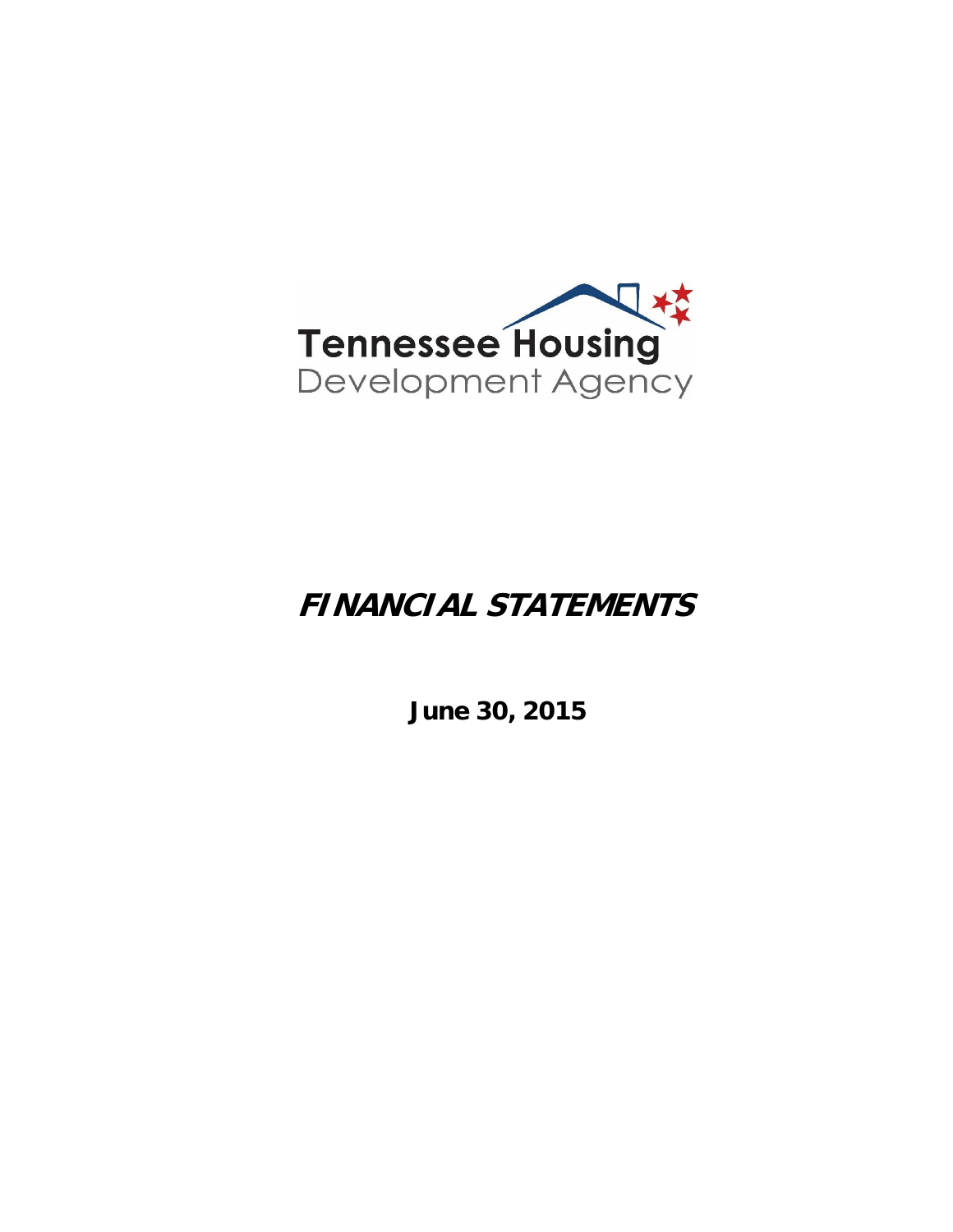

STATE OF TENNESSEE COMPTROLLER OF THE TREASURY DEPARTMENT OF AUDIT DIVISION OF STATE AUDIT SUITE I5OO, JAMES K. POLK STATE OFFICE BUILDING 505 DEADERICK STREET NASHVTLLE, TENNESSEE 37243-1402

PHONE (615) 401-7897 FAX (615) 532-2765

## Independent Auditor's Report

The Honorable Bill Haslam, Governor Members of the General Assembly Members of the Board of Directors Mr. Ralph Perrey, Executive Director

## Report on the Financial Statements

We have audited the accompanying financial statements of the Tennessee Housing Development Agency, a component unit of the State of Tennessee, as of and for the year ended June 30, 2015, and the related notes to the financial statements, which collectively comprise the Tennessee Housing Development Agency's basic financial statements as listed in the table of contents.

#### Management's Responsibility for the Financial Statements

Management is responsible for the preparation and fair presentation of these financial statements in accordance with accounting principles generally accepted in the United States of America; this includes the design, implementation, and maintenance of internal control relevant to the preparation and fair presentation of financial statements that are free from material misstatement, whether due to fraud or error.

#### **Auditor's Responsibility**

Our responsibility is to express an opinion on these financial statements based on our audit. We conducted our audit in accordance with auditing standards generally accepted in the United States of America and the standards applicable to financial audits contained in *Government* Auditing Standards issued by the Comptroller General of the United States. Those standards require that we plan and perform the audit to obtain reasonable assurance about whether the financial statements are free from material misstatement.

An audit involves performing procedures to obtain audit evidence about the amounts and disclosures in the frnancial statements. The procedures selected depend on the auditor's judgment, including the assessment of the risks of material misstatement of the financial statements, whether due to fraud or error. In making those risk assessments, the auditor considers internal control relevant to the entity's preparation and fair presentation of the financial statements in order to design audit procedures that are appropriate in the circumstances, but not for the purpose of expressing an opinion on the effectiveness of the entity's internal control. Accordingly, we express no such opinion. An audit also includes evaluating the appropriateness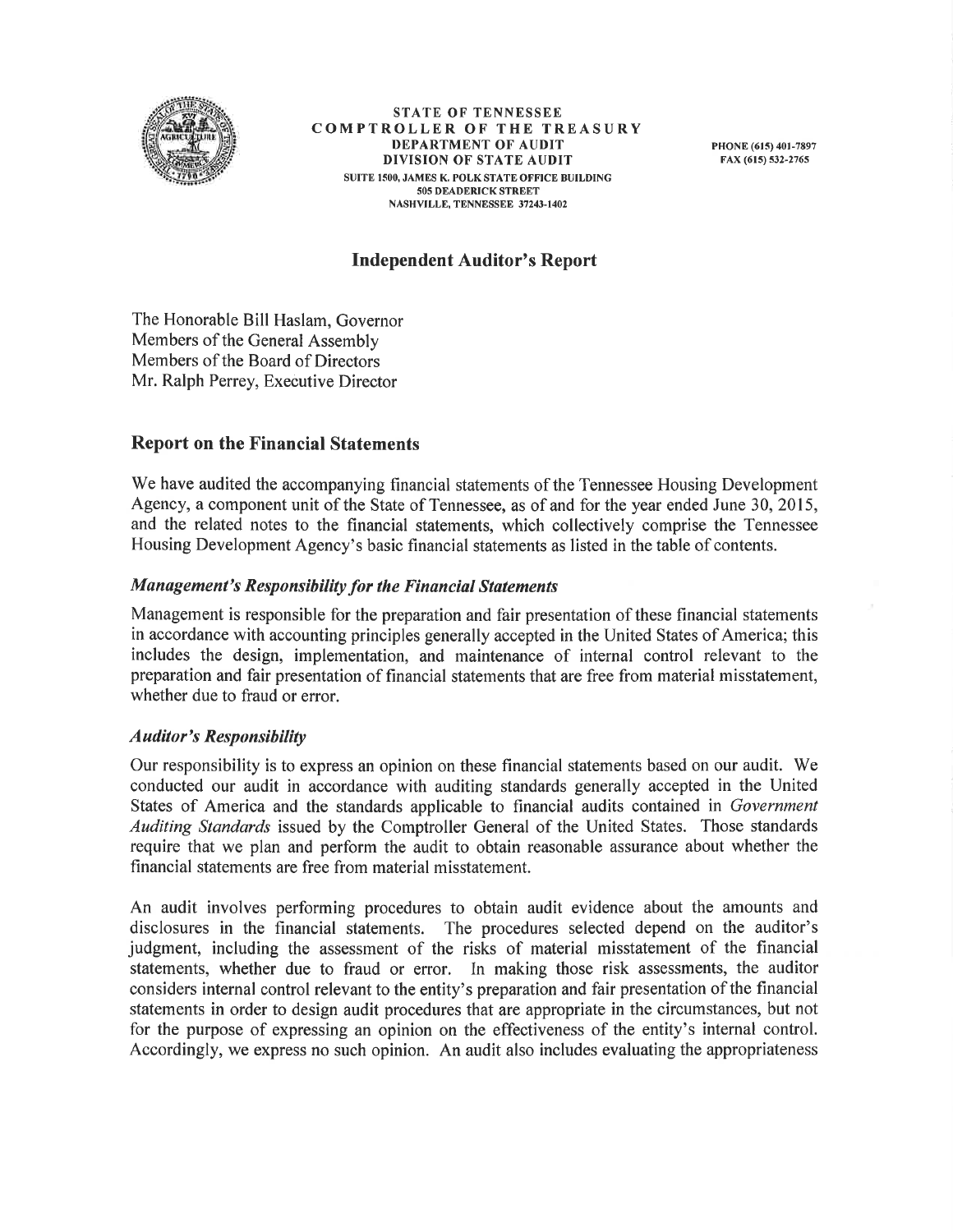of accounting policies used and reasonableness of significant accounting estimates made by management, as well as evaluating the overall presentation of the financial statements.

We believe that the audit evidence we have obtained is sufficient and appropriate to provide a basis for our audit opinion. Tennessee statutes, in addition to audit responsibilities, entrust certain other responsibilities to the Comptroller of the Treasury. Those responsibilities include serving as a member of the board of directors of Tennessee Housing Development Agency. We do not believe that the Comptroller's service in this capacity affected our ability to conduct an independent audit of the Tennessee Housing Development Agency.

#### **Opinion**

In our opinion, the financial statements referred to above present fairly, in all material respects, the fìnancial position of the Tennessee Housing Development Agency as of June 30,2015, and the changes in financial position and cash flows thereof for the year then ended in accordance with accounting principles generally accepted in the United States of America.

#### **Emphasis of Matter**

As discussed in the Notes, the agency implemented Governmental Accounting Standards Board Statement (GASBS) 68, Accounting and Financial Reporting for Pensions - an Amendment of GASB Statement No. 27, and GASBS 71, Pension Transition for Contributions Made Subsequent to the Measurement Date, during the year ended June 30, 2015. Our opinion is not modified with respect to this matter.

#### **Other Matters**

#### Required Supplementary Information

Accounting principles generally accepted in the United States of America require that the management's discussion and analysis, the other postemployment benefits schedule of funding progress, schedule of contributions to the Closed State and Higher Education Employee Pension Plan, schedule of proportionate share of net pension liability for the Closed State and Higher Education Pension Plan, schedule of contributions to the Closed State and Higher Education Employee Pension Plan, and schedule of contributions to the State and Higher Education Employee Retirement Plan be presented to supplement the basic frnancial statements. Such information, although not a part of the basic financial statements, is required by the Governmental Accounting Standards Board, which considers it to be an essential part of financial reporting for placing the basic financial statements in an appropriate operational, economic, or historical context. We have applied certain limited procedures to the required supplementary information in accordance with auditing standards generally accepted in the United States of America, which consisted of inquiries of management about the methods of preparing the information and comparing the information for consistency with management's responses to our inquiries, the basic financial statements, and other knowledge we obtained during our audit of the basic financial statements. We do not express an opinion or provide any assurance on the information because the limited procedures do not provide us with sufficient evidence to express an opinion or provide any assurance.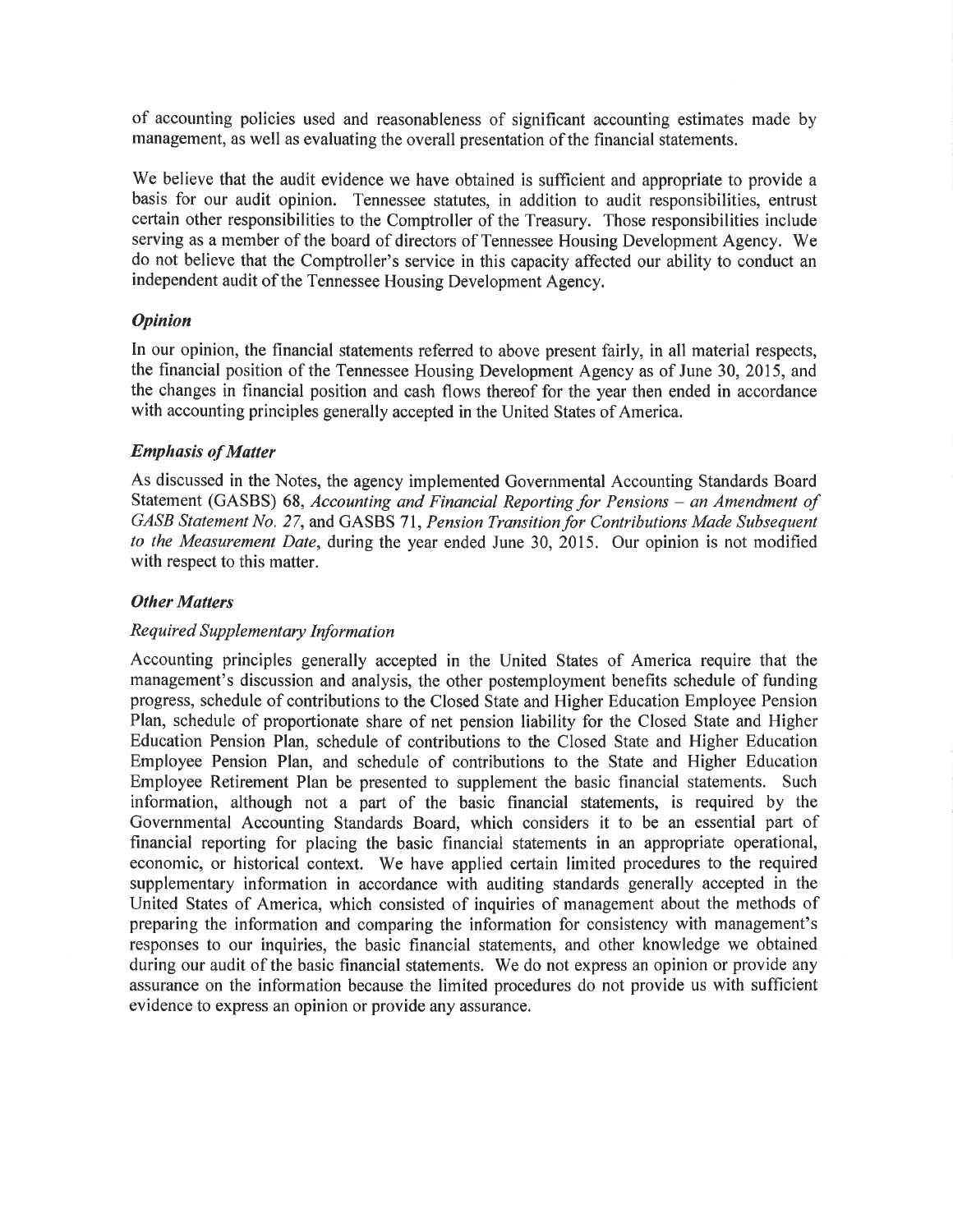#### Supplementary Information

Our audit was conducted for the purpose of forming an opinion on the financial statements that collectively comprise the agency's basic financial statements. The accompanying frnancial information is presented for purposes of additional analysis and is not a required part of the basic financial statements. Such information is the responsibility of management and was derived from, and relates directly to, the underlying accounting and other records used to prepare the basic financial statements. The information has been subjected to the auditing procedures applied in the audit of the basic fìnancial statements and certain additional procedures, including comparing and reconciling such information directly to the underlying accounting and other records used to prepare the basic financial statements or to the basic financial statements themselves, and other additional procedures in accordance with auditing standards generally accepted in the United States of America. In our opinion, the information is fairly stated, in all material respects, in relation to the basic financial statements as a whole.

#### Other Reporting Required by Government Auditing Standards

In accordance with Government Auditing Standards, we have also issued our report dated December 23, 2015, on our consideration of the agency's internal control over financial reporting and on our tests of its compliance with certain provisions of laws, regulations, contracts, and grant agreements and other matters. The purpose of that report is to describe the scope of our testing of internal control over financial reporting and compliance and the results of that testing, and not to provide an opinion on internal control over financial reporting or on compliance. That report is an integral part of an audit performed in accordance with Government Auditing Standards in considering the agency's internal control over financial reporting and compliance.

Seporal U. Loreline

Deborah V. Loveless, CPA **Director** December 23,2015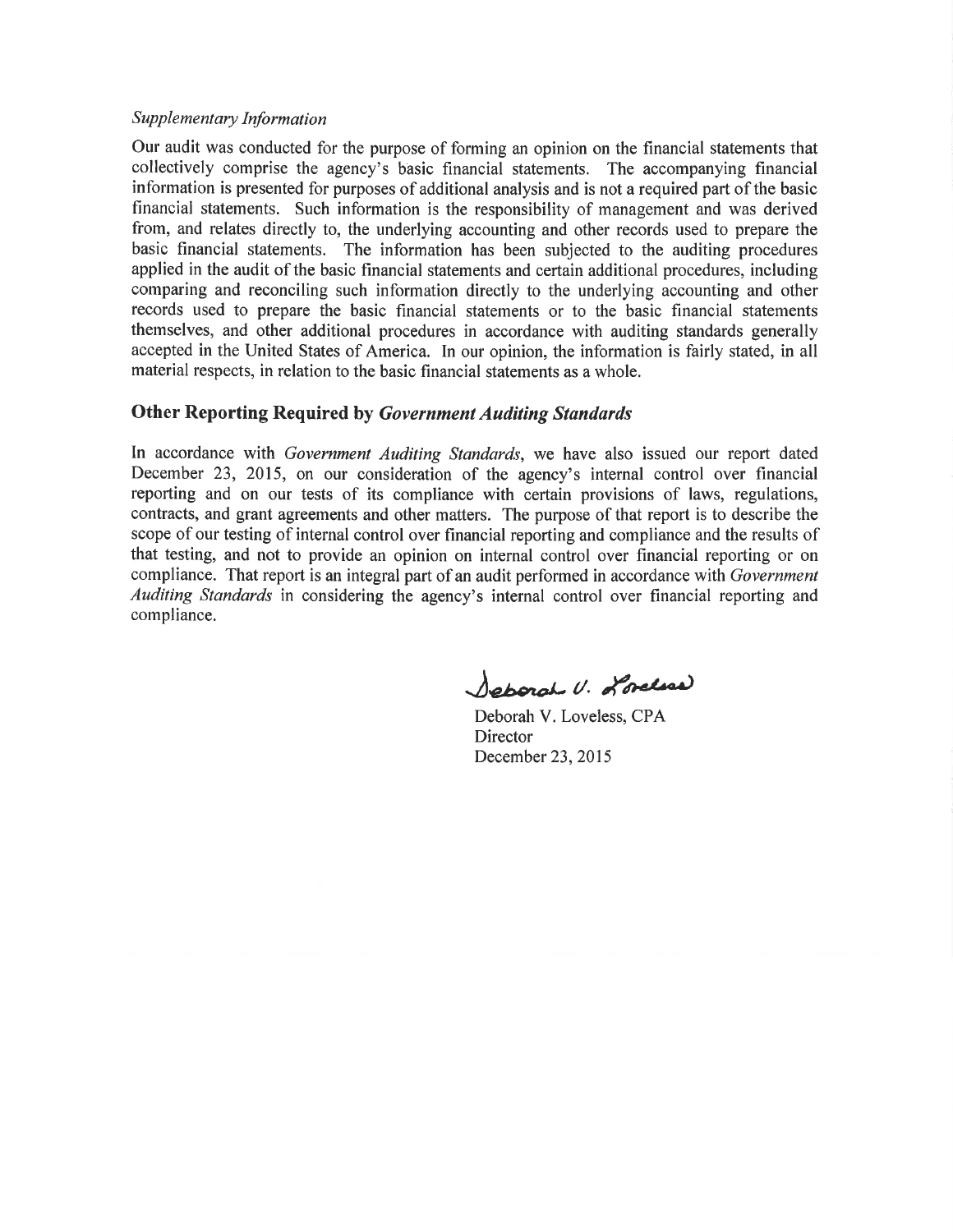This section of the Tennessee Housing Development Agency's (THDA) annual financial statements presents management's discussion and analysis of THDA's financial performance for the years ended June 30, 2015, with comparative information presented for the fiscal year ended June 30, 2014. This information is being presented to provide additional information regarding the activities of THDA and to meet the financial reporting and disclosure requirements of the Governmental Accounting Standards Board (GASB) Statement Number 34, *Basic Financial Statements -- and Management's Discussion and Analysis -- for State and Local Governments.* This section should be read in conjunction with the Independent Auditor's Report and the audited financial statements and accompanying notes.

## **INTRODUCTION – THE TENNESSEE HOUSING DEVELOPMENT AGENCY**

The mission statement of THDA is "Leading Tennessee Home by creating safe, sound, affordable housing opportunities." THDA's goal is to provide housing assistance to those in need by offering a variety of housing-related programs. One of the primary ways THDA assists Tennesseans is by offering mortgages for first-time homebuyers at below conventional market interest rates. At the close of fiscal year 2015, THDA has originated over 115,000 single-family mortgage loans in its 42-year history, and serves as the master servicer for all active mortgages it funds. In addition to helping homebuyers, THDA administers Section 8 rental assistance programs, including the tenant-based Housing Choice Voucher (HCV) program in approximately 74 of Tennessee's 95 counties, as well as the project-based Contract Administration program for approximately 400 contracts throughout all of Tennessee. THDA also administers grant programs, awarded on a competitive annual cycle, for rehabilitation and new construction of owner-occupied units and small rental projects. THDA is also involved in the development and rehabilitation of multifamily rental housing for low-income families by administering the federal Low-Income Housing Tax Credit, which is a competitive process, and by setting aside a portion of bond authority to be allocated to local issuing authorities for specific multifamily developments.

More recently, THDA has administered programs under the American Recovery and Reinvestment Act of 2009 (ARRA), including the Homeless Prevention and Rapid Re-Housing Program (HPRP), the Tax Credit Assistance Program (TCAP), the Neighborhood Stabilization Program (NSP), and a Low Income Housing Tax Credit exchange program under Section 1602 of the Act.

As established by statute, "The agency shall have a board of directors which shall be responsible for carrying out the powers given to the agency. . ." (*Tennessee Code Annotated 13-23-105*). This board meets regularly on a bi-monthly basis; however, some committees may meet more often as situations dictate.

## **OVERVIEW OF THE FINANCIAL STATEMENTS**

The basic financial statements include statements of net position; statements of revenues, expenses, and changes in net position; and statements of cash flows, as well as notes to the financial statements. The statements of net position provide financial information on the overall financial position of THDA at each year end. The statements of revenues, expenses, and changes in net position summarize the results of operations over the course of each fiscal year. The statements of cash flows provide relevant information about THDA's cash receipts and cash payments during each fiscal year.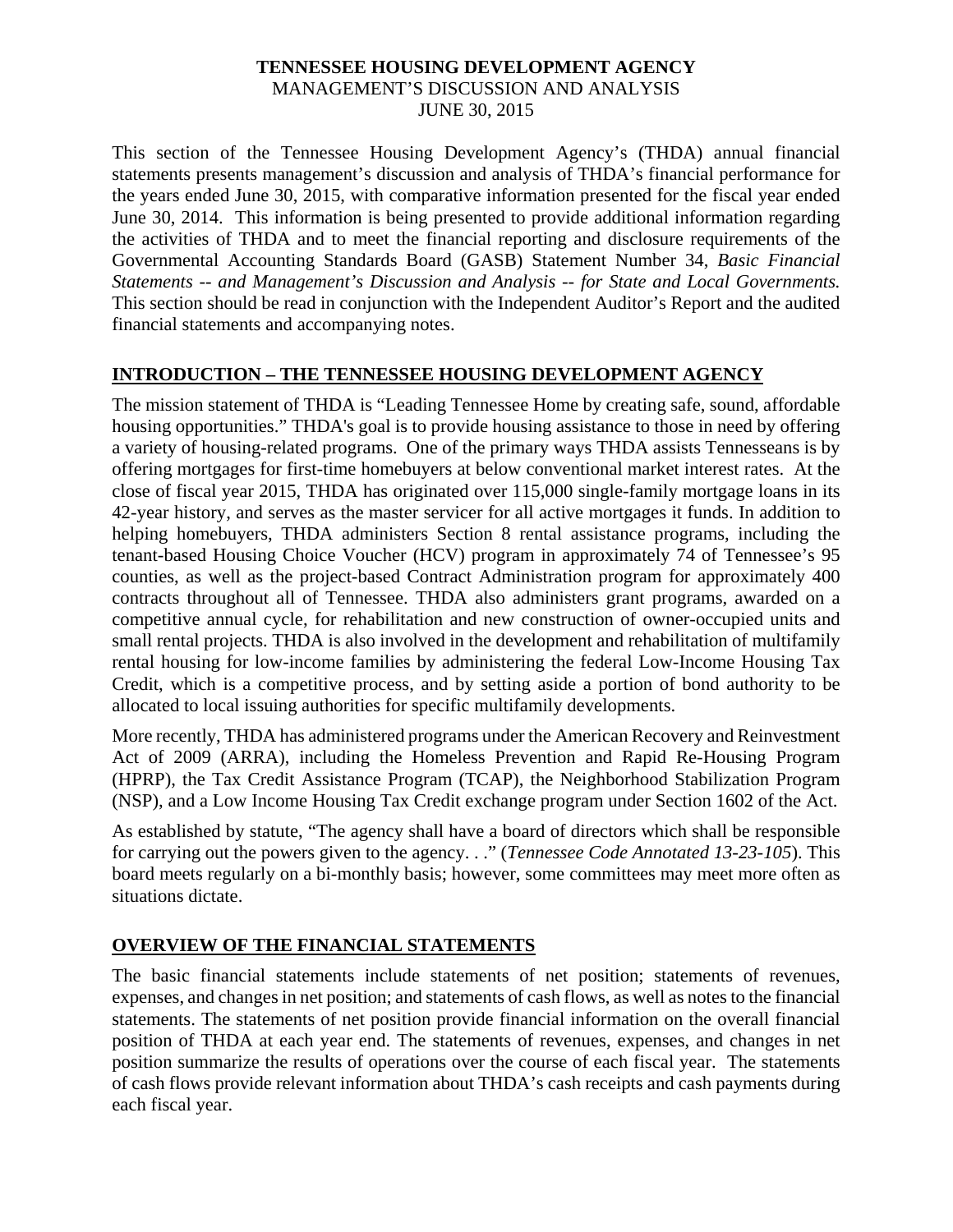The notes to the financial statements provide essential information regarding THDA's significant accounting policies, significant account balances and activities, certain material risks, obligations, commitments, contingencies, and subsequent events.

THDA's financial statements are presented using the accrual basis of accounting and the flow of economic resources measurement focus. In addition to the basic financial statements, required and other supplementary information is included.

THDA is also considered to be a discreetly presented "component unit" for the State of Tennessee, and therefore, its financial information is reported in the State of Tennessee's government-wide *Comprehensive Annual Financial Report*. This report may be viewed at http://www.tn.gov/finance/article/fa-accfin-cafr.

During fiscal year 2015, THDA implemented accounting standard GASB Statement 68, Accounting and Financial Reporting for Pensions. The Statement requires the reporting of an organization's net pension liability on the face of the financial statements. Implementation of this Statement resulted in a revision of THDA's Net Position as of July 1, 2014, which has been reported as a Prior Period Adjustment.

## **FINANCIAL HIGHLIGHTS**

#### **Year Ended June 30, 2015**

- Total assets increased by \$1.9 million, or 0.1%.
- Deferred outflows of resources increased \$1.4 million, or 112.2%.
- Total liabilities increased by \$11.6 million, or 0.6%.
- Net position was \$514.4 million. This is a decrease of \$12.5 million, or 2.4%, from fiscal year 2014.
- Cash and cash equivalents increased by \$27.6 million, or 10.1%.
- Total investments increased by \$3.3 million, or 1.3%.
- Bonds payable decreased by \$5.1 million, or 0.3%.
- Deferred inflows of resources increased \$4.3 million. The amount of deferred inflows of resources as reported on the FY 2014 financial statements was \$0.
- THDA originated \$250.8 million in new loans, which is an increase of \$23.5 million, or 10.3%, from the prior year.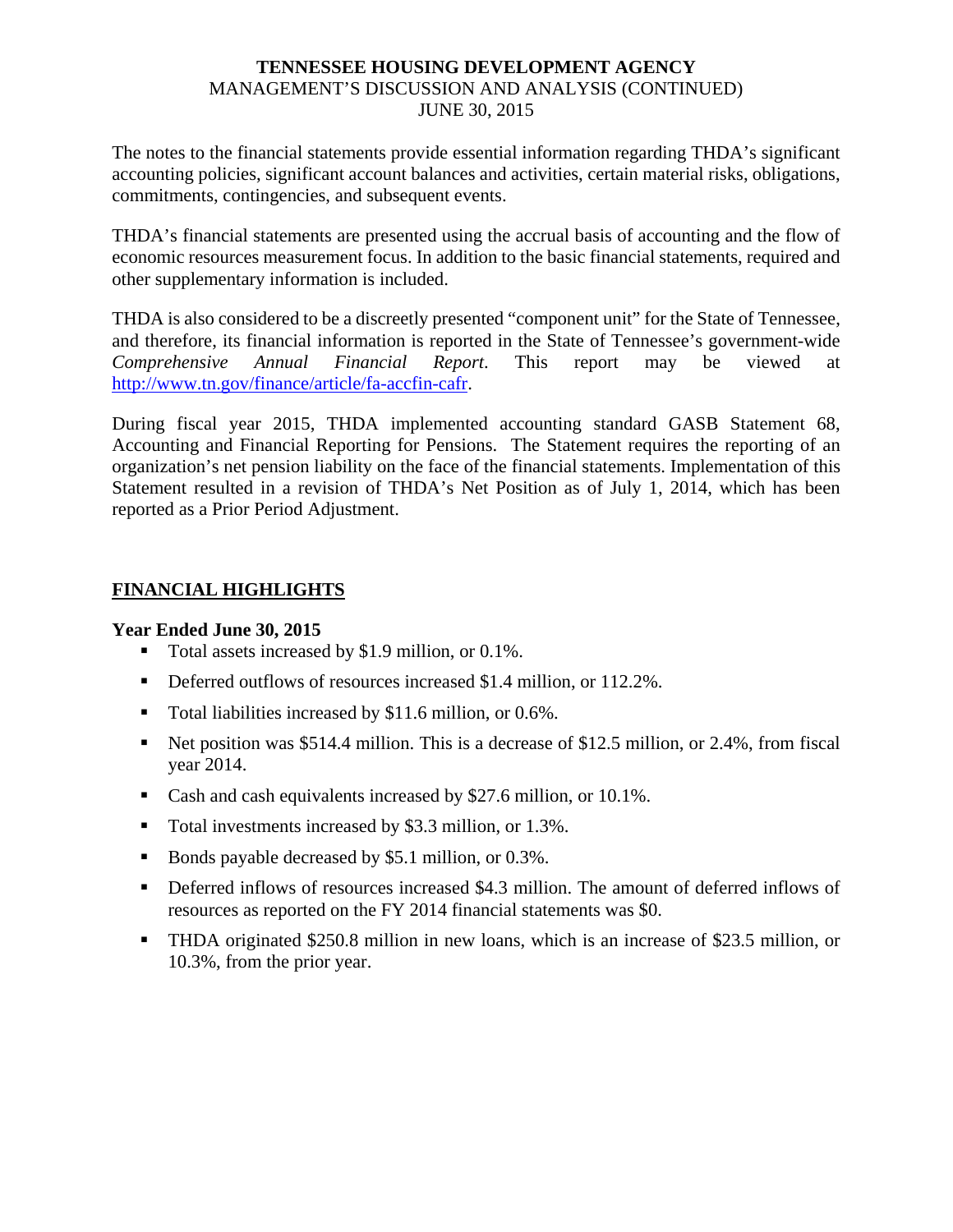#### **FINANCIAL ANALYSIS OF THE AGENCY**

Net Position. The following table focuses on the changes in net position between fiscal years (expressed in thousands):

|                                | 2015          | 2014          |
|--------------------------------|---------------|---------------|
|                                |               |               |
| Current assets                 | \$<br>442,792 | \$<br>400,662 |
| Capital assets                 | 512           | 626           |
| Other noncurrent assets        | 2,123,193     | 2,163,308     |
|                                |               |               |
| <b>Total assets</b>            | 2,566,497     | 2,564,596     |
|                                |               |               |
| Deferred outflows of resources | 2,653         | 1,250         |
|                                |               |               |
| <b>Current liabilities</b>     | 191,375       | 171,907       |
| Noncurrent liabilities         | 1,859,097     | 1,867,011     |
|                                |               |               |
| <b>Total liabilities</b>       | 2,050,472     | 2,038,918     |
|                                |               |               |
| Deferred inflows of resources  | 4,271         |               |
|                                |               |               |
| Invested in capital assets     | 512           | 626           |
| Restricted net position        | 441,196       | 449,905       |
| Unrestricted net position      | 72,699        | 76,397        |
|                                |               |               |
| Total net position             | \$<br>514,407 | \$<br>526,928 |

#### **2015 to 2014**

- THDA's total net position decreased by \$12.5 million, or 2.4%, from \$526.9 million at June 30, 2014 to \$514.4 million at June 30, 2015. This change resulted from a decrease in net position of \$6.8 million for the cumulative effect of a change in accounting principle caused by the implementation of GASB 68, operating income of \$9.7 million, and non-operating expenses of \$15.4 million.
- First and Second mortgage loans receivable decreased by \$33.5 million or 1.7% from \$1,966.3 million on June 30, 2014 to \$1,932.8 million on June 30, 2015. During FY 2015, single-family mortgage loan originations increased by \$23.5 million or 10.3% from \$227.3 million at June 30, 2014 to \$250.8 million at June 30, 2015. Mortgage loan payoffs increased by \$38.4 million or 26.0% from \$147.6 million at June 30, 2014 to \$186.0 million at June 30, 2015. Mortgage loan repayments increased \$2.3 million, or 4.5%, from \$51.2 million at June 30, 2014 to \$53.5 million at June 30, 2015. In addition, THDA recognized an allowance for forgivable second mortgages of \$2.9 million, whereas no such allowance was recorded at June 30, 2014.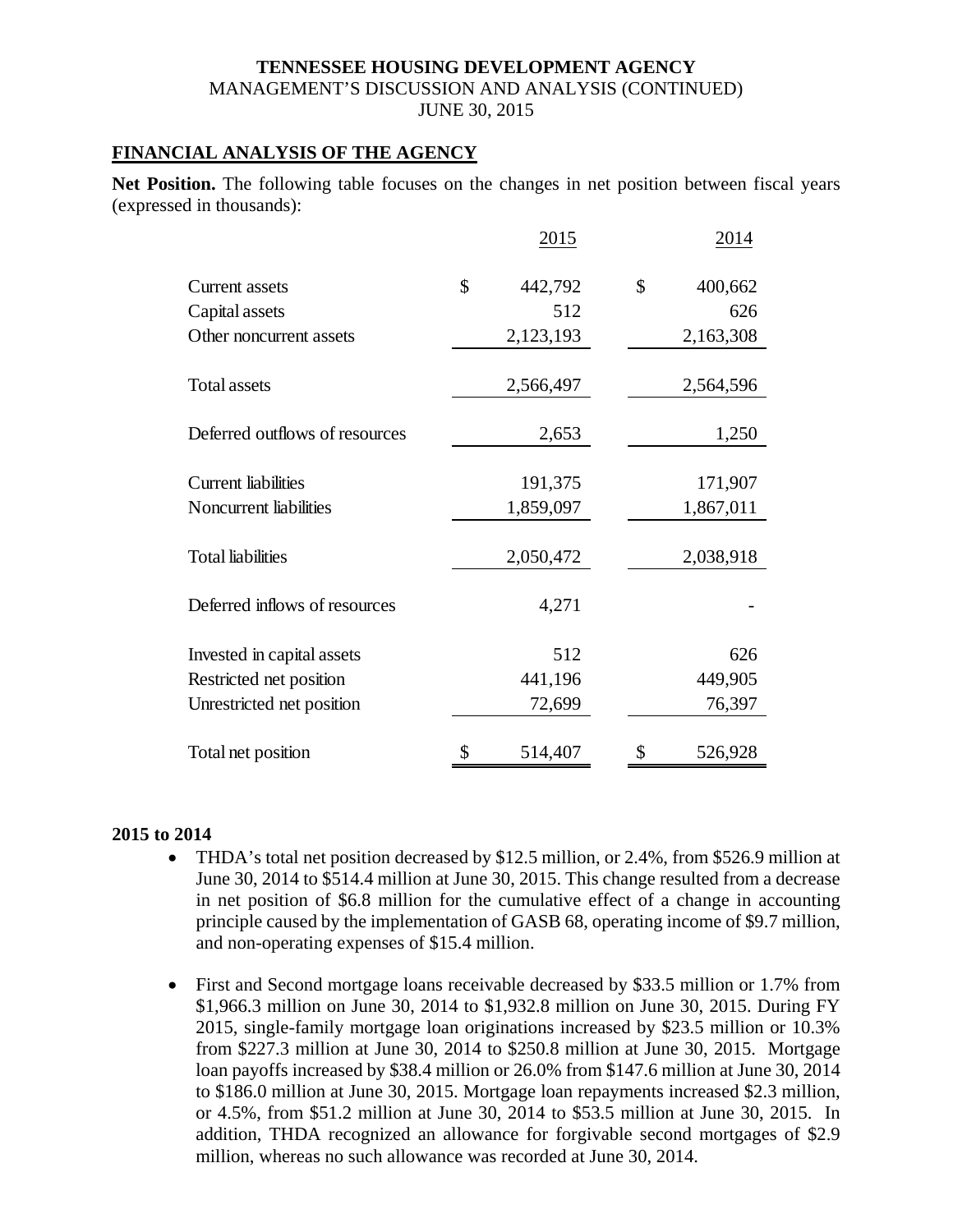Total liabilities increased \$11.6 million or 0.6% from \$2,038.9 million on June 30, 2014 to \$2,050.5 million on June 30, 2015. The increase is primarily due to an increase in accounts payable at June 30, 2015 as compared to June 30, 2014, as well as reporting a pension liability as a result of implementing GASB 68.

**Changes in Net Position.** The following table summarizes the changes in revenues, expenses, and changes in net position between fiscal years (expressed in thousands):

|                                  | 2015          | 2014          |
|----------------------------------|---------------|---------------|
| Operating revenues               |               |               |
| Mortgage interest income         | \$<br>96,999  | \$<br>102,108 |
| Investment income                | 6,535         | 6,346         |
| Other                            | 16,512        | 19,027        |
| Total operating revenues         | 120,046       | 127,481       |
| Operating expenses               |               |               |
| Interest expense                 | 66,389        | 70,390        |
| Other                            | 43,932        | 42,941        |
| Total operating expenses         | 110,321       | 113,331       |
| Operating income                 | 9,725         | 14,150        |
| Nonoperating revenues (expenses) |               |               |
| Grant revenues                   | 307,012       | 295,814       |
| Grant expenses                   | (322, 465)    | (309, 503)    |
| Total nonoperating revenues      |               |               |
| (expenses)                       | (15, 453)     | (13,689)      |
| Change in net position           | \$<br>(5,728) | \$<br>461     |

#### **2015 to 2014**

Total operating revenues decreased \$7.4 million, or 5.8%, from \$127.5 million for the year ended June 30, 2014, to \$120.1 million for the year ended June 30, 2015. The primary reasons for this decrease are as follows:

- Mortgage interest income decreased \$5.1 million, or 5.0%, from \$102.1 million in 2014 to \$97.0 million in 2015. This is due to new mortgage loan originations having lower interest rates than those associated with mortgage loan repayments.
- Total operating expenses decreased \$3.0 million, or 2.7%, from \$113.3 million in fiscal year 2014 to \$110.3 million in fiscal year 2015. A leading factor in this decrease is a decrease in interest expense, due to the use of mortgage loan prepayments to redeem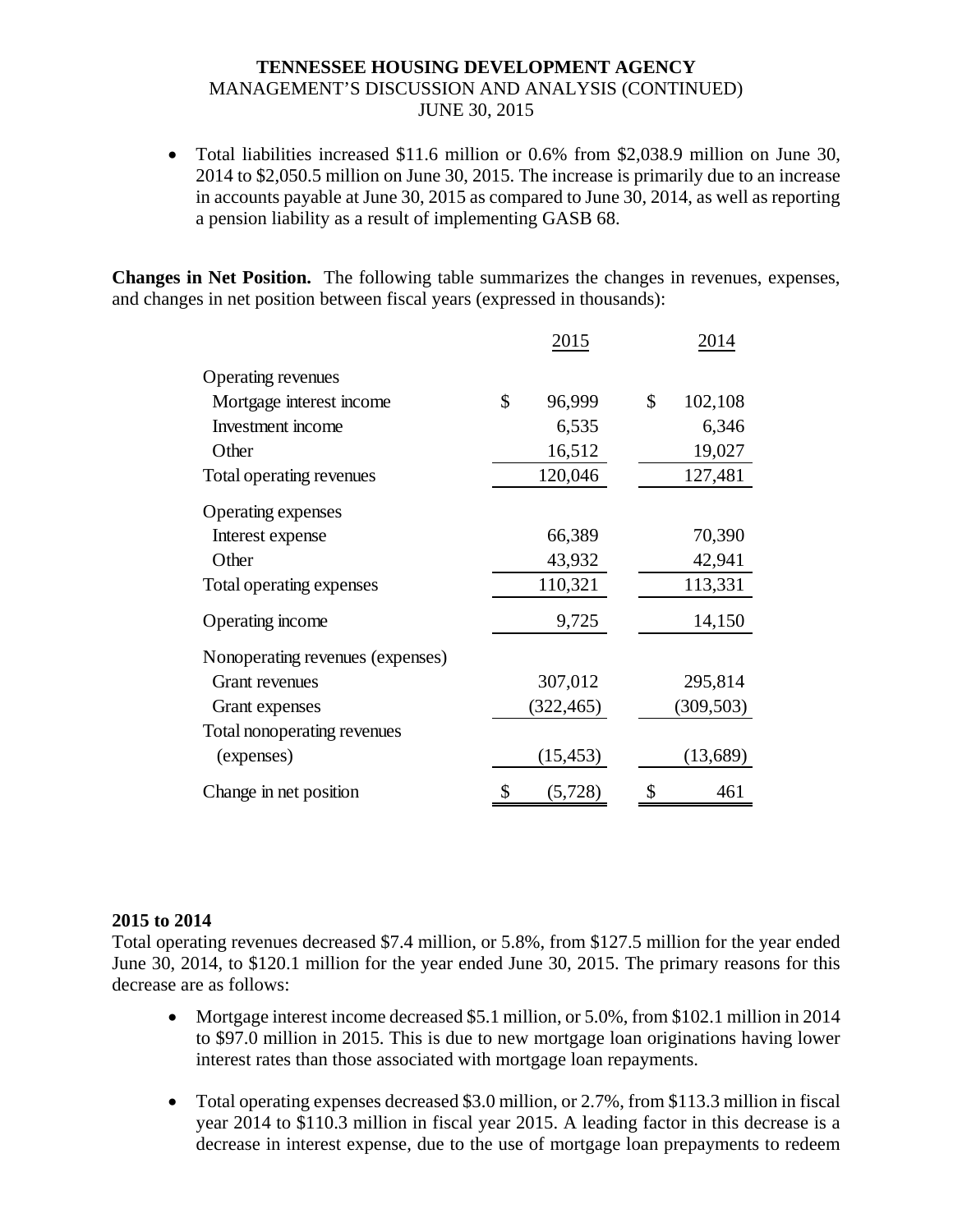bonds in advance of their maturities, as well as refunding outstanding bonds with new bonds bearing a lower interest rate.

## **DEBT ACTIVITY**

Bonds outstanding at June 30 were as follows (expressed in thousands):

|               | 2015        | 2014        |
|---------------|-------------|-------------|
| Bonds payable | \$1,979,170 | \$1,984,298 |

#### **Year Ended June 30, 2015**

Total bonds and notes payable decreased \$5.1 million, or 0.3%, due primarily to an increase in the redemption of bonds as compared to recent fiscal years. During the fiscal year, THDA issued debt totaling \$477.8 million, with activity arising from three bond issues.

With interest rates remaining at historically low levels, THDA continued to call bonds with proceeds from mortgage repayments and prepayments. THDA refunded \$213.4 million of outstanding bonds into new bond originations with lower interest rates.

#### **Bond Ratings**

For bonds issued under the Homeownership Program Bonds, Moody's Investor Service, Inc. (Moody's) has assigned THDA's bonds a rating of Aa1, and Standard & Poor's Ratings Services (S&P), a division of the The McGraw-Hill Companies, Inc. has assigned THDA's bonds a rating of AA+.

For bonds issued under the Housing Finance Program Bonds, Moody's has assigned THDA's bonds a rating of Aa2. These bonds are not rated by S&P.

For bonds issued under the Residential Finance Program Bonds, Moody's has assigned THDA's bonds a rating of Aa1 and S&P has assigned THDA's bonds a rating of AA+.

There were no revisions to THDA's bond ratings during FY 2015 or FY 2014.

#### **Debt Limits**

In accordance with *Tennessee Code Annotated,* 13-23-121, THDA operates under a "debt ceiling" of \$2,930,000,000.

#### **GRANT PROGRAMS**

During FY 2007 through FY 2009, the General Assembly has appropriated revenue to THDA for grant programs. Likewise, THDA's board of directors has allocated additional THDA funds for grants. These funds established a grant program that has been titled by the THDA as the "Tennessee Housing Trust Fund."

The four-level model for funding this grant program includes state appropriations, THDA funds, private sector investment, and matching funds from local grantees. The purpose of this grant program is to serve the needs of low and/or very low income, elderly, and special needs Tennesseans. Funding and uses for the Housing Trust Fund are as follows: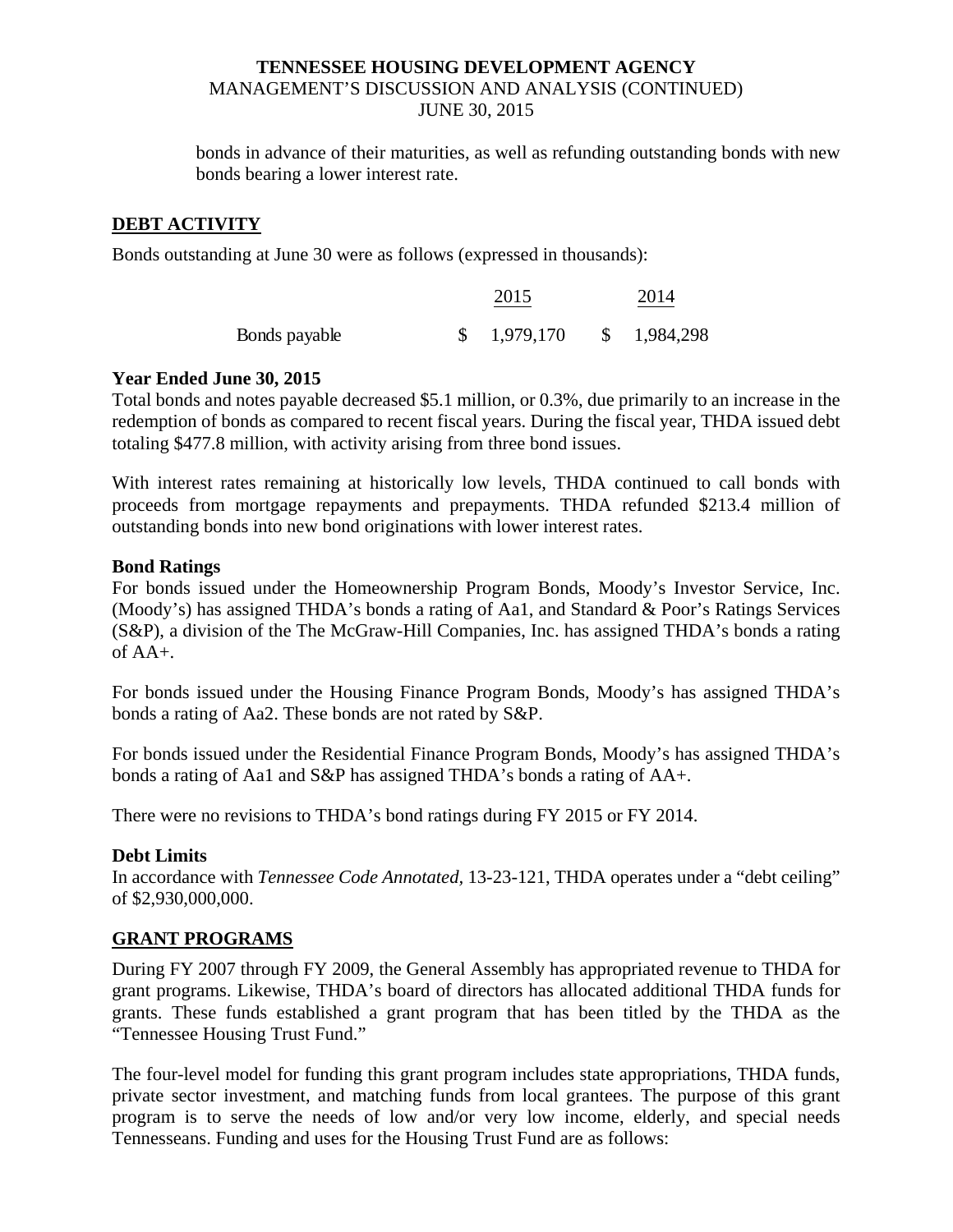|                                  | FY 2015         | FY 2014         | FY 2013         | FY 2012 and<br>Prior | Total            |
|----------------------------------|-----------------|-----------------|-----------------|----------------------|------------------|
| <b>Funding Sources:</b>          |                 |                 |                 |                      |                  |
| <b>THDA</b>                      | \$<br>7,500,000 | \$<br>9,300,000 | \$<br>6,500,000 | \$<br>36,500,000     | \$<br>59,800,000 |
| <b>State Appropriation</b>       |                 |                 |                 | 4,350,000            | 4,350,000        |
| <b>Totals</b>                    | \$<br>7,500,000 | \$<br>9,300,000 | \$<br>6,500,000 | \$<br>40,850,000     | \$<br>64,150,000 |
| <b>Approved Uses:</b>            |                 |                 |                 |                      |                  |
| Rural repair program (USDA)      | \$<br>700,000   | \$<br>700,000   | \$<br>700,000   | \$<br>4,200,000      | \$<br>6,300,000  |
| Ramp Programs & Hsg Modification | 150,000         | 150,000         | 150,000         | 900,000              | 1,350,000        |
| <b>Emergency Repairs</b>         | 1,800,000       | 2,000,000       |                 | 12,000,000           | 15,800,000       |
| <b>Competitive Grants</b>        | 2,850,000       | 3,850,000       | 5,150,000       | 22,950,000           | 34,800,000       |
| Rebuild & Recover                | 500,000         | 2,300,000       |                 |                      | 2,800,000        |
| Other Grants                     | 1,500,000       | 300,000         | 500,000         | 800,000              | 3,100,000        |
| <b>Totals</b>                    | 7,500,000       | 9,300,000       | \$<br>6.500,000 | \$<br>40.850,000     | \$<br>64,150,000 |

In addition to the above funding, local grants could produce an additional \$4 million or more in funding each year. Also, the Emergency Repairs for the Elderly program and the Competitive Grants have a 50% grantee match requirement.

## **CURRENT MORTGAGE PRODUCTS AND ENVIRONMENT**

In October of 2013, THDA made a significant change to its mortgage lending program. On October 1, 2013, the *Great Choice* and the *Great Choice Plus* loan programs were introduced and the *Great Rate*, *Great Advantage* and *Great Start* loan programs were eliminated. The *Great Choice* loan program offers THDA the opportunity to offer a more competitive interest rate on its 30 year fixed rate mortgage product while still offering down payment assistance with the addition of the *Great Choice Plus* loan program which is a second mortgage at a 0% interest rate for a term of 10 years. During fiscal year 2015, the *Great Choice Plus* loan product was modified to a forgivable second mortgage, in which 100% of the loan amount must be repaid if the home is sold or the associated first mortgage is refinanced within the first nine years of closing. Beginning in year 10, the loan is forgiven at the rate of 20% per year. The loan is fully forgiven at the end of year 15.

A special interest rate reduction on *Great Choice* loan program has been designated to ensure that qualified service men and women have access to affordable homeownership opportunities. This special offer, referred to as "*Homeownership for the Brave*", provides a 0.5% rate reduction on the current interest rate for *Great Choice* loans. In addition to the rate reduction, "*Homeownership for the Brave*" applicants are eligible for optional down payment and closing cost assistance through the *Great Choice Plus* second mortgage loan at a 0% interest rate.

All loans made or purchased by THDA are fixed-rate mortgages with a maximum loan term of 360 months (30 years), and must conform to insurer / guarantor underwriting guidelines. THDA does not make or purchase adjustable rate mortgages (ARMs), interest-only mortgages, "buydown" loans, mortgages with a future lump-sum payment due (balloon-type mortgage), or with other similar mortgage terms. THDA does not make or purchase "sub-prime" mortgage loans.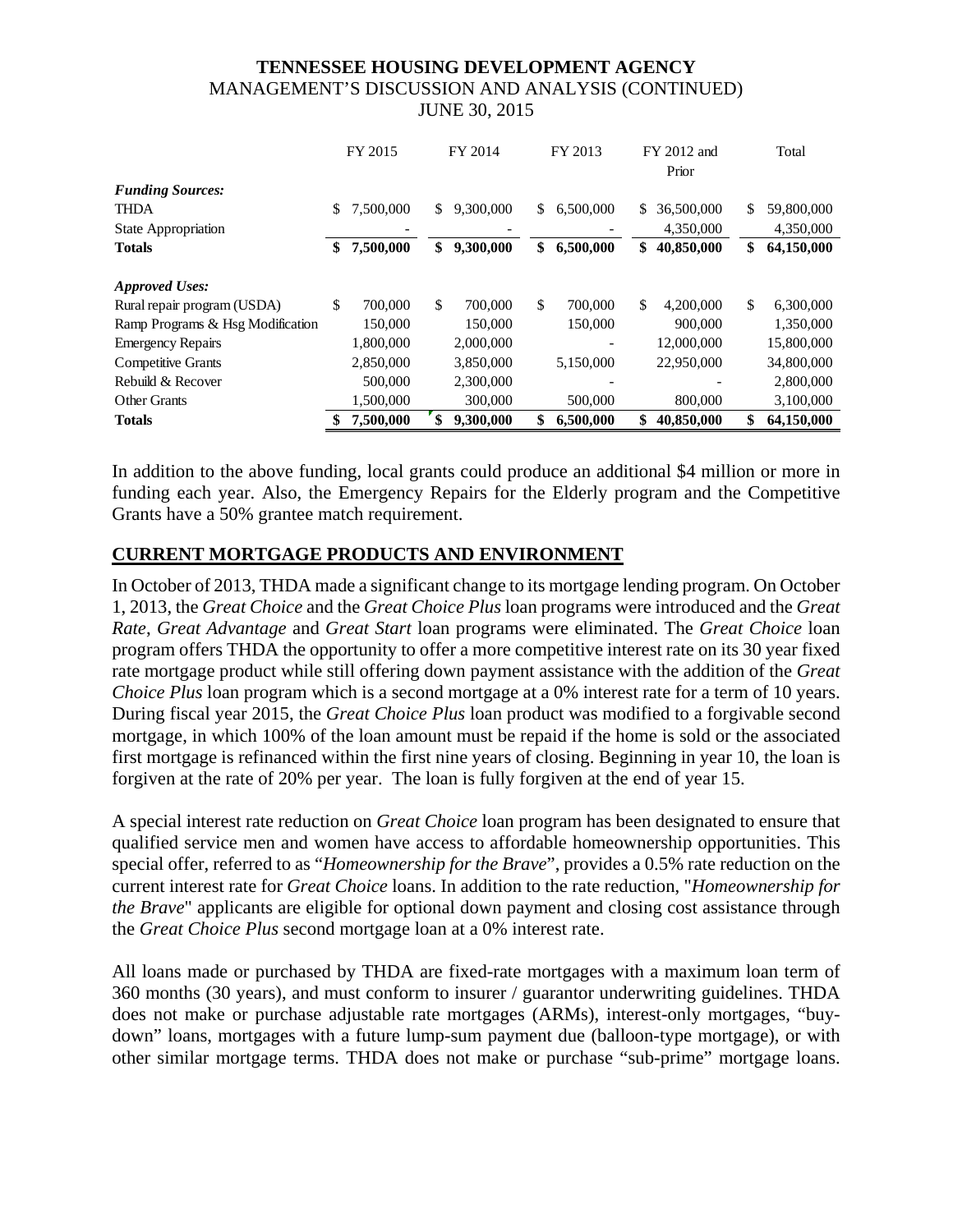Single-family mortgage loans purchased by THDA with loan-to-value (LTV) ratios between 78% and 97% must have an acceptable insurer/guarantor, which includes:

- FHA (United States Department of Housing and Urban Development)
- VA (Veterans Administration Guaranty Program)
- USDA/RD (the United States Department of Agriculture Rural Development, formerly Farmers Home Administration)
- Private mortgage insurance

THDA will accept private mortgage insurance provided from private mortgage insurers, who are licensed by the Tennessee Commissioner of Commerce and Insurance to do business in Tennessee and are rated at least AA by Standard & Poor's Rating Group. THDA will allow privately insured loans underwritten using nationally accepted underwriting guidelines established by Fannie Mae or Freddie Mac. These loans must be approved through an automated underwriting system such as Desktop Underwriter or Loan Prospector with no expanded approvals. Such privately insured mortgage loans may have loan-to-value ratios up to and including 97% of the lesser of the purchase price or the appraised value. Loans with a 78% LTV or lower do not require mortgage insurance. A detailed chart of these mortgage loan products and primary mortgage loan terms may be obtained from THDA's internet site at http://www.thda.org/index.aspx?NID=8.

For the past several years, THDA has closely monitored its loan portfolio for delinquency and foreclosures. This monitoring has included analysis based on loan type (Great Choice, Great Choice Plus, Homeownership for the Brave), insurer/guarantor (FHA, VA, RECD, private mortgage insurer), mortgage loan servicer, down-payment assistance, and other factors as deemed necessary.

As of June 30, 2015, the delinquency and foreclosure rates for its single-family loan portfolio are as follows:

|                     | <b>Total Number of</b> | Number of Loans |     |                  |            |
|---------------------|------------------------|-----------------|-----|------------------|------------|
| Loan Status         | Loans Serviced         | in Status       |     | Principal Amount | Percentage |
| 60-89 Days Past Due | 24,101                 | 538             | \$. | 42,001,519       | 2.23%      |
| 90+ Days Past Due   | 24,101                 | 1.296           |     | 105,118,036      | 5.38%      |
| In Foreclosure      | 24,101                 | 338             |     | 24,993,487       | 1.40%      |

Note: Percentage is calculated by dividing the "Number of Loans in Status" by the "Total Number of Loans Serviced."

## **ECONOMIC FACTORS**

In accordance with THDA's investment policy, THDA typically invests in short-term and longterm fixed-rate debt securities from federal agencies. As a bench-mark, THDA uses the one-, three-, and five-year Constant Maturity Treasury (CMT) rates as established by the United States Treasury.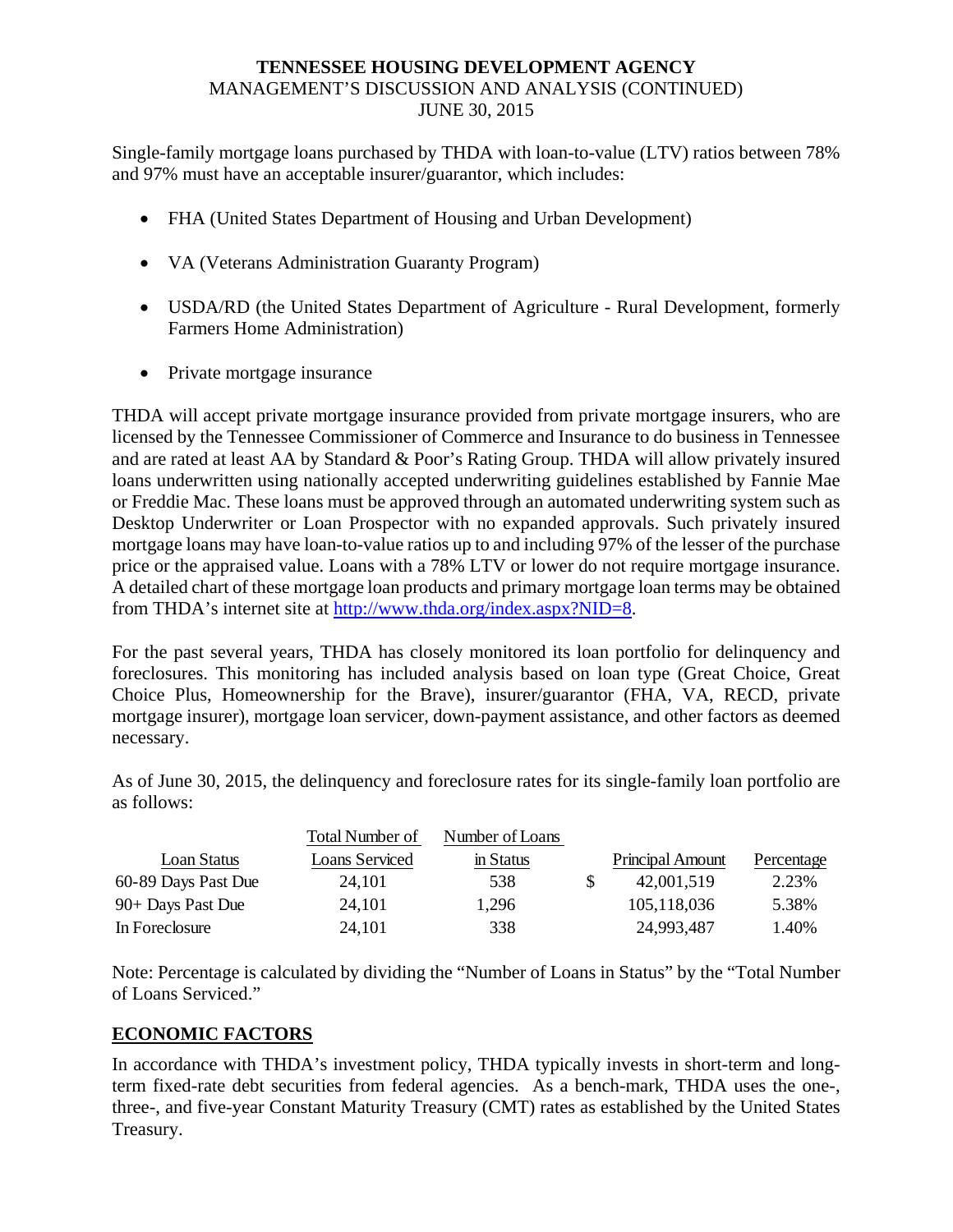The continuation of relatively low interest rates from a historic perspective increased the likelihood of negative arbitrage, in which the interest rates on THDA's bond issues exceeds the current investment interest rates. THDA monitors prepayments and bond investment yields, and seeks to reduce negative arbitrage by calling bonds with the funds from prepayments.

## **CONTACTING THDA's FINANCIAL MANAGEMENT**

This financial report is designed to provide THDA's stakeholders with a general overview of THDA's finances and to show accountability for the funds that it receives, invests, and expends. If you have questions about this report, or need additional financial information, contact Trent Ridley, Chief Financial Officer at (615) 815-2012 or via e-mail at TRidley@thda.org.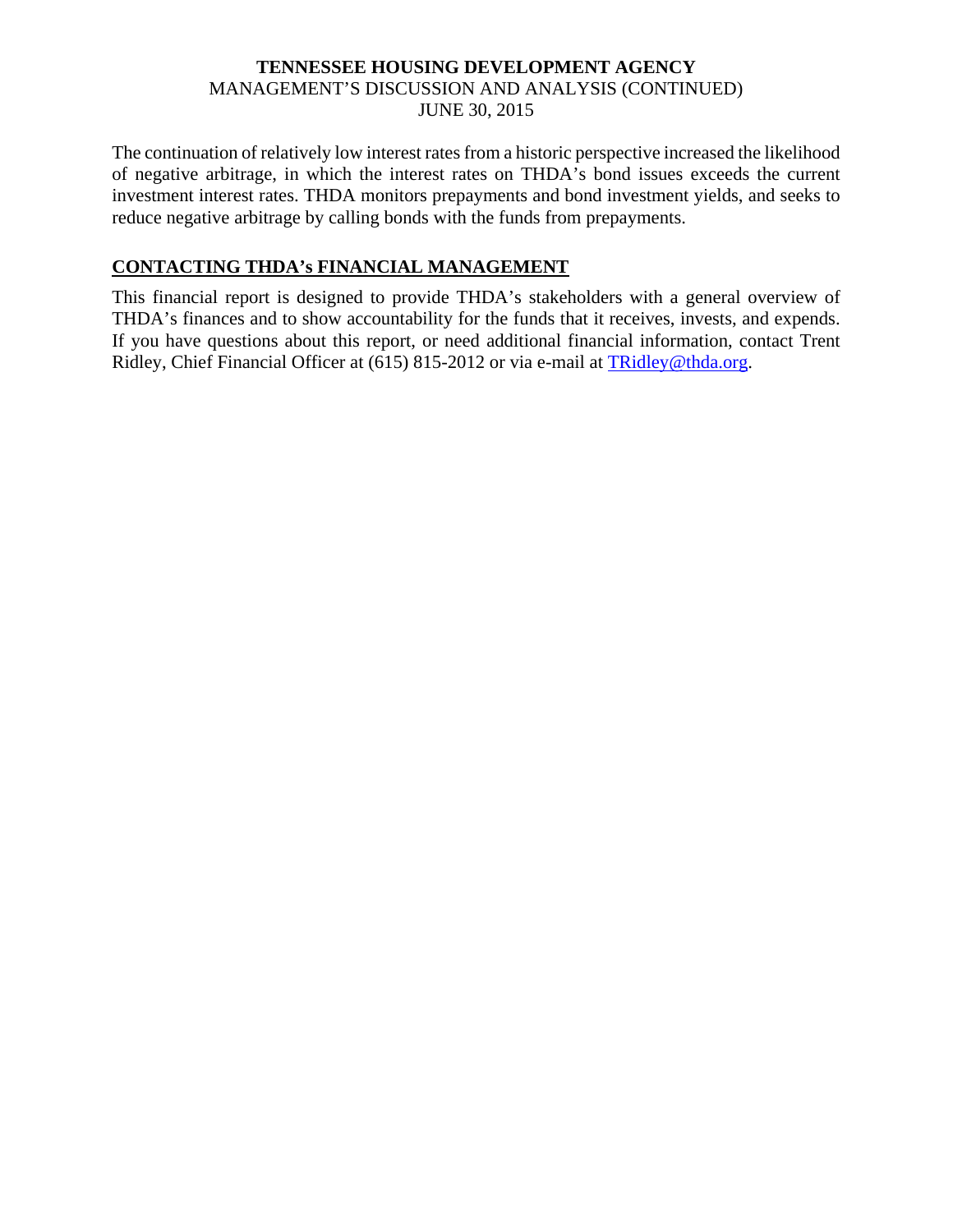#### **TENNESSEE HOUSING DEVELOPMENT AGENCY STATEMENT OF NET POSITION JUNE 30, 2015 (Expressed in Thousands)**

|                                                                                                          | 2015                    |
|----------------------------------------------------------------------------------------------------------|-------------------------|
| <b>ASSETS</b>                                                                                            |                         |
| Current assets:                                                                                          |                         |
| Cash and cash equivalents (Note 2)<br>Investments (Note 2)                                               | \$<br>275,510<br>42,603 |
| Receivables:                                                                                             |                         |
| Accounts                                                                                                 | 29,597                  |
| Interest<br>First mortgage loans                                                                         | 13,556<br>53,465        |
| Due from federal government                                                                              | 28,051                  |
| Prepaid expenses                                                                                         | 10                      |
| Total current assets                                                                                     | 442,792                 |
| Noncurrent assets:                                                                                       |                         |
| Restricted assets:<br>Cash and cash equivalents (Note 2)                                                 | 25,478                  |
| Investments (Note 2)                                                                                     | 178,624                 |
| Investment interest receivable                                                                           | 1,573                   |
| Investments (Note 2)<br>First mortgage loans receivable                                                  | 35,056<br>1,869,777     |
| Second mortgage loans receivable                                                                         | 12,505                  |
| Allowance for forgivable second mortgages                                                                | (2,904)                 |
| Advance to local government                                                                              | 3,084                   |
| Capital assets:                                                                                          |                         |
| Furniture and equipment<br>Less accumulated depreciation                                                 | 1,561<br>(1,049)        |
| Total noncurrent assets                                                                                  | 2,123,705               |
| <b>Total assets</b>                                                                                      | 2,566,497               |
| <b>DEFERRED OUTFLOWS OF RESOURCES</b>                                                                    |                         |
| Deferred amount on refundings                                                                            | 981                     |
| Deferred outflows related to pensions (Note 6)                                                           | 1,672                   |
| Total deferred outflows of resources                                                                     | 2,653                   |
| <b>LIABILITIES</b>                                                                                       |                         |
| <b>Current liabilities:</b>                                                                              |                         |
| Accounts payable<br>Accrued payroll and related liabilities                                              | 11,444<br>587           |
| Compensated absences                                                                                     | 585                     |
| Due to primary government                                                                                | 71                      |
| Interest payable                                                                                         | 32,325                  |
| Escrow deposits<br>Prepayments on mortgage loans                                                         | 76<br>1,165             |
| Due to federal government                                                                                | 14,667                  |
| Bonds payable (Note 4)                                                                                   | 130,455                 |
| <b>Total current liabilities</b>                                                                         | 191,375                 |
| Noncurrent liabilities:                                                                                  |                         |
| Bonds payable (Note 4)                                                                                   | 1,848,715<br>622        |
| Compensated absences<br>Net pension liability (Note 6)                                                   | 2,964                   |
| Net OPEB obligation (Note 10)                                                                            | 1,516                   |
| Escrow deposits                                                                                          | 2,477                   |
| Arbitrage rebate payable                                                                                 | 2,803                   |
| Total noncurrent liabilities<br><b>Total liabilities</b>                                                 | 1,859,097<br>2,050,472  |
| DEFERRED INFLOWS OF RESOURCES                                                                            |                         |
| Deferred inflows related to pensions (Note 6)                                                            | 4,271                   |
| Total deferred inflows of resources                                                                      | 4,271                   |
| <b>NET POSITION</b>                                                                                      |                         |
| Net investment in capital assets                                                                         | 512                     |
| Restricted for single family bond programs (Note 5 and Note 8)<br>Restricted for grant programs (Note 5) | 426,741<br>11,302       |
| Restricted for Homebuyers Revolving Loan Program (Note 5)                                                | 3,153                   |
| Unrestricted (Note 8)                                                                                    | 72,699                  |
| Total net position                                                                                       | \$<br>514,407           |

The Notes to the Financial Statements are an integral part of this statement.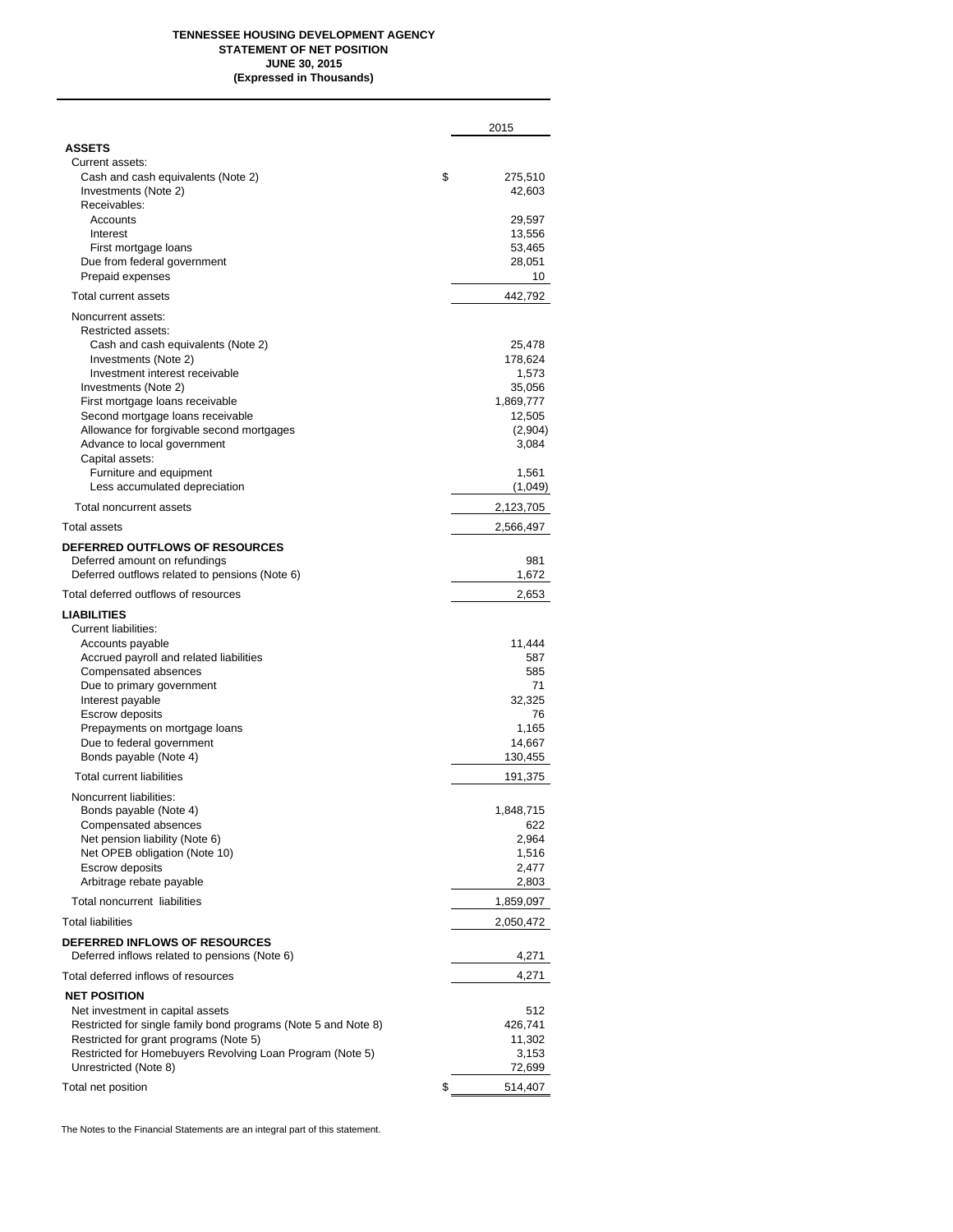#### **TENNESSEE HOUSING DEVELOPMENT AGENCY STATEMENT OF REVENUES, EXPENSES, AND CHANGES IN NET POSITION FOR THE YEAR ENDED JUNE 30, 2015 (Expressed in Thousands)**

2015 **OPERATING REVENUES** Mortgage interest income  $\qquad \qquad$  96,999 Investment income: Interest 10,413 Net (decrease) in the fair value of investments (3,878) Federal grant administration fees 14,920 Fees and other income 1,592 Total operating revenues **120,046 OPERATING EXPENSES** Salaries and benefits 15,147 Contractual services 6,478 Materials and supplies **657** Rentals and insurance 30 Other administrative expenses 476 Other program expenses 10,185 Interest expense 66,389 Mortgage service fees 7,076 Issuance costs 3,538 Depreciation 345 Total operating expenses 110,321 Operating income 9,725 **NONOPERATING REVENUES (EXPENSES)** Federal grants revenue 307,010 Other grants revenue 2000 and 2000 and 2000 and 2000 and 2000 and 2000 and 2000 and 2000 and 2000 and 2000 and 2000 and 2000 and 2000 and 2000 and 2000 and 2000 and 2000 and 2000 and 2000 and 2000 and 2000 and 2000 and 200 Federal grants expenses (307,165) Local grants expenses (15,300) Total nonoperating revenues (expenses) (15,453) Change in net position (5,728) Total net position, July 1 526,928 Cumulative effect of a change in accounting principle (Note 3) (6,793) Total net position, July 1, as restated 520,135 Total net position, June 30  $$514,407$ 

The Notes to the Financial Statements are an integral part of this statement.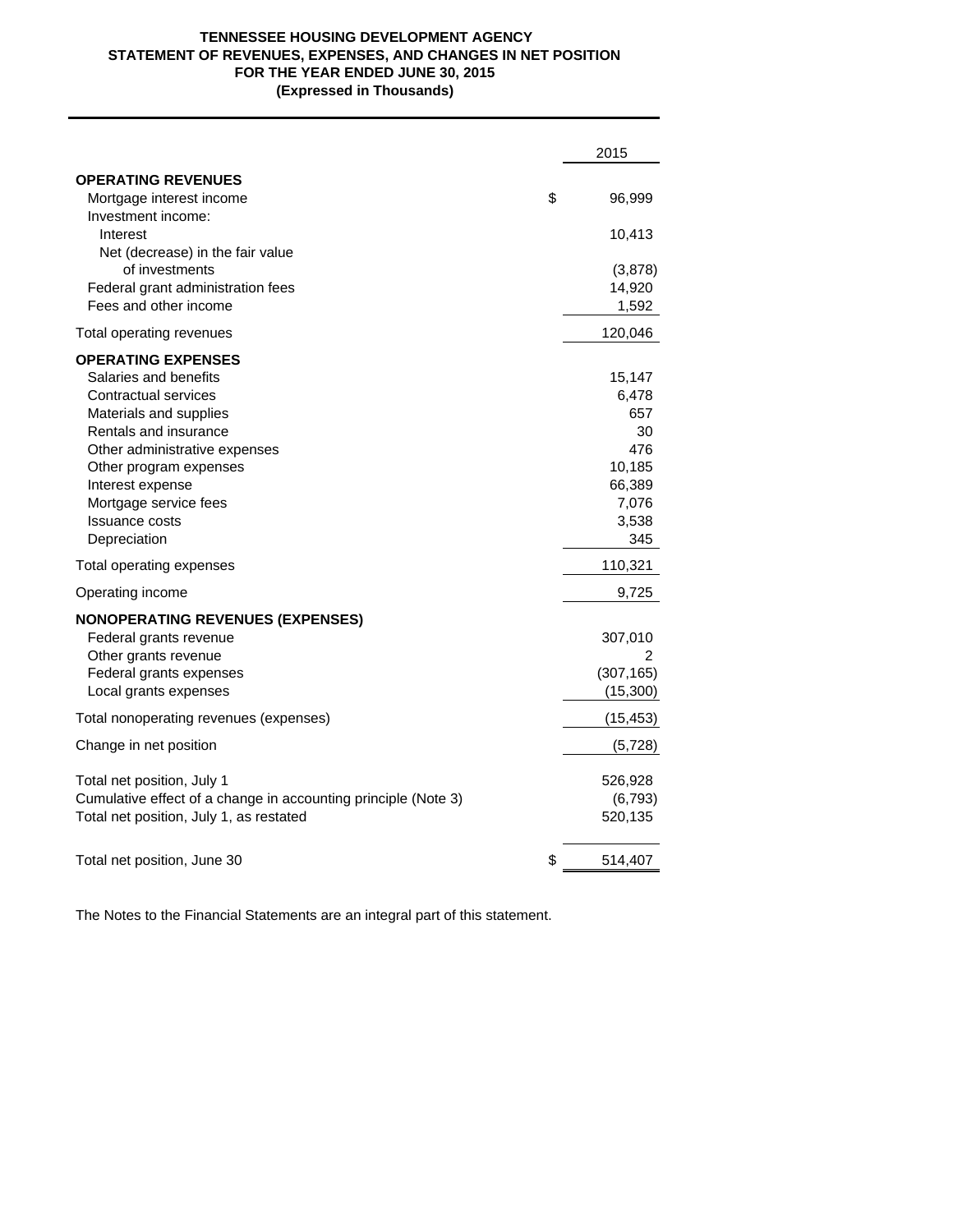#### **TENNESSEE HOUSING DEVELOPMENT AGENCY STATEMENT OF CASH FLOWS FOR THE YEAR ENDED JUNE 30, 2015 (Expressed in Thousands)**

|                                                             | 2015          |
|-------------------------------------------------------------|---------------|
| Cash flows from operating activities:                       |               |
| Receipts from customers                                     | \$<br>380,448 |
| Receipts from federal government                            | 14,708        |
| Other miscellaneous receipts                                | 1,592         |
| Acquisition of mortgage loans                               | (250, 764)    |
| Payments to service mortgages                               | (5, 914)      |
| Payments to suppliers                                       | (14, 245)     |
| Payments to or for employees                                | (16, 603)     |
| Net cash provided by operating activities                   | 109,222       |
| Cash flows from non-capital financing activities:           |               |
| Operating grants received                                   | 309,194       |
| Proceeds from sale of bonds                                 | 477,824       |
| Operating grants paid                                       | (315,029)     |
| Cost of issuance paid                                       | (3,538)       |
| Principal payments                                          | (477, 870)    |
| Interest paid                                               | (75, 380)     |
| Net cash used by non-capital financing activities           | (84, 799)     |
| Cash flows from capital and related financing activities:   |               |
| Purchases of capital assets                                 | (231)         |
| Net cash used by capital and related financing activities   | (231)         |
| Cash flows from investing activities:                       |               |
| Proceeds from sales and maturities of investments           | 124,834       |
| Purchases of investments                                    | (132, 012)    |
| Investment interest received                                | 10,548        |
| Increase in fair value of investments subject to fair value |               |
| reporting and classified as cash equivalents                | 23            |
| Net cash provided by investing activities                   | 3,393         |
| Net increase in cash and cash equivalents                   | 27,585        |
| Cash and cash equivalents, July 1                           | 273,403       |
| Cash and cash equivalents, June 30                          | 300,988       |
|                                                             | (continued)   |
|                                                             |               |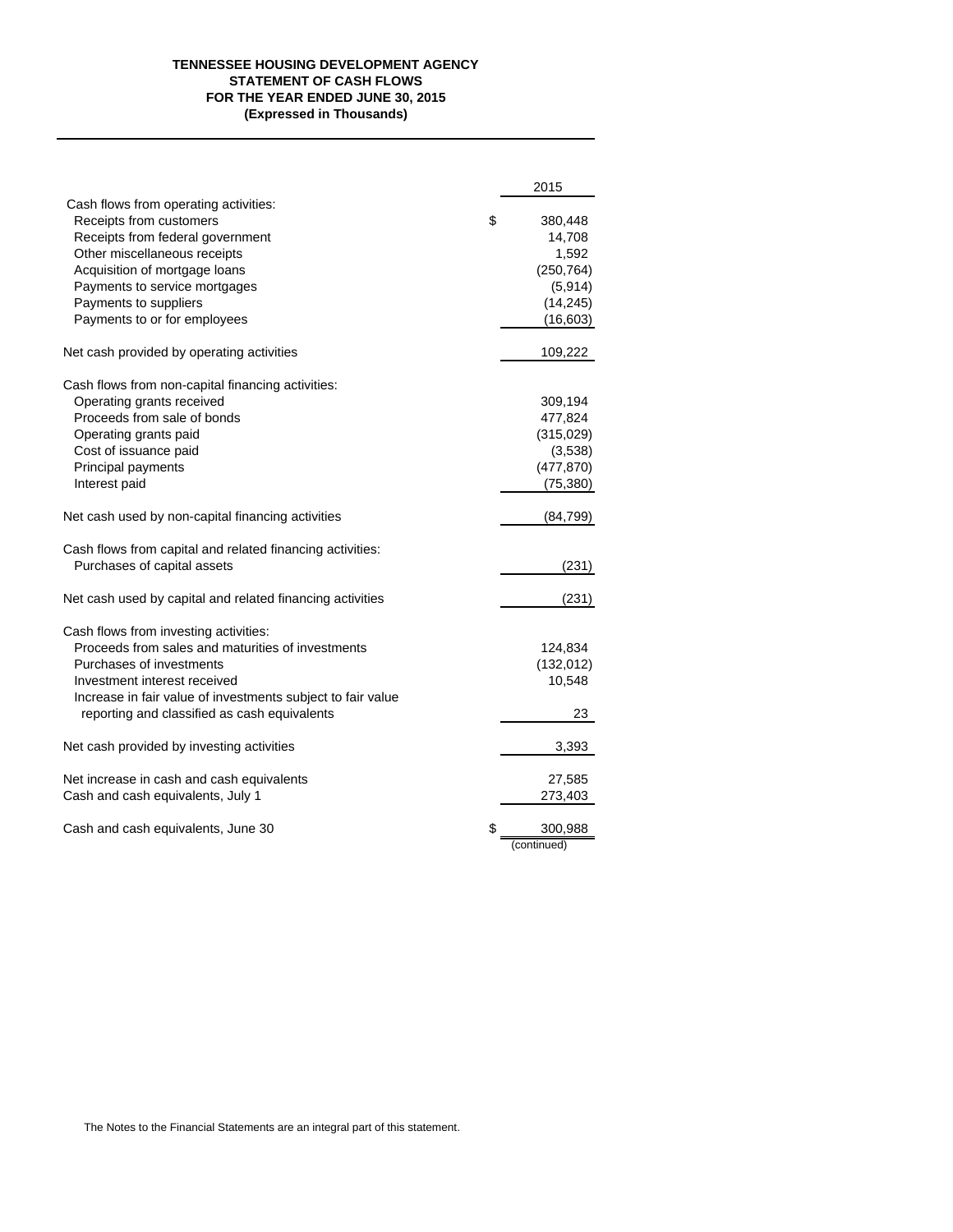#### **(Expressed in Thousands) TENNESSEE HOUSING DEVELOPMENT AGENCY STATEMENT OF CASH FLOWS (cont.) FOR THE YEAR ENDED JUNE 30, 2015**

|                                                            | 2015          |
|------------------------------------------------------------|---------------|
| Reconciliation of operating income to                      |               |
| net cash provided by operating activities:                 |               |
| Operating income                                           | \$<br>9,725   |
|                                                            |               |
| Adjustments to reconcile operating income to               |               |
| net cash provided by operating activities:                 |               |
| Depreciation                                               | 345           |
| Pension expense                                            | 442           |
| Changes in assets and liabilities:                         |               |
| Decrease in accounts receivable                            | 3,344         |
| Decrease in mortgage interest receivable                   | 321           |
| (Increase) in deferred pension outflows                    | (1,672)       |
| Decrease in mortgage loans receivable                      | 33,435        |
| (Increase) in due from federal government                  | (212)         |
| (Decrease) in accounts payable                             | (1,546)       |
| Increase in accrued payroll /                              |               |
| compensated absences                                       | 75            |
| (Decrease) in due to primary government                    | (1)           |
| Increase in arbitrage rebate liability                     | 1,574         |
| Investment income (loss) included as operating revenue     | (6, 535)      |
| Interest expense included as operating expense             | 66,389        |
| Issuance cost included as operating expense                | 3,538         |
| <b>Total adjustments</b>                                   | 99,497        |
|                                                            |               |
| Net cash provided by operating activities                  | \$<br>109,222 |
| Noncash investing, capital, and financing activities:      |               |
| (Decrease) in fair value of investments                    | \$<br>(4,933) |
| Total noncash investing, capital, and financing activities | \$<br>(4,933) |
|                                                            |               |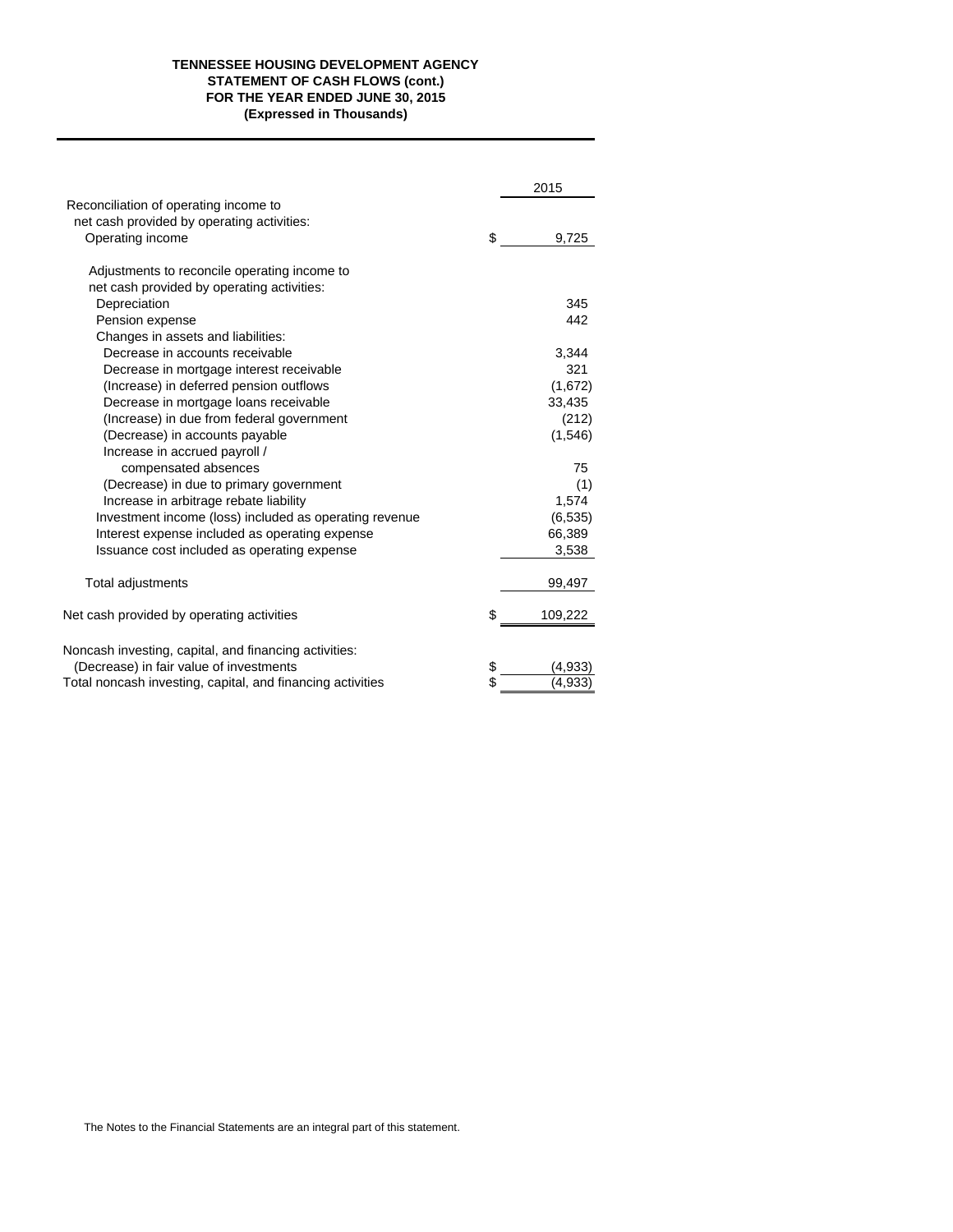#### **NOTE 1. SUMMARY OF SIGNIFICANT ACCOUNTING POLICIES**

#### **a. Reporting Entity**

The Tennessee Housing Development Agency was created by an act of the legislature (Chapter 241, Public Acts, 1973). The act was approved by the Governor on May 14, 1973. The enabling legislation can be found in *Tennessee Code Annotated*, Section 13- 23-101 et seq. The purpose of the agency is to improve housing and living conditions for lower- and moderate-income persons and families in Tennessee by making loans and mortgages to qualified sponsors, builders, developers, and purchasers of low- and moderate-income family dwellings.

The agency is governed by a board of directors. The Comptroller of the Treasury, the Secretary of State, the State Treasurer, the Commissioner of the Department of Finance and Administration, and a Staff Assistant to the Governor serve as *ex officio* board members of the Agency. The remaining members are appointed by the Governor, the Speaker of the State Senate, and the Speaker of the State House of Representatives. Board members are to be representatives of the housing, real estate, or home building industries; the mortgage profession; local governments; or one of the three grand divisions of the state, and must be knowledgeable about the problems of inadequate housing conditions in Tennessee. One member of the board is a resident board member as required by Section 505 of the Quality Housing and Work Responsibility Act of 1998 and 24 CFR Part 964, Subpart E. *Tennessee Code Annotated* Section 13-23-101 et seq. was amended to revise the composition of the board of directors, effective July 1, 2013.

In order to accomplish its objectives, the agency is authorized to raise funds through the issuance of bonds and notes. Bonds and notes issued by the agency are not general obligations of the State of Tennessee or any of its political subdivisions, and neither the faith and credit nor the taxing power of the state or any political subdivision is pledged for payment of the principal or interest on such bonds or notes.

The Tennessee Housing Development Agency is a component unit of the State of Tennessee. Although the agency is a separate legal entity, the state appoints a majority of its governing body and approves its operating budget. The agency is discretely presented in the *Tennessee Comprehensive Annual Financial Report*.

#### **b. Basis of Presentation**

The accompanying financial statements have been prepared in accordance with accounting principles generally accepted in the United States of America as prescribed by the Governmental Accounting Standards Board (GASB).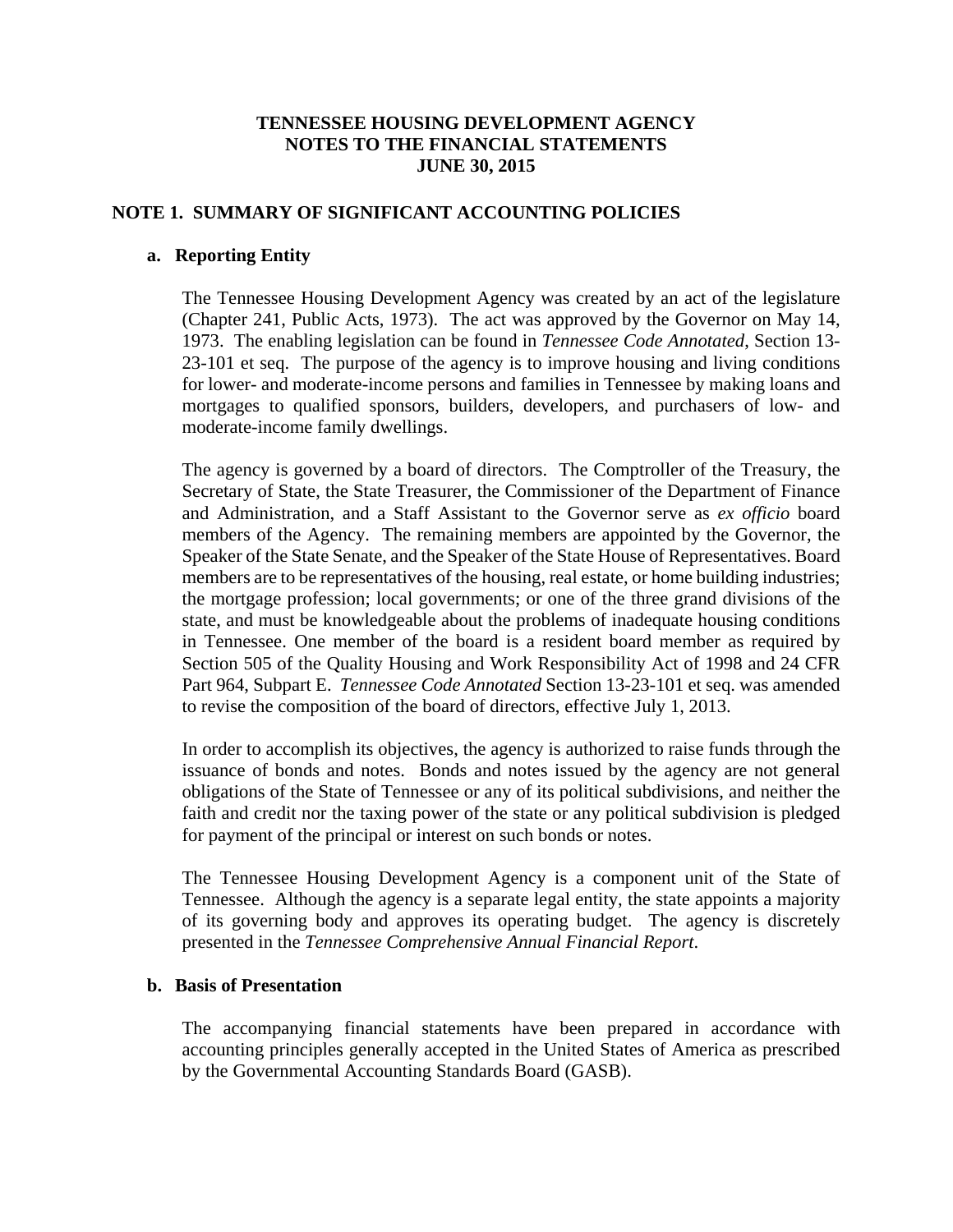Certain accounting policies and procedures are stipulated in the agency's Mortgage Finance Program, Single Family Program, Homeownership Program, Housing Finance Program, and General Residential Finance Program bond resolutions and the Single Family Mortgage Notes trust indenture. The agency follows these procedures in establishing and maintaining the various funds and accounts for its programs. Revenues and expenses applicable to each fund and account are recorded therein.

#### **c. Basis of Accounting and Measurement Focus**

 The accompanying financial statements have been prepared using the accrual basis of accounting and the flow of economic resources measurement focus. Under this basis, revenues are recorded when earned and expenses are recorded when liabilities are incurred, regardless of the timing of related cashflows. When both restricted and unrestricted resources are available for use, it is the agency's policy to use the restricted resources first. All significant interfund transactions have been eliminated.

#### **d. Capital Assets**

Capital assets, which include furniture and office equipment, are defined by the agency as assets with an initial, individual cost of \$5,000 or more.

Capital assets are depreciated on a straight-line basis over the following estimated useful lives of the assets.

| Description        | <b>Estimated Life</b> |
|--------------------|-----------------------|
| Furniture          | 10 years              |
| Computer equipment | 3 years               |

#### **e. Restricted Assets**

 Restricted assets are comprised of the Debt Service Reserve Funds and the Bond Reserve Funds.

The bond resolutions require the agency to establish a Debt Service Reserve Fund or a Bond Reserve Fund for each bond issue. The bond resolutions require that if the Debt Service and Expense Funds or the Revenue Funds of a bond issue are not sufficient to provide for interest or principal and sinking fund requirements of that issue that funds be transferred from the Debt Service Reserve Fund or the Bond Reserve Fund to cover any deficiency.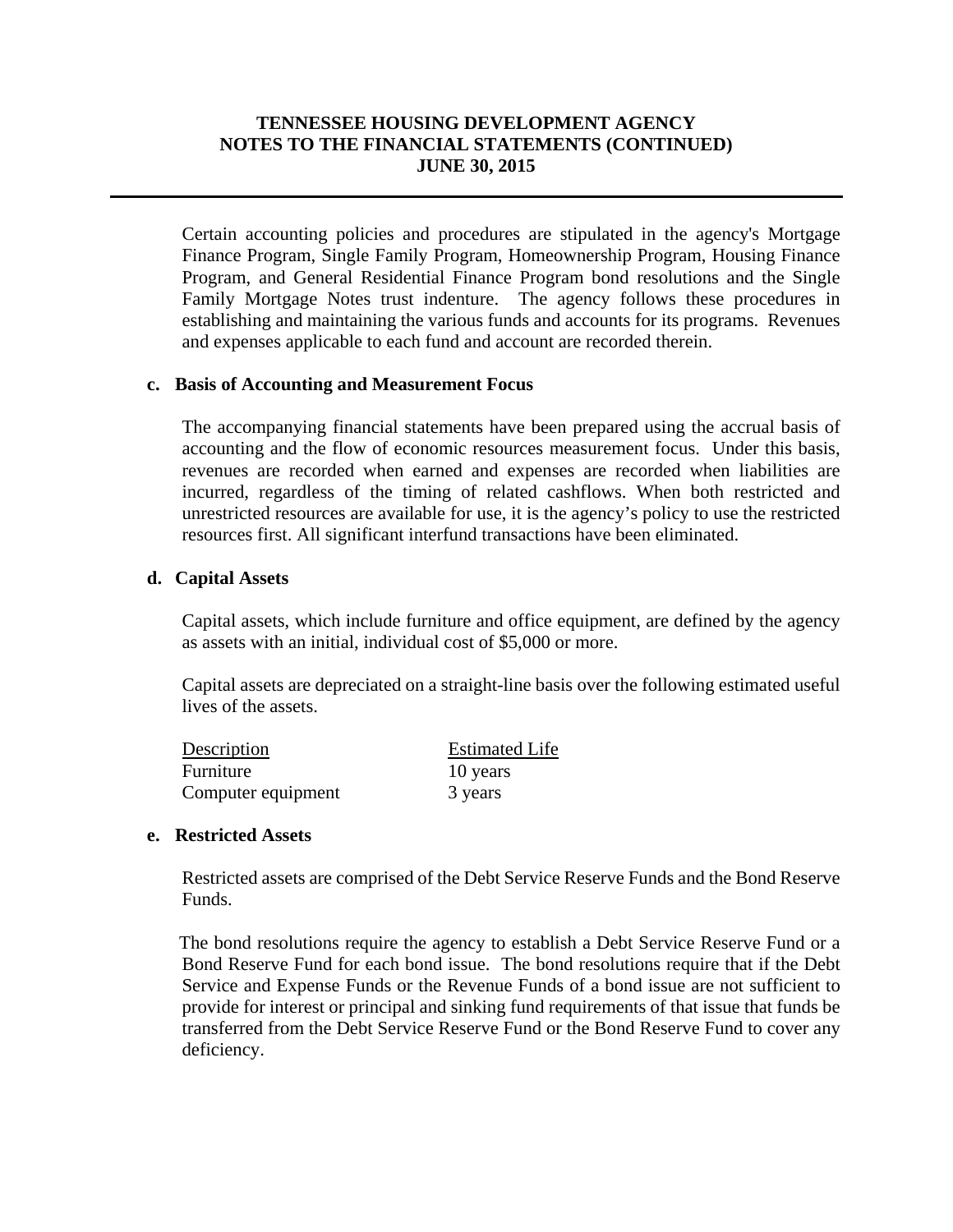#### **f. Deferred Amount on Refundings and Bond Premiums and Discounts**

- 1. Deferred Amounts on Refundings: The agency amortizes the deferred amount on refundings using the straight-line method.
- 2. Bond Premiums and Discounts: Bond premiums and discounts are deferred and amortized over the life of the bonds using the interest method. Bonds payable are reported net of the applicable unamortized bond premium or discount.

## **g. Cash and Cash Equivalents**

 In addition to demand deposits and deposits in the pooled investment fund administered by the State Treasurer, this classification includes short-term investments with original maturities of three months or less from the date of acquisition.

#### **h. Investments**

The agency has established guidelines for its funds to meet the requirements of the bond resolutions and to comply with the statutes of the State of Tennessee. Permitted investments include the following: direct obligations of the U.S. Treasury and U.S. Agencies, obligations guaranteed by the U.S., public housing bonds secured by contracts with the U.S., direct and general obligations of the State of Tennessee or obligations guaranteed by the State of Tennessee, obligations of other states or instrumentalities thereof which are rated in either of the two highest rating categories by Moody's Investor Service or Standard & Poor's Corporation, interest bearing time or demand deposits, collateralized certificates of deposit in authorized state depositories, and repurchase agreements collateralized by authorized securities.

 Investments are stated at fair value, except for repurchase agreements, which are reported at cost.

#### **i. Accrual of Interest Income**

 Interest on first mortgage loans receivable and investment securities is credited to income as earned and classified as interest receivable.

## **j. Mortgages**

Mortgages are carried at their original amount less collected principal.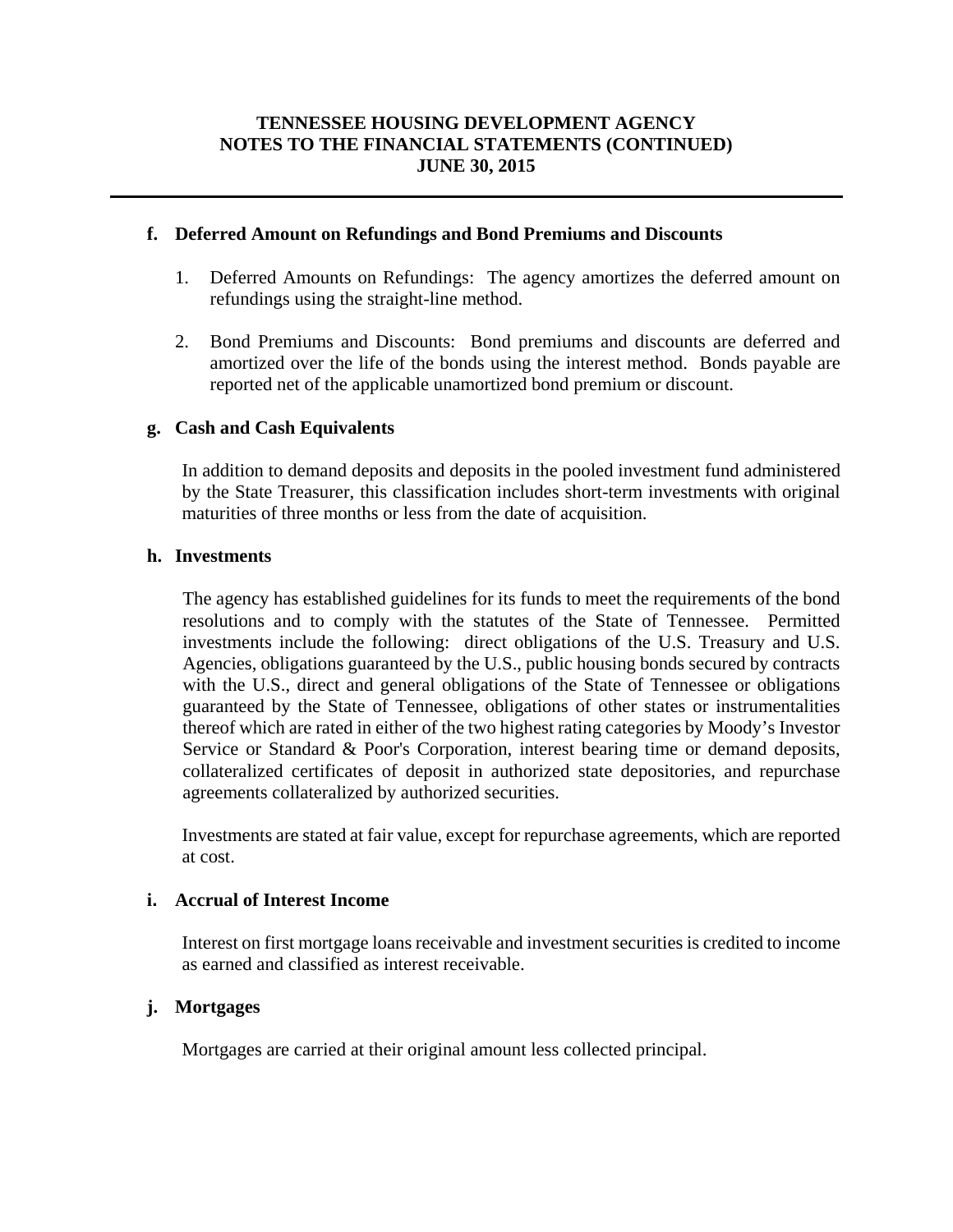#### **k. Operating Revenues and Expenses**

 The agency was created with the authority to issue bonds to the investing public in order to create a flow of private capital through the agency into mortgage loans to certain qualified individuals and qualified housing sponsors. The agency's primary operation is to borrow funds in the bond market and issue those funds to make single-family and multi-family loans. The primary operating revenue is the interest income on outstanding mortgages and the investment income from proceeds of bonds. The primary operating expense of the agency is the interest expense on bonds outstanding.

#### **l. Allowance for Forgivable Second Mortgages**

 THDA has offered Down Payment Assistance (DPA) product for several years. Beginning in October 2014, this product changed to a 0% forgivable second mortgage loan, of which 100% of the original principal amount is repayable to THDA if the loan is repaid within ten years of the origination date. Beginning on the eleventh anniversary of the origination date, 20% of the original principal amount will be forgiven. The amount of forgiveness increases an additional 20% on the loan anniversary thereafter. On the  $15<sup>th</sup>$  anniversary of the origination date, 100% of the original principal amount becomes forgiven. Because of the likelihood that some amount of the original principal amount will be forgiven in the course of time, an allowance account has been established for those loans that may enter the forgivable period.

#### **m. Pensions**

For purposes of measuring the net pension liability, deferred outflows of resources and deferred inflows of resources related to pensions, and pension expense, information about the fiduciary net position of the Closed State and Higher Education Employee Pension Plan and the State and Higher Education Employee Retirement Plan in the Tennessee Consolidated Retirement System (TCRS) and additions to/deductions from the plan's fiduciary net position have been determined on the same basis as they are reported by the TCRS. For this purpose, benefits (including refunds of employee contributions) are recognized when due and payable in accordance with the benefit terms of the Closed State and Higher Education Employee Pension Plan and the State and Higher Education Employee Retirement Plan. Investments are reported at fair value.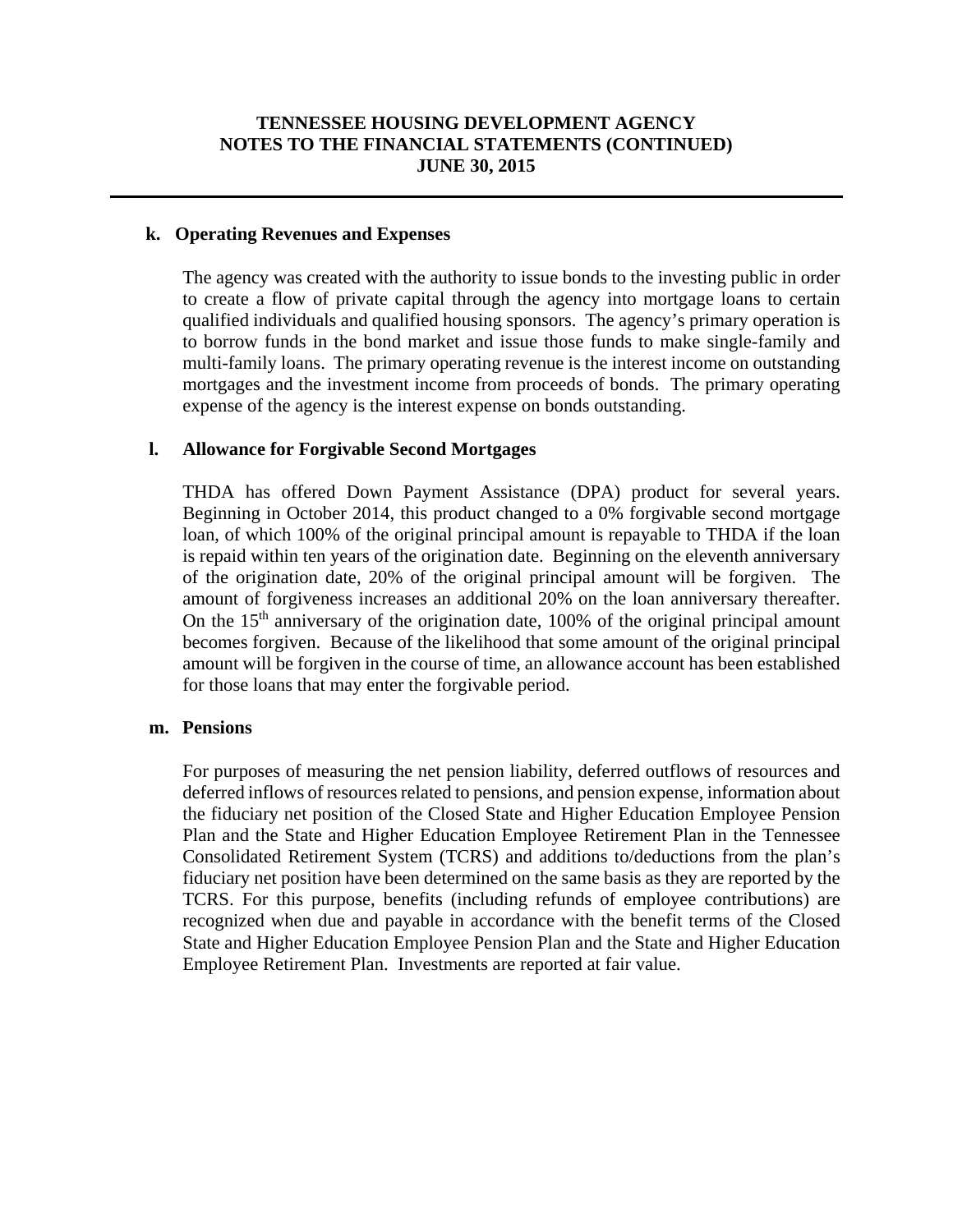#### **NOTE 2. DEPOSITS AND INVESTMENTS**

#### **a. Deposits**

Custodial Credit Risk Custodial credit risk for deposits is the risk that in the event of a bank failure, the agency's deposits may not be returned.

The laws of the State of Tennessee require that collateral be pledged to secure all uninsured deposits. The agency's bond resolutions require deposits to be fully secured.

The agency's deposits are in financial institutions which participate in the bank collateral pool administered by the State Treasurer, except as noted below. The securities pledged to protect these accounts are pledged in the aggregate rather than against each individual account. The members of the pool may be required by agreement to pay an assessment to cover any deficiency. Under this additional assessment agreement, public fund accounts covered by the pool are considered to be insured for purposes of credit risk disclosure.

At June 30, 2015, the bank balance was \$17,206,841. All bank balances at June 30, 2015, were insured, except the Bank of New York Mellon (BNYM) accounts. U.S. Department of the Treasury requires the funds for the Hardest Hit Fund program to be deposited in the BNYM accounts. THDA has no obligation to ensure that the funds in the accounts are collateralized should the amount of money in the account be in excess of the FDIC insurance coverage of \$250,000. THDA will not be responsible for a loss of the funds due to the bank's failure and the lack of adequate collateral. Of the bank balance at June 30, 2015, \$16,820,732 was in the BNYM. Of this amount, \$16,570,732 exceeded the FDIC insurance coverage. The agency has deposits in the State Pooled Investment Fund administered by the State Treasurer. The fund is not rated by a nationally recognized statistical rating organization. The fund's investment policy and required risk disclosures are presented in the *State of Tennessee Treasurer's Report.* That report is available on the state's website at **www.treasury.tn.gov.** 

#### **b. Investments**

As stated in the agency's investment policy, the "prudent man rule" shall be the standard of prudence used by all officials responsible for the investment of assets. Investments are made as a prudent person would be expected to act in the management of his or her own affairs, with consideration of the safety of capital and the probability of income, and avoidance of speculative investments.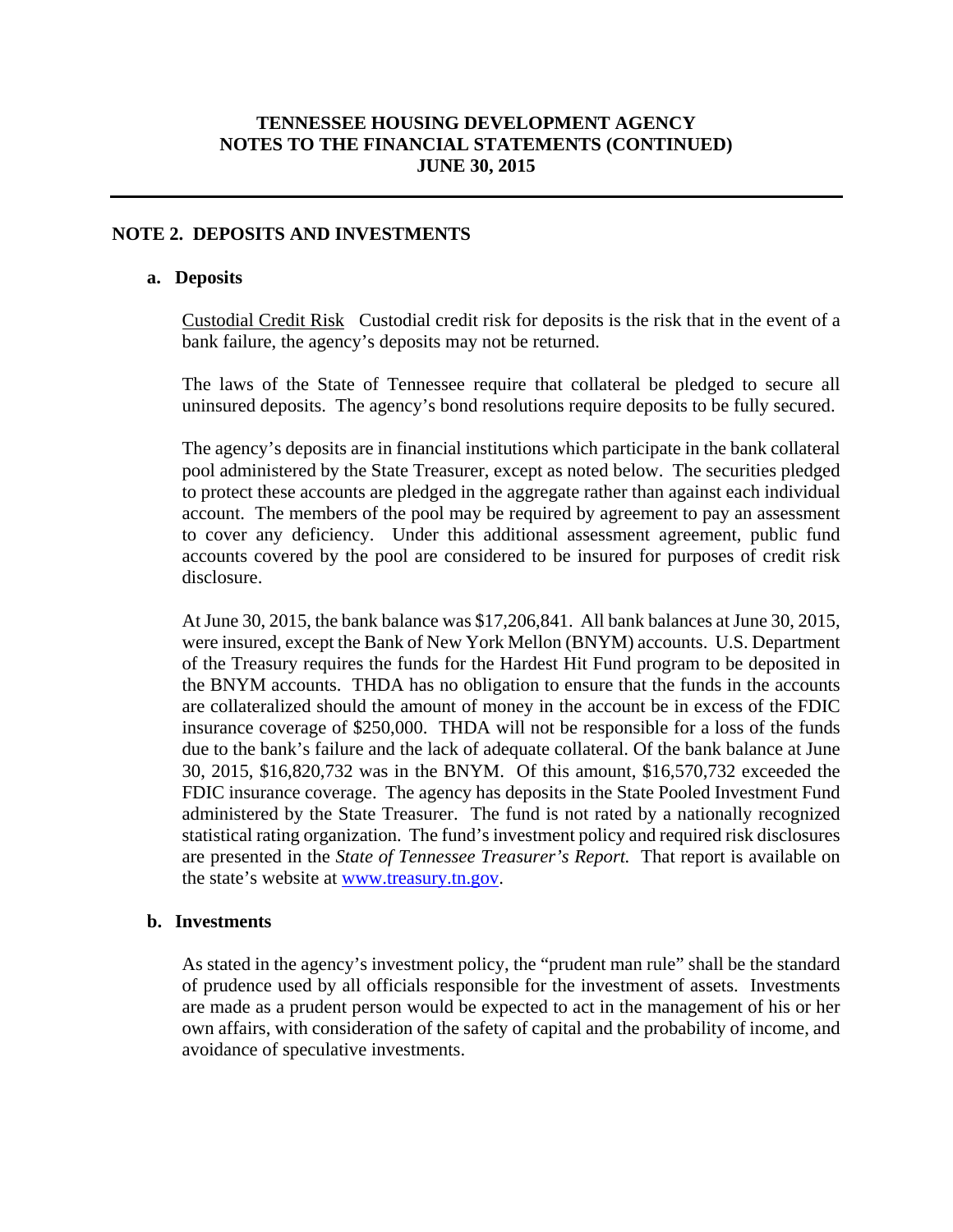The agency's investment policy states that the agency's portfolios will be diversified in order to reduce the risk of loss resulting from concentration of assets in a specific maturity, a specific issuer, or a specific class of securities. The agency may invest 100% of its portfolio in U.S. government securities. A minimum of 5% of the par value of total investments must mature within five years. No more than 50% of the par value of the combined portfolios can be invested in maturities greater than 15 years without approval of the Bond Finance Committee.

Portfolio maturities shall be staggered in a way that avoids undue concentrations of assets in a specific maturity sector. Maturities shall be selected which provide for stability of income and reasonable liquidity. It is the intent of this policy that sufficient investments be scheduled to mature to provide for the required liquidity for debt service and other expenditures per resolution requirements.

Interest Rate Risk Interest Rate Risk is the risk that changes in interest rates of debt investments will adversely affect the fair value of an investment.

 Duration is a measure of a debt investment's exposure to fair value changes arising from changing interest rates. It uses the present value of cash flows, weighted for those cash flows as a percentage of the investment's full price.

|                             | June 30, 2015     |                                                |  |  |  |
|-----------------------------|-------------------|------------------------------------------------|--|--|--|
| <b>Investment Type</b>      | <b>Fair Value</b> | <b>Effective</b><br><b>Duration</b><br>(Years) |  |  |  |
| U.S. Agency Coupon          | \$144,042,517     | 2.994                                          |  |  |  |
| <b>U.S. Treasury Coupon</b> | 77,246,460        | 2.305                                          |  |  |  |
| <b>U.S. Agency Discount</b> | 154,992,130       | 0.076                                          |  |  |  |
|                             |                   |                                                |  |  |  |
| Total                       | \$376,281,107     | 1.6512                                         |  |  |  |

The portfolios include the following investments, stated at par or face value, which have fair values highly sensitive to interest rate changes. These investments are recorded at fair value in the statement of net position.

#### Variable Rate Bonds

The agency purchased \$2,350,000 in step-up rate bonds issued by Federal Home Loan Bank. They were purchased at 99.75 of par on June 11, 2012, and mature on June 11, 2027. The fair value of these securities on June 30, 2015, is \$2,319,095, included in U.S. Agency Coupon in the tables above. This investment has a stated coupon rate of 2.0%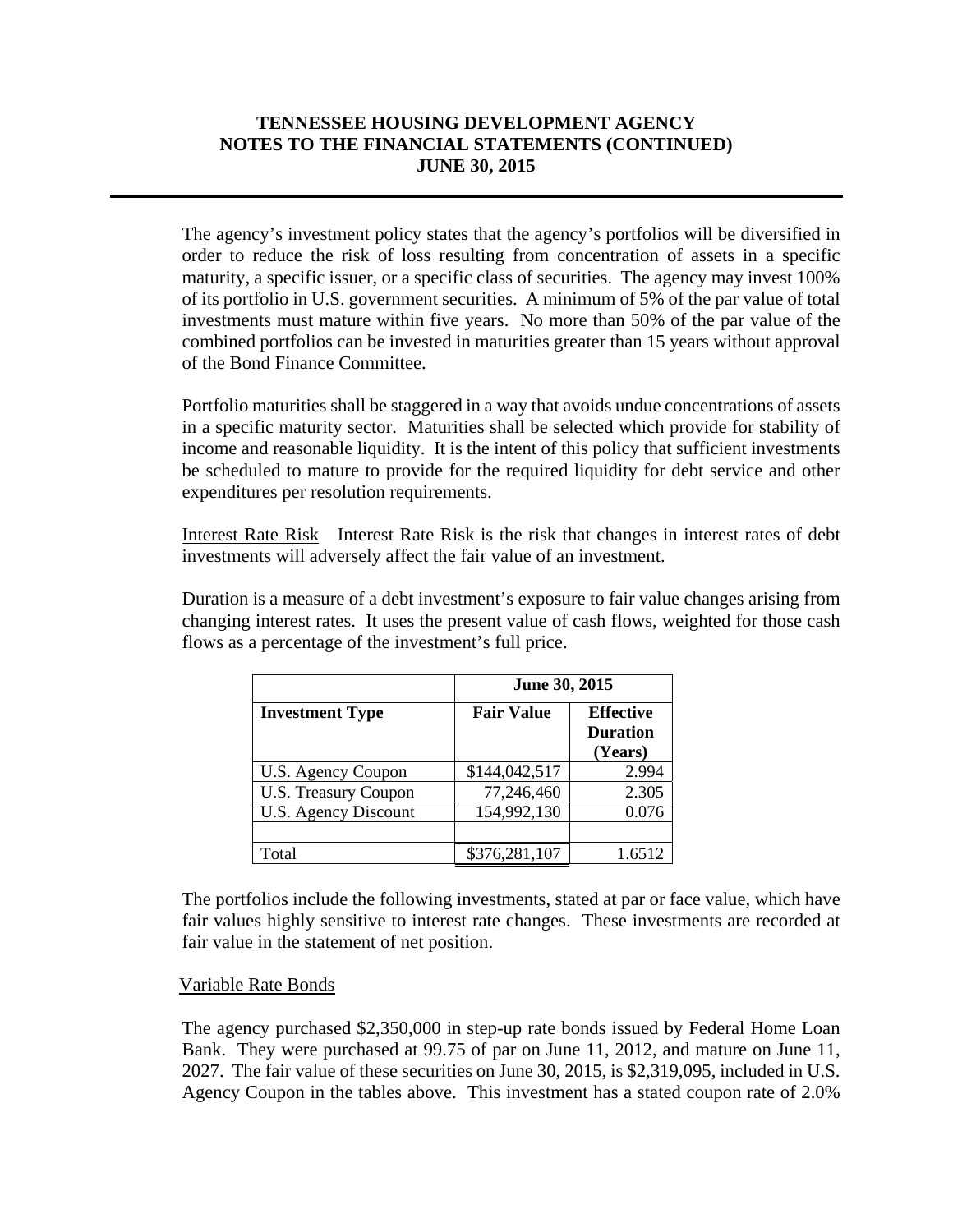with a step-up option to 2.5% on June 11, 2016, to 3.0% on June 11, 2020; to 4.0% on June 11, 2022; to 6.0% on June 11, 2023; to 7.0% on June 11, 2024; to 8.0% on December 11, 2024; to 10.0% on June 11, 2025; to 12.0% on December 11, 2025; to 14.0% on June 11, 2026; and to 16.0% on December 11, 2026.

The agency purchased \$3,210,000 in step-up rate bonds issued by Federal National Mortgage Association. They were purchased at 99.70 of par on June 28, 2012, and mature on June 27, 2027. The fair value of these securities on June 30, 2015 is \$3,166,835, included in U.S. Agency Coupon in the tables above. This investment has a stated coupon rate of 2.0% with a step-up option to 2.5% on June 28, 2015; to 3.0% on June 28, 2018; to 4.0% on June 28, 2021; to 5.0% on June 28, 2023; and to 6.5% on June 28, 2025.

The agency purchased \$3,000,000 in step-up rate bonds issued by Federal Home Loan Bank. They were purchased at 100.12 of par on November 15, 2012 and mature on June 11, 2027. The fair value of these securities on June 30, 2015 is \$2,960,547, included in U.S. Agency Coupon in the tables above. This investment has a stated coupon rate of 2.0% with a step-up option to 2.5% on June 11, 2016; to 3.0% on June 11, 2020; to 4.0% on June 11, 2022; to 6.0% on June 11, 2023; to 7.0% on June 11, 2024; to 8.0% on December 11, 2024; to 10.0% on June 11, 2025; to 12.0% on December 11, 2025; to 14.0% on June 11, 2026; and to 16.0% on December 11, 2026.

The agency purchased \$4,000,000 in step-up rate bonds issued by Federal Home Loan Bank. They were purchased at 99.80 of par on November 8, 2012. Although these securities were scheduled to mature on November 8, 2027, these bonds were called on May 8, 2015.

The agency purchased \$3,000,000 in step-up rate bonds issued by Federal Home Loan Bank. They were purchased at 99.45 of par on November 23, 2012, and mature on November 23, 2027. The fair value of these securities on June 30, 2015 is \$2,676,093, included in U.S. Agency Coupon in the tables above. This investment has a stated coupon rate of 2.0% with a step-up option to 2.125% on November 23, 2017; to 2.25% on November 23, 2020; to 2.5% on November 23, 2023; to 3.0% on November 23, 2024; to 4.0% on May 23, 2025; to 6.0% on November 23, 2025; to 8.0% on May 23, 2026; to 11.0% on November 23, 2026; and to 14% on May 23, 2027. This investment is callable quarterly beginning May 23, 2013, and ending November 23, 2015.

The agency purchased \$2,400,000 in step-up rate bonds issued by Federal Home Loan Bank. They were purchased at 99.65 of par on December 21, 2012 and mature on December 21, 2027. The fair value of these securities on June 30, 2015 is \$2,243,767, included in U.S. Agency Coupon in the tables above. This investment has a stated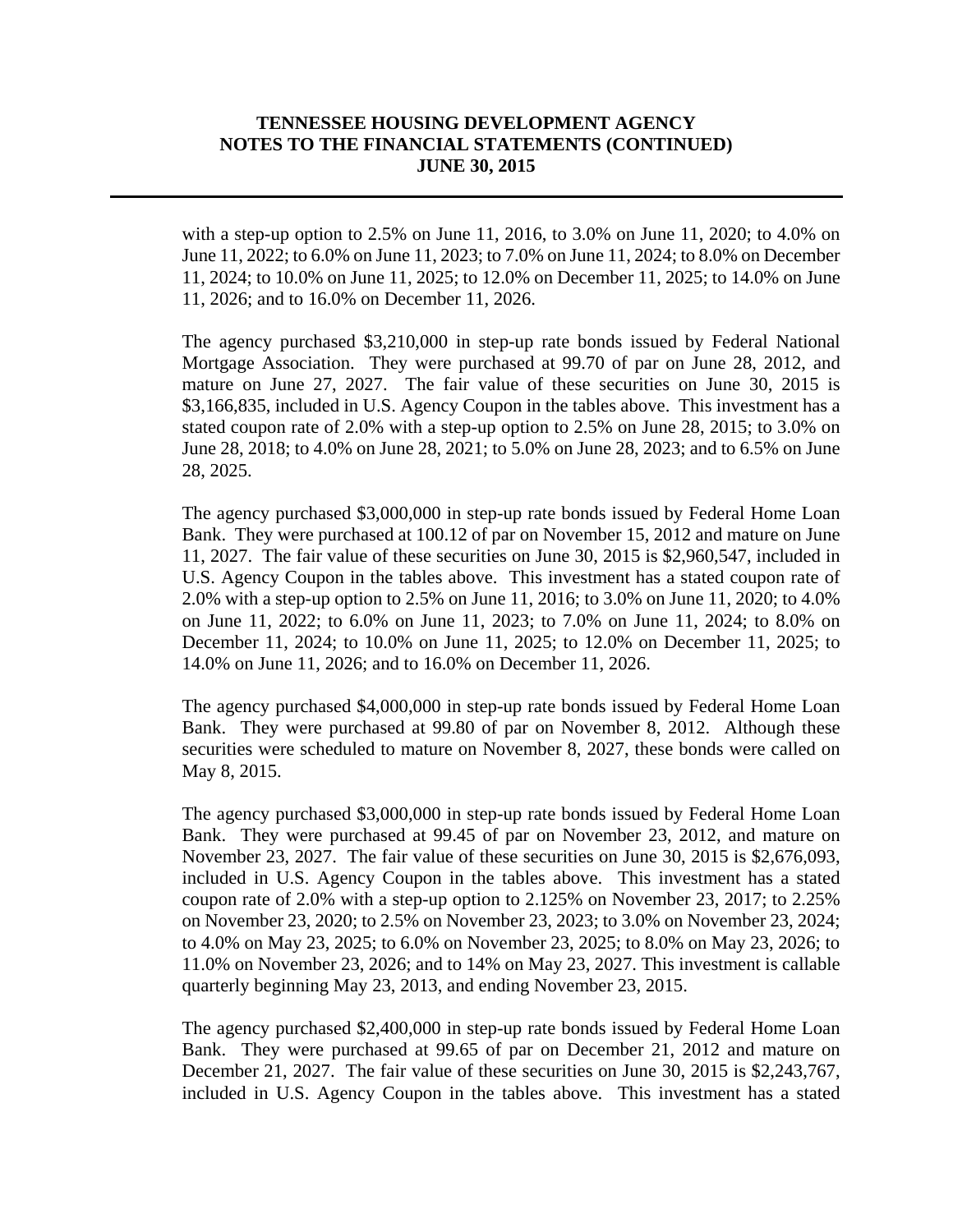coupon rate of 2.0% with a step-up option to 2.25% on December 21, 2017; to 2.5% on December 21, 2020; to 3.0% on December 21, 2022; to 4.0% on December 21, 2023; to 5.0% on December 21, 2024; to 6.0% on December 21, 2025; to 8.0% on June 21, 2026; to 10.0% on December 21, 2026; and to 12.0% on June 21, 2027. This investment is callable quarterly beginning June 21, 2013, and ending December 21, 2018.

The agency purchased \$2,750,000 in step-up rate bonds issued by Federal Home Loan Bank. They were purchased at 99.90 of par on January 30, 2013 and mature on January 30, 2025. The fair value of these securities on June 30, 2015 is \$2,696,378, included in U.S. Agency Coupon in the tables above. This investment has a stated coupon rate of 2.0% with a step-up option to 2.25% on January 30, 2018; to 2.5% on January 30, 2021; to 3.0% on January 30, 2022; to 5.0% on January 30, 2023; to 7.0% on July 30, 2023; and to 9.0% on January 30, 2024. This investment is callable quarterly beginning July 30, 2013, and ending October 30, 2016.

The agency purchased \$1,500,000 in step-up rate bonds issued by Federal National Mortgage Association. They were purchased at 100.18 of par on November 7, 2012, and mature on June 28, 2027. The fair value of these securities on June 30, 2015 is \$1,487,250, included in U.S. Agency Coupon in the tables above. This investment has a stated coupon rate of 2.0% with a step-up option to 4.0% on June 28, 2017; to 5.0% on June 28, 2024; and to 6.5% on June 28, 2026. This investment is callable quarterly beginning December 28, 2012, and ending December 28, 2015.

The agency purchased \$2,000,000 in step-up rate bonds issued by Federal National Mortgage Association. They were purchased at 99.70 of par on August 27, 2012, and mature on August 27, 2027. The fair value of these securities on June 30, 2015 is \$1,987,664, included in U.S. Agency Coupon in the tables above. This investment has a stated coupon rate of 1.5% with a step-up option to 2.5% on August 27, 2015; to 3.5% on August 27, 2018; to 4.5% on August 27, 2021; and to 5.5% on August 27, 2024. This investment is callable quarterly beginning August 27, 2012, and ending November 27, 2015.

The agency purchased \$5,000,000 in step-up rate bonds issued by Federal National Mortgage Association. They were purchased at par on December 27, 2012, and mature on December 27, 2027. The fair value of these securities on June 30, 2015 is \$4,869,600, included in U.S. Agency Coupon in the tables above. This investment has a stated coupon rate of 1.0% with a step-up option to 2.0% on June 27, 2013, and to 3.15% on December 27, 2013. This investment is callable quarterly beginning June 27, 2013, and ending December 27, 2016.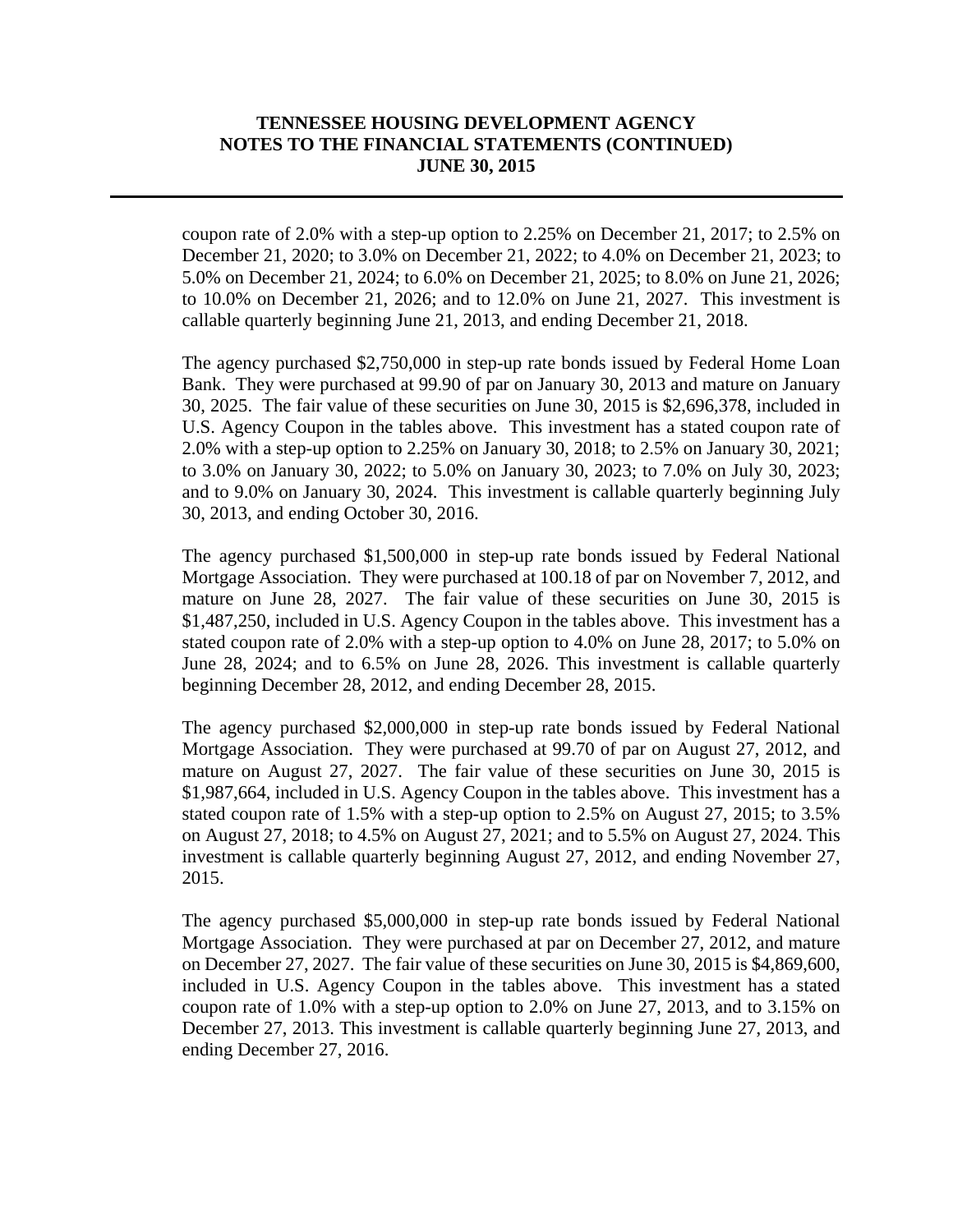The agency purchased \$3,000,000 in step-up rate bonds issued by Federal National Mortgage Association. They were purchased at par on December 27, 2012, and mature on December 27, 2017. Although these securities were scheduled to mature on December 27, 2017, they were sold internally on November 20, 2014. The fair value of these securities on June 30, 2015 is \$2,998,458, included in U.S. Agency Coupon in the tables above. This investment has a stated coupon rate of 0.6% with a step-up option to 0.7% on December 27, 2014; to 1.0% on December 27, 2015; to 1.5% on December 27, 2016; and to 3.0% on June 27, 2017. This investment is callable quarterly beginning December 27, 2013, and ending December 27, 2016.

The agency purchased \$3,000,000 in step-up rate bonds issued by Federal National Mortgage Association. They were purchased at par on December 28, 2012, and mature on December 28, 2027. The fair value of these securities on June 30, 2015 is \$2,944,083, included in U.S. Agency Coupon in the tables above. This investment has a stated coupon rate of 2.0% with a step-up option to 3.0% on December 28, 2017; to 4.0% on December 28, 2020; to 5.0% on December 28, 2024; and to 6.0% on December 28, 2025. This investment is callable quarterly beginning June 28, 2013, and ending December 28, 2017.

Credit Risk Credit Risk is the risk that an issuer or other counterparty to an investment will not fulfill its obligations. Refer to Note 1.h for further explanation of the agency's permitted investments. Credit quality ratings for the agency's investments as of June 30, 2015, are included in the schedule below. Securities are rated using Standard and Poor's and/or Moody's and are presented below using the Standard and Poor's rating scale.

| June 30, 2015          |                   |                            |               |                              |                        |  |
|------------------------|-------------------|----------------------------|---------------|------------------------------|------------------------|--|
|                        |                   |                            |               |                              |                        |  |
|                        |                   |                            |               | <b>Credit Quality Rating</b> |                        |  |
| <b>Investment Type</b> | <b>Fair Value</b> | U.S. Treasury <sup>1</sup> | $AA+$         | $AA-2$                       | Not Rated <sup>2</sup> |  |
| U.S. Agency Coupon     | \$144,042,517     |                            | \$126,719,822 | \$4,555,652                  | \$12,767,043           |  |
| U.S. Treasury Coupon   | 77,246,460        | \$77,246,460               |               |                              |                        |  |
| U.S. Agency Discount   | 154,992,130       |                            |               |                              | 154,992,130            |  |
|                        |                   |                            |               |                              |                        |  |
| Total                  | \$376,281,107     | \$77,246,460               | \$126,719,822 | \$4,555,652                  | \$167,759,173          |  |

<sup>&</sup>lt;sup>1</sup>This column includes obligations of the U.S. government or obligations explicitly guaranteed by the U.S. government.

 $\overline{a}$ 

<sup>&</sup>lt;sup>2</sup>This column includes securities that are implicitly guaranteed by the U.S. government, but are not rated by Standard & Poor's or Moody's.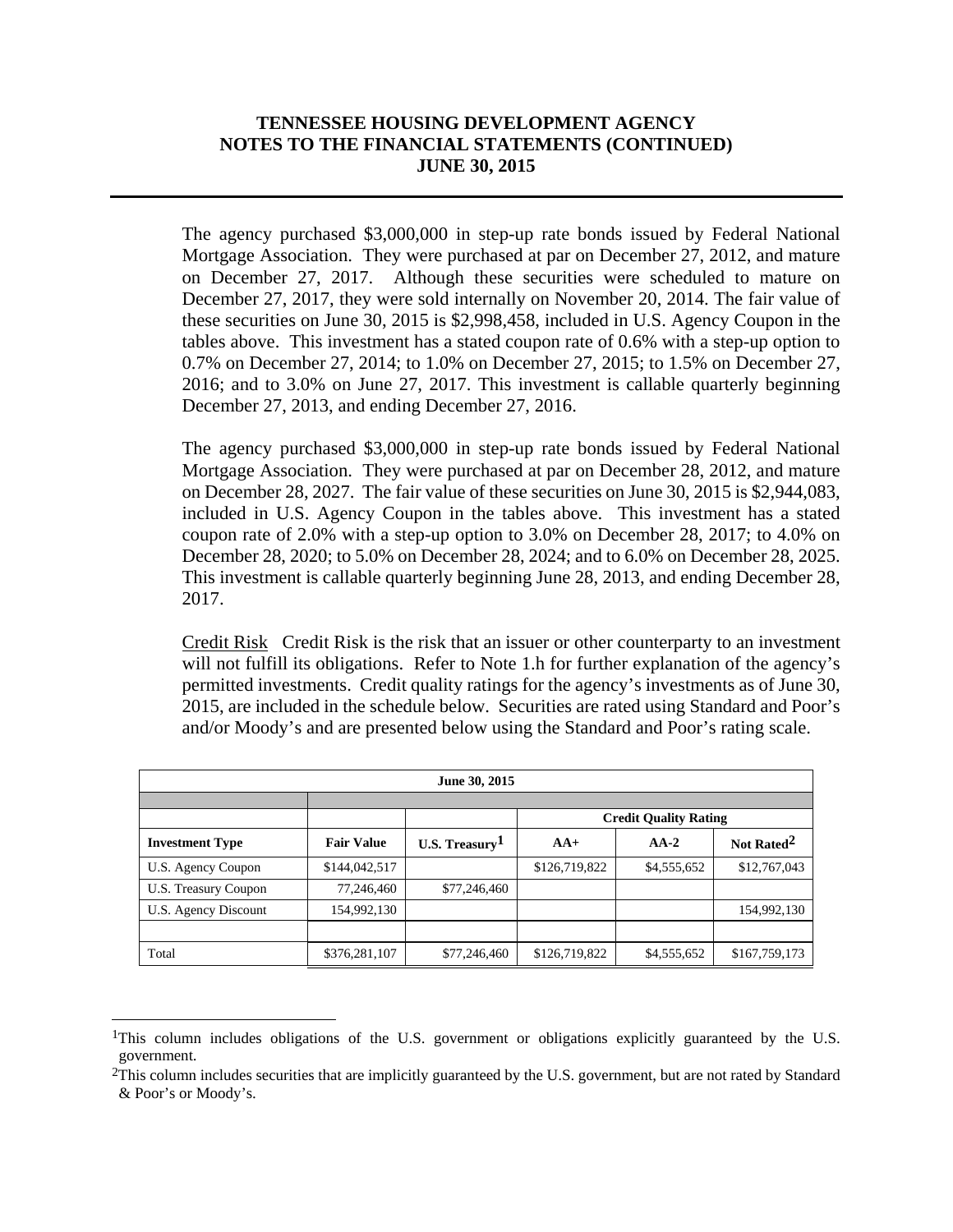Concentration of Credit Risk Concentration of credit risk is the risk of loss attributed to the magnitude of the agency's investment in a single issuer.

More than 5% of the agency's investments are invested in the following single issuers:

|                                  | <b>June 30, 2015</b> |                |  |  |  |
|----------------------------------|----------------------|----------------|--|--|--|
| <b>Issuer</b>                    | <b>Fair Value</b>    | % of Portfolio |  |  |  |
| Federal Home Loan Bank           | \$215,105,442        | 57.17          |  |  |  |
| Federal National Mortgage Assoc. | \$53,208,579         | 14 14          |  |  |  |

## **NOTE 3. CUMULATIVE EFFECT OF A CHANGE IN ACCOUNTING PRINCIPLE**

During fiscal year 2015, Tennessee Housing Development Agency implemented *GASB Statement 68, Accounting and Financial Reporting for Pensions and GASB 71,* Pension Transition f*or Contributions Made Subsequent to the Measurement Date—an amendment of GASB Statement No. 68*. GASB Statement 68 establishes standards for the measurement, recognition, and display of the net pension liability and related expenses, deferred inflows, note disclosures and required supplementary information. The implementation of GASB Statement 68 resulted in a cumulative adjustment to the beginning net position of \$(6,792,803). This cumulative adjustment does not include related deferred inflows and deferred outflows of resources.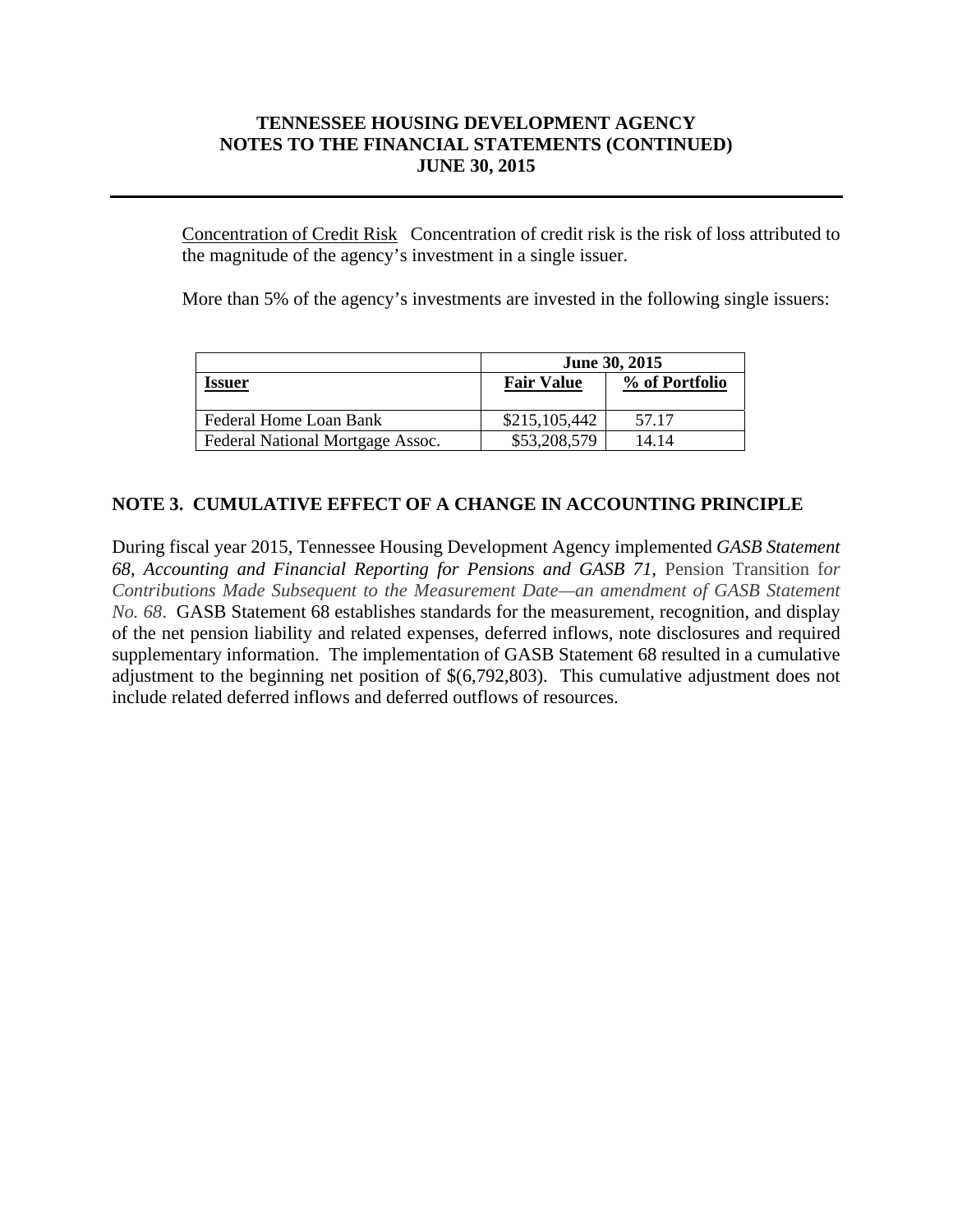## **NOTE 4. LIABILITIES**

## **a. Bonds Issued and Outstanding**

| <b>BONDS ISSUED AND OUTSTANDING</b>    |                                    |             |                  |                |  |  |  |
|----------------------------------------|------------------------------------|-------------|------------------|----------------|--|--|--|
|                                        |                                    | (Thousands) |                  |                |  |  |  |
|                                        |                                    |             |                  |                |  |  |  |
|                                        |                                    |             | Interest         | Ending         |  |  |  |
|                                        |                                    | Issued      | Rate             | <b>Balance</b> |  |  |  |
| Series                                 | <b>Maturity Range</b>              | Amount      | (Percent)        | 6/30/2015      |  |  |  |
|                                        | <b>HOMEOWNERSHIP PROGRAM BONDS</b> |             |                  |                |  |  |  |
| 2005-2                                 | 1/1/2007-7/1/2036                  | 100,000     | 3.00 to 5.00     | 27,395         |  |  |  |
| 2006-1                                 | 7/1/2007-1/1/2037                  | 100,000     | 3.55 to 5.75     | 24,185         |  |  |  |
| 2006-2                                 | 7/1/2007-1/1/2037                  | 100,000     | 3.90 to 5.75     | 22,945         |  |  |  |
| 2006-3                                 | 1/1/2008-7/1/2037                  | 100,000     | 3.65 to 5.75     | 30,935         |  |  |  |
| $2007 - 1$                             | 7/1/2008-1/1/2038                  | 100,000     | 3.65 to 5.50     | 34,055         |  |  |  |
| 2007-2                                 | 7/1/2008-7/1/2038                  | 120,000     | 3.75 to 5.25     | 45,200         |  |  |  |
| 2007-3                                 | 1/1/2009-7/1/2038                  | 150,000     | 3.85 to 5.50     | 51,365         |  |  |  |
| 2007-4                                 | 1/1/2009-7/1/2038                  | 150,000     | 3.75 to 5.50     | 56,675         |  |  |  |
| 2008-1                                 | 7/1/2009-1/1/2039                  | 60,000      | 2.45 to 5.70     | 21,760         |  |  |  |
| 2008-3                                 | 7/1/2009-7/1/2038                  | 90,000      | 2.00 to 5.45     | 18,430         |  |  |  |
| 2009-1                                 | 1/1/2010-7/1/2029                  | 50,000      | $0.75$ to $5.00$ | 26,500         |  |  |  |
| 2009-2                                 | 7/1/2010-7/1/2030                  | 75,000      | $0.90$ to $5.00$ | 40,090         |  |  |  |
| 2010-1                                 | 1/1/2011-7/1/2025                  | 120,700     | $0.35$ to $4.50$ | 62,585         |  |  |  |
| $2011 - 1$                             | 7/1/2012-7/1/2042                  | 141,255     | $0.60$ to 4.65   | 96,835         |  |  |  |
| 2012-1                                 | 1/1/2013-7/1/2042                  | 133,110     | 0.80 to 4.50     | 103,190        |  |  |  |
| 2012-2                                 | 7/1/2013-7/1/2043                  | 97,625      | $0.50$ to $4.00$ | 81,890         |  |  |  |
| Total Homeownership Program Bonds      |                                    | \$1,687,690 |                  | \$744,035      |  |  |  |
| <b>Plus: Unamortized Bond Premiums</b> |                                    |             |                  | 6,883          |  |  |  |
| Less: Unamortized Bond Discount        | (133)                              |             |                  |                |  |  |  |
| Net Homeownership Program Bonds        | \$750,785                          |             |                  |                |  |  |  |

| <b>BONDS ISSUED AND OUTSTANDING</b>        |                                      |               |                         |                |  |  |  |  |
|--------------------------------------------|--------------------------------------|---------------|-------------------------|----------------|--|--|--|--|
| (Thousands)                                |                                      |               |                         |                |  |  |  |  |
|                                            |                                      |               |                         |                |  |  |  |  |
|                                            |                                      |               | Interest                | Ending         |  |  |  |  |
|                                            |                                      | <b>Issued</b> | Rate                    | <b>Balance</b> |  |  |  |  |
| Series                                     | <b>Maturity Range</b>                | Amount        | (Percent)               | 6/30/2015      |  |  |  |  |
|                                            | <b>HOUSING FINANCE PROGRAM BONDS</b> |               |                         |                |  |  |  |  |
| $2009-A$                                   | 1/1/2011-1/1/2040                    | \$100,000     | 0.90 to 4.625           | \$20,325       |  |  |  |  |
| $2010-A$                                   | 1/1/2011-7/1/2041                    | 160,000       | $0.60 \text{ to } 5.00$ | 34,305         |  |  |  |  |
| $2010 - B$                                 | 7/1/2011-7/1/2041                    | 100,000       | $0.45$ to $4.50$        | 72,770         |  |  |  |  |
| $2011-A$                                   | 7/1/2011-7/1/2041                    | 100,000       | $0.45$ to $4.50$        | 24,175         |  |  |  |  |
| $2011 - B$                                 | 7/1/2012-7/1/2041                    | 100,000       | $0.25$ to 4.50          | 79,500         |  |  |  |  |
| $2011-C$                                   | 7/1/2012-7/1/2041                    | 100,000       | 0.40 to 4.30            | 79,525         |  |  |  |  |
| $2015 - A$                                 | 1/1/2016-7/1/2045                    | 150,000       | 0.30 to 3.85            | 163,850        |  |  |  |  |
| <b>Total Housing Finance Program Bonds</b> |                                      | \$810,000     |                         | \$474,450      |  |  |  |  |
| Plus: Unamortized Bond Premiums            |                                      |               |                         | 5,415          |  |  |  |  |
| Net Housing Finance Program Bonds          |                                      |               | \$479.865               |                |  |  |  |  |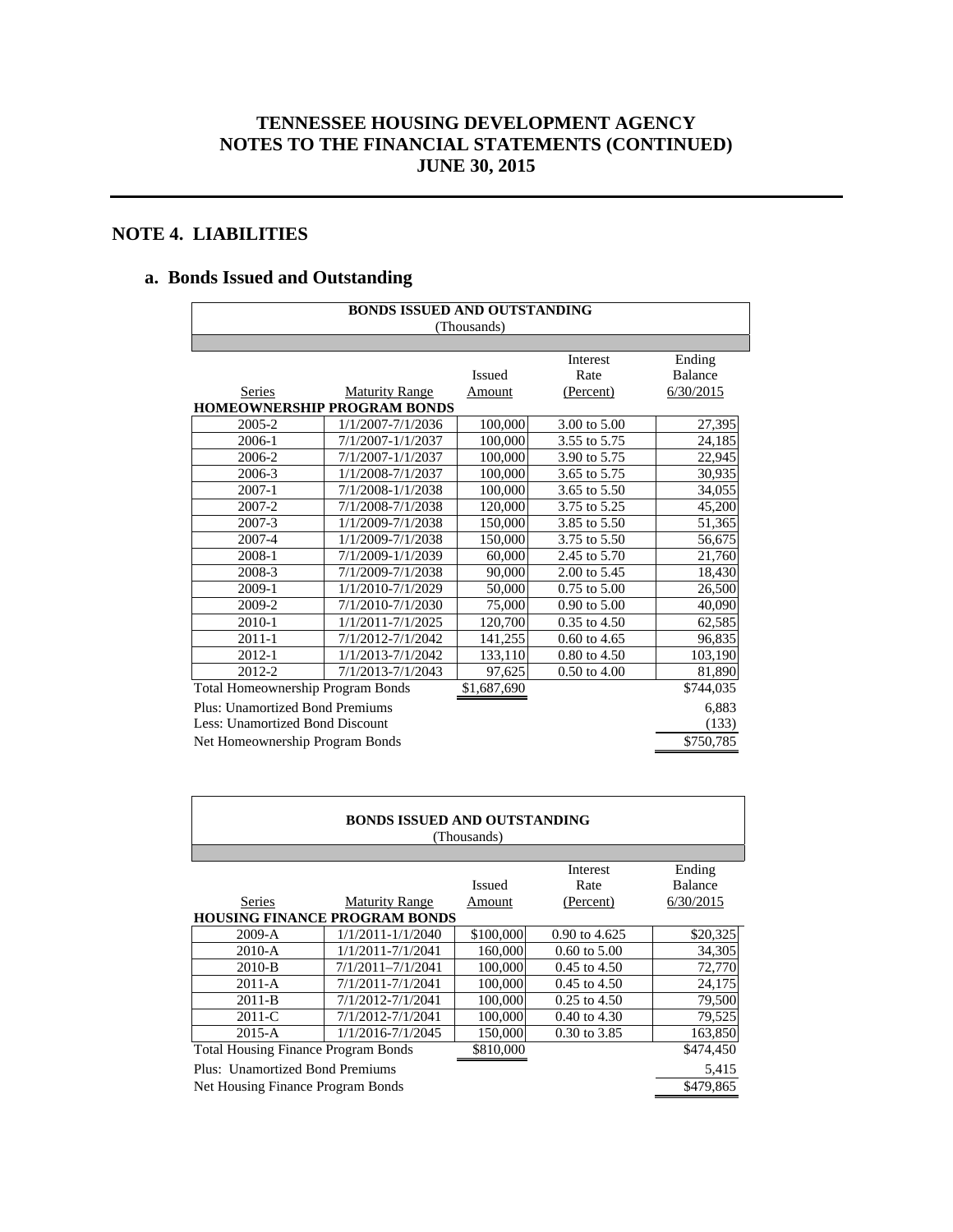| <b>BONDS ISSUED AND OUTSTANDING</b><br>(Thousands) |                                          |               |                         |                |  |  |  |
|----------------------------------------------------|------------------------------------------|---------------|-------------------------|----------------|--|--|--|
|                                                    |                                          |               |                         |                |  |  |  |
|                                                    |                                          |               | Interest                | Ending         |  |  |  |
|                                                    |                                          | <b>Issued</b> | Rate                    | <b>Balance</b> |  |  |  |
| Series                                             | <b>Maturity Range</b>                    | Amount        | (Percent)               | 6/30/2015      |  |  |  |
|                                                    | <b>RESIDENTIAL FINANCE PROGRAM BONDS</b> |               |                         |                |  |  |  |
| $2013 - 1$                                         | 1/1/2014-7/1/2043                        | \$215,905     | $0.40 \text{ to } 4.00$ | \$177,520      |  |  |  |
| 2013-2                                             | 7/1/2014-7/1/2043                        | 121,300       | $0.45$ to 4.65          | 109,615        |  |  |  |
| $2014 - 1$                                         | 1/1/2015-7/1/2039                        | 150,000       | $0.32$ to $4.00$        | 143,350        |  |  |  |
| 2014-2                                             | 7/1/2015-7-1-2045                        | 150,000       | $0.25$ to $4.00$        | 150,000        |  |  |  |
| 2015-1                                             | 1/1/2016-7/1/2045                        | 150,000       | $0.50$ to $4.05$        | 150,000        |  |  |  |
| <b>Total Residential Finance Program Bonds</b>     |                                          | \$787,205     |                         | \$730,485      |  |  |  |
| Plus: Unamortized Bond Premiums                    |                                          |               |                         | 18,035         |  |  |  |
| Net Residential Finance Program Bonds              |                                          |               |                         | \$748,520      |  |  |  |
| Net Total All Issues                               |                                          |               |                         | \$1,979,170    |  |  |  |

Housing Finance Program Bonds The Housing Finance Program Bonds were established on December 23, 2009, to allow the agency to participate in the U.S. Department of Treasury New Issue Bond Program (NIBP), which was created to assist state and local housing finance agencies in acquiring cost-effective mortgage loan capital. THDA could release funds from issue 2009-B up to six times before December 31, 2011.

The first release and conversion from 2009-B was on June 17, 2010, in the amount of \$85,290,000. The \$85,290,000 was blended with the market rate 2010-A bonds in the amount of \$74,710,000 for a total of \$160,000,000.

The second release and conversion from 2009-B was on November 10, 2010, in the amount of \$60,000,000. The \$60,000,000 was blended with the market rate 2010-B bonds in the amount of \$40,000,000 for a total of \$100,000,000.

The third release and conversion from 2009-B was on April 14, 2011, in the amount of \$60,000,000. The \$60,000,000 was blended with the market rate 2011-A bonds in the amount of \$40,000,000 for a total of \$100,000,000.

The fourth release and conversion from 2009-B was on August 25, 2011, in the amount of \$60,000,000. The \$60,000,000 was blended with the market rate 2011-B bonds in the amount of \$40,000,000 for a total of \$100,000,000.

The fifth and final release and conversion from 2009-B was on November 3, 2011, in the amount of \$34,710,000. The \$34,710,000 was blended with the market rate 2011-C bonds in the amount of \$65,290,000 for a total of \$100,000,000.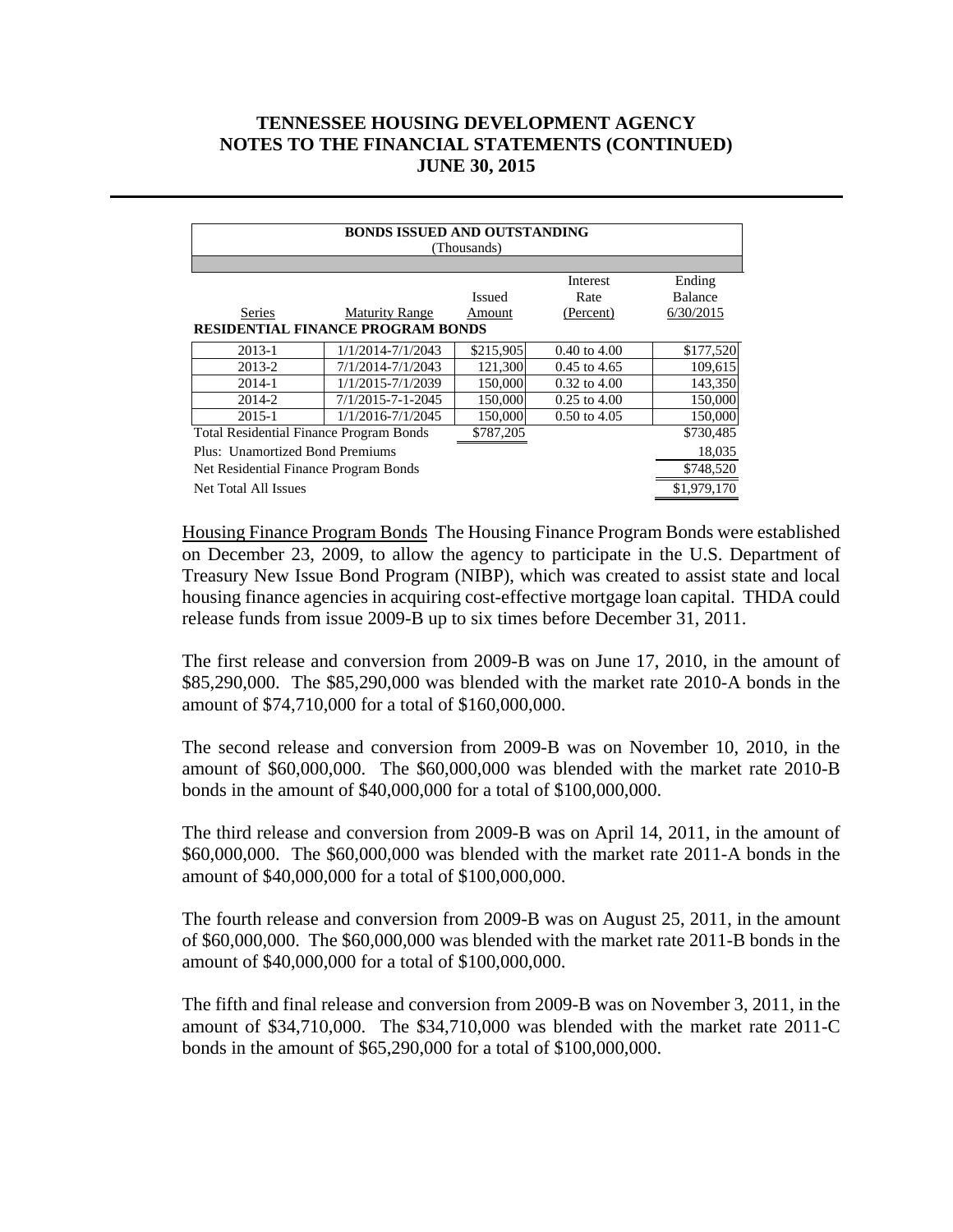#### **b. Debt Service Requirements**

Debt service requirements to maturity at June 30, 2015, are as follows (expressed in thousands):

| For the          |             |             |              |
|------------------|-------------|-------------|--------------|
| $Year(s)$ Ending |             |             | Total        |
| June 30          | Principal   | Interest    | Requirements |
| 2016             | \$130,210   | \$66,327    | \$196,537    |
| 2017             | 60,840      | 67,253      | 128,093      |
| 2018             | 62,240      | 65,731      | 127,971      |
| 2019             | 65,205      | 63,938      | 129,143      |
| 2020             | 67,515      | 61,921      | 129,436      |
| $2021 - 2025$    | 371,950     | 272,510     | 644,460      |
| $2026 - 2030$    | 344,895     | 202,692     | 547,587      |
| $2031 - 2035$    | 357,140     | 132,603     | 489,743      |
| $2036 - 2040$    | 327,036     | 63,012      | 390,048      |
| $2041 - 2045$    | 161,939     | 13,973      | 175,912      |
|                  |             |             |              |
| Total            | \$1,948,970 | \$1,009,960 | \$2,958,930  |

#### **c. Redemption of Bonds and Notes**

During the year ended June 30, 2015, bonds were retired at par before maturity in the Homeownership Program in the amount of \$80,555,000, in the Housing Finance Program in the amount of \$61,800,000, and in the Residential Finance Program in the amount of \$9,740,000. The respective carrying values of the bonds were \$82,200,775, \$62,080,414 and \$10,014,860. This resulted in revenue to the Homeownership Program of \$1,645,775, to the Housing Finance Program of \$280,414, and to the Residential Finance Program of \$274,860.

On May 29, 2014, the agency issued \$150,000,000 in Residential Finance Program Bonds, Issue 2014-1. On July 1, 2014, the agency used \$30,375,000 of these bonds to refund bonds previously issued in the Homeownership Program (this amount consists of \$30,375,000 early redemption). The carrying amount of these bonds was \$30,375,000. The refunding increased the agency's debt service by \$2,086,324 over the next 20 years, and the agency realized an economic gain (the difference between the present values of the old and new debt service payments) of \$603,145.

On November 20, 2014, the agency issued \$150,000,000 in Residential Finance Program Bonds, Issue 2014-2. On January 1, 2015, the agency used \$32,955,000 of these bonds to refund bonds previously issued in the Homeownership Program (this amount consists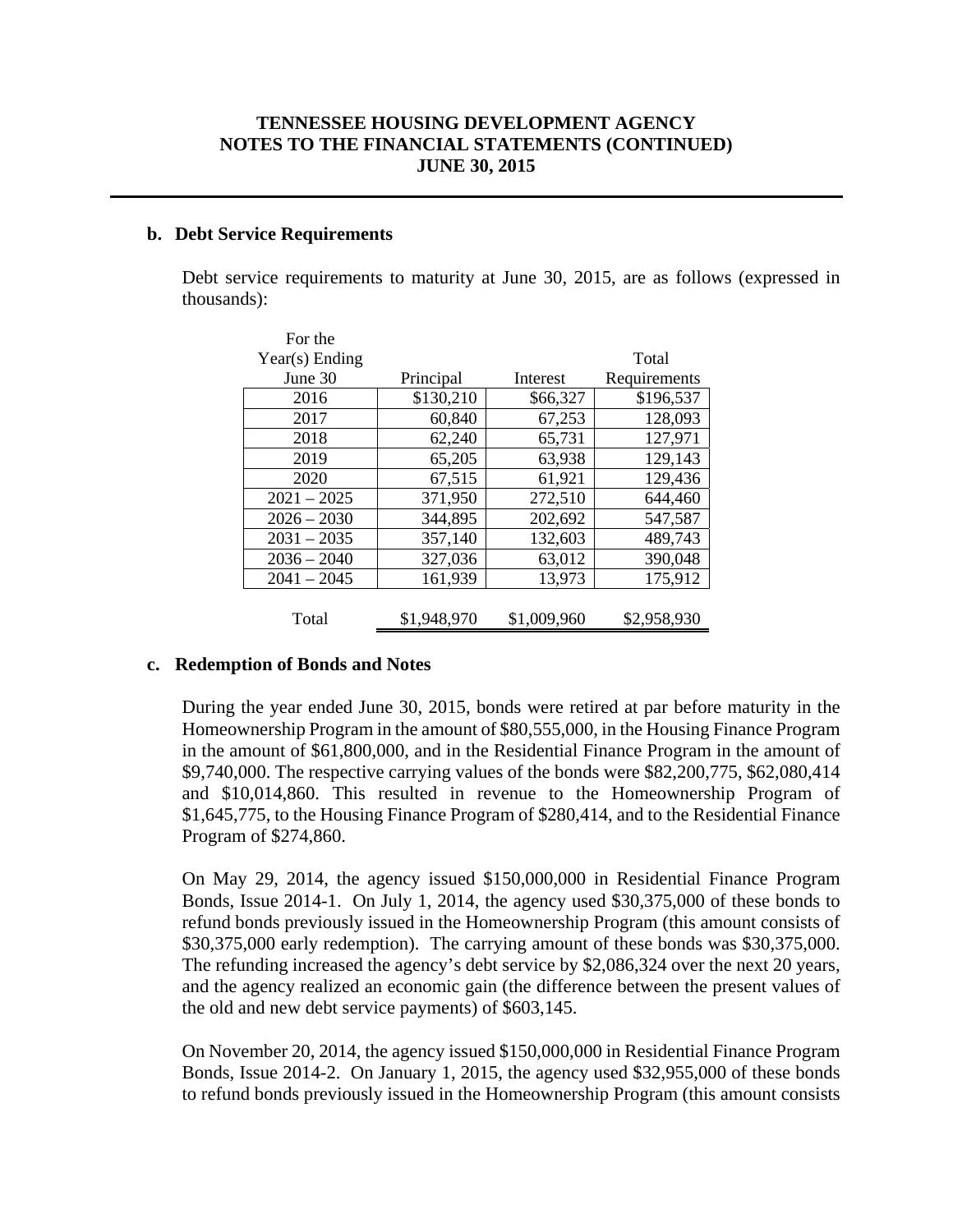of \$32,955,000 early redemption). The carrying amount of these bonds was \$32,970,071. The refunding increased the agency's debt service by \$2,804,783 over the next 20.5 years, and the agency realized an economic gain (the difference between the present values of the old and new debt service payments) of \$628,626.

On May 28, 2015, the agency issued \$163,850,000 in Housing Finance Program Bonds, Issue 2015-A. On June 1, 2015, the agency used \$153,040,000 of these bonds to refund bonds previously issued in the Housing Finance Program (this amount consists of \$153,040,000 early redemption). The carrying amount of these bonds was \$153,040,000. The refunding reduced the agency's debt service by \$12,922,997 over the next 24.5 years, and the agency realized an economic gain (the difference between the present values of the old and new debt service payments) of \$2,296,133.

#### **d. Long-term Liability Activity**

The following table is a summary of the long-term liability activity for the year ended June 30, 2015.

| <b>Long-term Liabilities</b><br>(Thousands)                                                                                                                                                        |             |           |                |             |           |  |  |  |  |
|----------------------------------------------------------------------------------------------------------------------------------------------------------------------------------------------------|-------------|-----------|----------------|-------------|-----------|--|--|--|--|
| <b>Beginning</b><br>Ending<br><b>Amounts</b><br><b>Balance</b><br><b>Balance</b><br>Due Within<br><b>July 1, 2014</b><br><b>Additions</b><br>June 30, 2015<br><b>Reductions</b><br><b>One Year</b> |             |           |                |             |           |  |  |  |  |
| <b>Bonds Payable</b>                                                                                                                                                                               | \$1,962,990 | \$463,850 | $(\$477,870)$  | \$1,948,970 | \$130,455 |  |  |  |  |
| <b>Plus: Unamortized Bond Premiums</b>                                                                                                                                                             | 21,477      | 13,975    | (5,119)        | 30,333      | $-0-$     |  |  |  |  |
| Less: Unamortized Bond Discounts                                                                                                                                                                   | (169)       | $-()$ -   | 36             | (133)       | $-0-$     |  |  |  |  |
| <b>Compensated Absences</b>                                                                                                                                                                        | 1,210       | 80        | (83)           | 1,207       | 585       |  |  |  |  |
| Net Pension Liability                                                                                                                                                                              | 8,557       | $-0-$     | (5,593)        | 2,964       | $-0-$     |  |  |  |  |
| <b>Escrow Deposits</b>                                                                                                                                                                             | 2,220       | 1,336     | (1,003)        | 2,553       | 76        |  |  |  |  |
| Arbitrage Rebate Payable                                                                                                                                                                           | 1.229       | 1,574     | $(-0)$         | 2,803       | $-0-$     |  |  |  |  |
| Total                                                                                                                                                                                              | \$1,997,514 | \$480.815 | $($ \$489,632) | \$1,988,697 | \$131,116 |  |  |  |  |

#### **NOTE 5. RESTRICTED NET POSITION**

The amount shown on the statement of net position as Restricted for Single Family Bond Programs is contractually pledged, under the bond resolutions of the agency, to the owners of the bonds issued under such bond resolutions. As pledged assets, the contractual provisions of the bond resolutions restrict the use of such assets. However, the assets may be removed from the lien of the bond resolutions if certain parity tests, as established by the respective bond resolutions, are satisfied. Assets removed from the lien of the respective bond resolutions may be used for other purposes.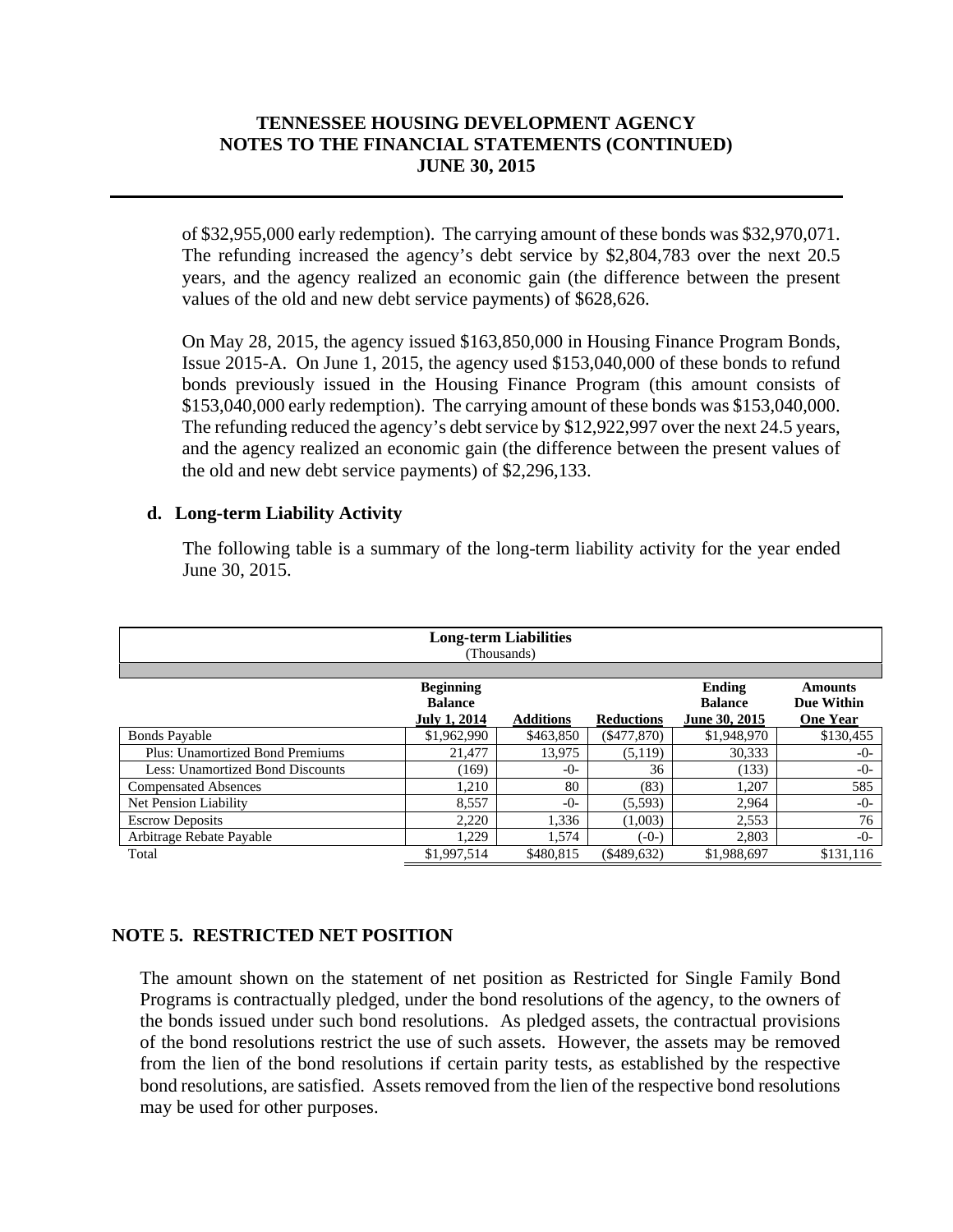The amount shown as Restricted for Grant Programs represents unexpended grant money that has been awarded to grantees through various grant programs administered by the agency.

The amount shown as Restricted for Homebuyers Revolving Loan Program represents the amount of net position restricted for a pilot program that funds zero interest loans for down payment and closing costs. The use of this net position is restricted under legislation enacted in fiscal year 1986.

#### **NOTE 6. PENSION PLANS**

#### **a. Closed State and Higher Education Employee Pension Plan**

#### **General Information about the Pension Plan**

Plan description State employees and higher education employees with membership in the Tennessee Consolidated Retirement System (TCRS) before July 1, 2014 are provided with pensions through the Closed State and Higher Education Employee Pension Plan. This plan is a component of the Public Employee Retirement Plan, an agent, multipleemployer defined benefit pension plan. The Closed State and Higher Education Employee Pension Plan stopped accepting new membership on June 30, 2014, but will continue providing benefits to existing members and retirees. Beginning July 1, 2014, a new agent defined benefit retirement plan, the State and Higher Education Employee Retirement Plan, became effective for state employees and higher education employees hired on or after July 1, 2014.

The TCRS was created by state statute under Title 8, Chapters 34-37, *Tennessee Code Annotated*. The TCRS Board of Trustees is responsible for the proper operation and administration of all employer pension plans in the TCRS. The Tennessee Treasury Department, an agency in the legislative branch of state government, administers the plans of the TCRS. The TCRS issues a publically available financial report that can be obtained at www.treasury.tn.gov/tcrs.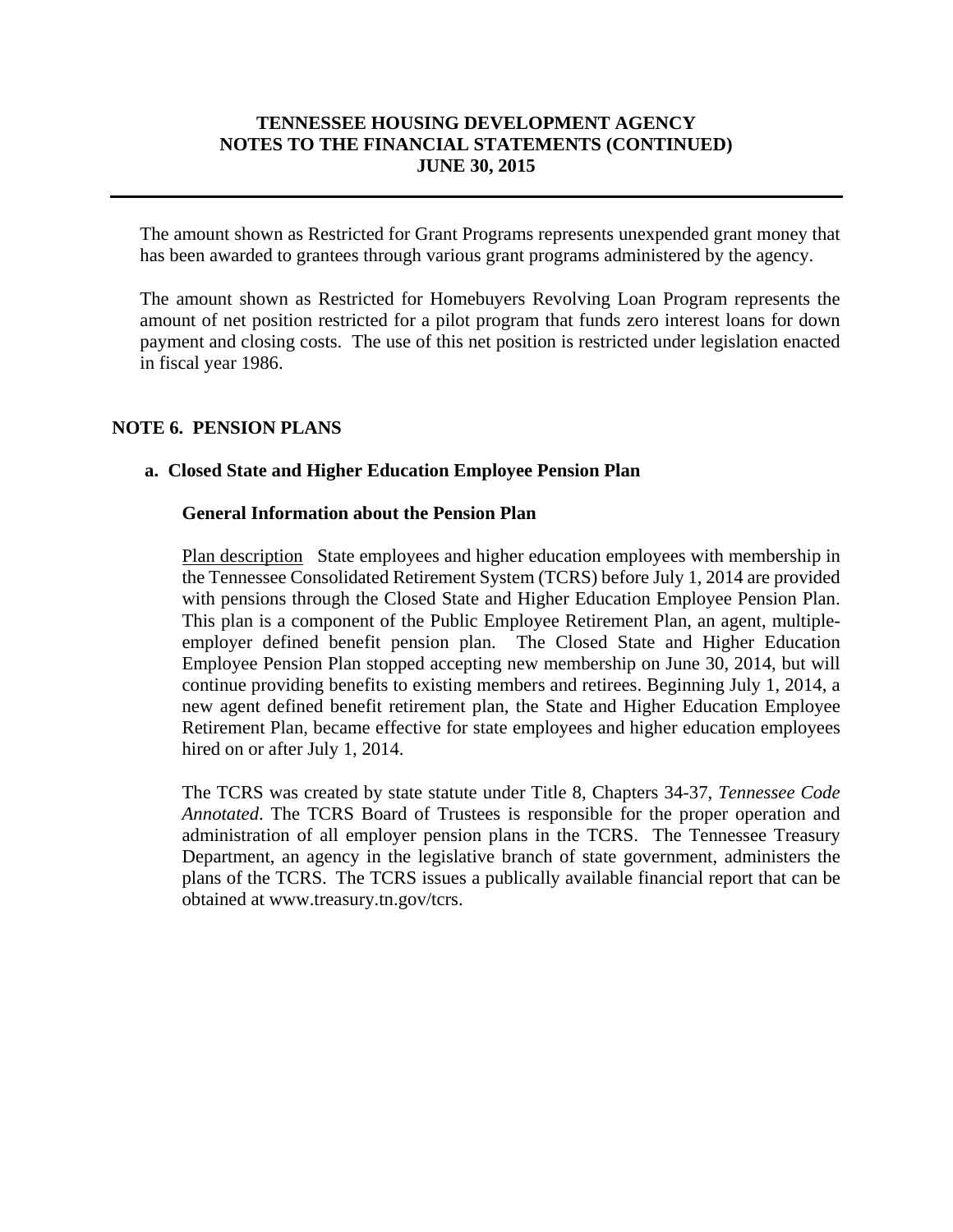Benefits provided Title 8, Chapters 34-37, *Tennessee Code Annotated* establishes the benefit terms and can be amended only by the Tennessee General Assembly. Members of the Closed State and Higher Education Employee Pension Plan are eligible to retire with an unreduced benefit at age 60 with 5 years of service credit or after 30 years of service credit regardless of age. Benefits are determined using the following formula:

| Average of Member's Highest<br>Compensation for 5 Consecutive<br>(up to Social Security)<br>Years<br>Integration Level)                | $\mathbf{x}$ | 1.50% | $\mathbf{X}$ | Years<br>of<br>Service<br>Credit | $\mathbf{X}$ | 105% |
|----------------------------------------------------------------------------------------------------------------------------------------|--------------|-------|--------------|----------------------------------|--------------|------|
| <b>Plus:</b><br>Average of Member's Highest<br>Compensation for 5 Consecutive<br>(over Social Security)<br>Years<br>Integration Level) | $\mathbf{x}$ | 1.75% | $\mathbf{X}$ | Years<br>of<br>Service<br>Credit | $\mathbf X$  | 105% |

A reduced early retirement benefit is available at age 55 and vested. Members are vested with five years of service credit. Service related disability benefits are provided regardless of length of service. Five years of service is required for non-service related disability eligibility. The service related and non-service related disability benefits are determined in the same manner as a service retirement benefit but are reduced 10 percent and include projected service credits. A variety of death benefits are available under various eligibility criteria. Member and beneficiary annuitants are entitled to automatic cost of living adjustments (COLAs) after retirement. A COLA is granted each July for annuitants retired prior to the  $2<sup>nd</sup>$  of July of the previous year. The COLA is based on the change in the consumer price index (CPI) during the prior calendar year, capped at 3 percent, and applied to the current benefit. No COLA is granted if the change in the CPI is less than one-half percent. A one percent COLA is granted if the CPI change is between one-half percent and one percent. A member who leaves employment may withdraw their employee contributions, plus any accumulated interest.

Contributions Contributions for state employees and higher education employees are established in the statutes governing the TCRS and may only be changed by the Tennessee General Assembly. Tennessee Housing Development Agency employees are non-contributory, as are most members in the Closed State and Higher Education Employee Pension Plan. State and higher education agencies make employer contributions at the rate set by the Board of Trustees as determined by an actuarial valuation. By law, employer contributions for the Closed State and Higher Education Employee Pension Plan are required to be paid. Employer contributions by Tennessee Housing Development Agency for the year ended June 30, 2015 to the Closed State and Higher Education Employee Pension Plan were \$1,652,466 which is 15.03 percent of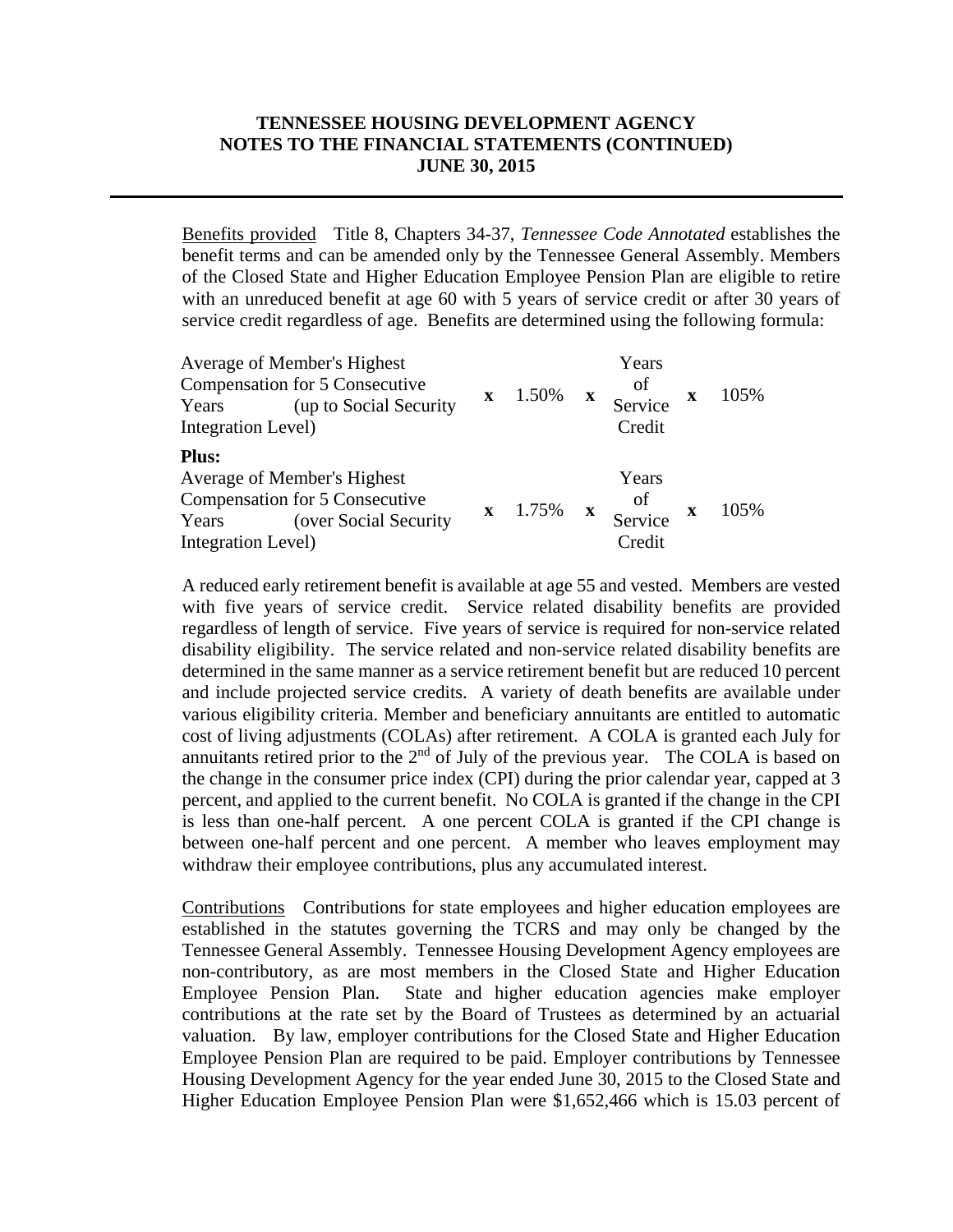covered payroll. The employer rate is expected to finance the costs of benefits earned by members during the year, the cost of administration, as well as an amortized portion of any unfunded liability.

#### **Pension Liabilities (Assets), Pension Expense, and Deferred Outflows of Resources and Deferred Inflows of Resources Related to Pensions**

Pension liabilityAt June 30, 2015, Tennessee Housing Development Agency reported a liability of \$2,963,885 for its proportionate share of the net pension liability. The net pension liability was measured as of June 30, 2014, and the total pension liability used to calculate the net pension liability was determined by an actuarial valuation as of that date. Tennessee Housing Development Agency's proportion of the net pension liability was based on a projection of Tennessee Housing Development Agency's contributions during the year ended June 30, 2014 to the pension plan relative to the contributions of all participating state and higher education agencies. At the June 30, 2014 measurement date, Tennessee Housing Development Agency's proportion of the central state liability was .424758 percent, representing the first time presentation of this proportion.

Pension expenseFor the year ended June 30, 2015, Tennessee Housing Development Agency recognized a pension expense of \$441,581.

Deferred outflows of resources and deferred inflows of resources For the year ended June 30, 2015, Tennessee Housing Development Agency reported deferred outflows of resources and deferred inflows of resources related to pensions from the following sources:

|                                                                    | <b>Deferred Outflows</b><br>of Resources |               | <b>Deferred</b><br><b>Inflows of</b><br><b>Resources</b> |
|--------------------------------------------------------------------|------------------------------------------|---------------|----------------------------------------------------------|
| Differences between expected and<br>actual experience              | \$                                       |               | 639,392                                                  |
| Net difference between projected<br>and actual earnings on pension |                                          |               |                                                          |
| plan investments                                                   |                                          |               | 3,631,106                                                |
| <b>Tennessee Housing Development</b>                               |                                          |               |                                                          |
| Agency contributions                                               |                                          |               |                                                          |
| subsequent to the measurement                                      |                                          |               |                                                          |
| date of June 30, 2014                                              | 1,652,466                                |               |                                                          |
| Total                                                              | \$<br>1,652,466                          | <sup>\$</sup> |                                                          |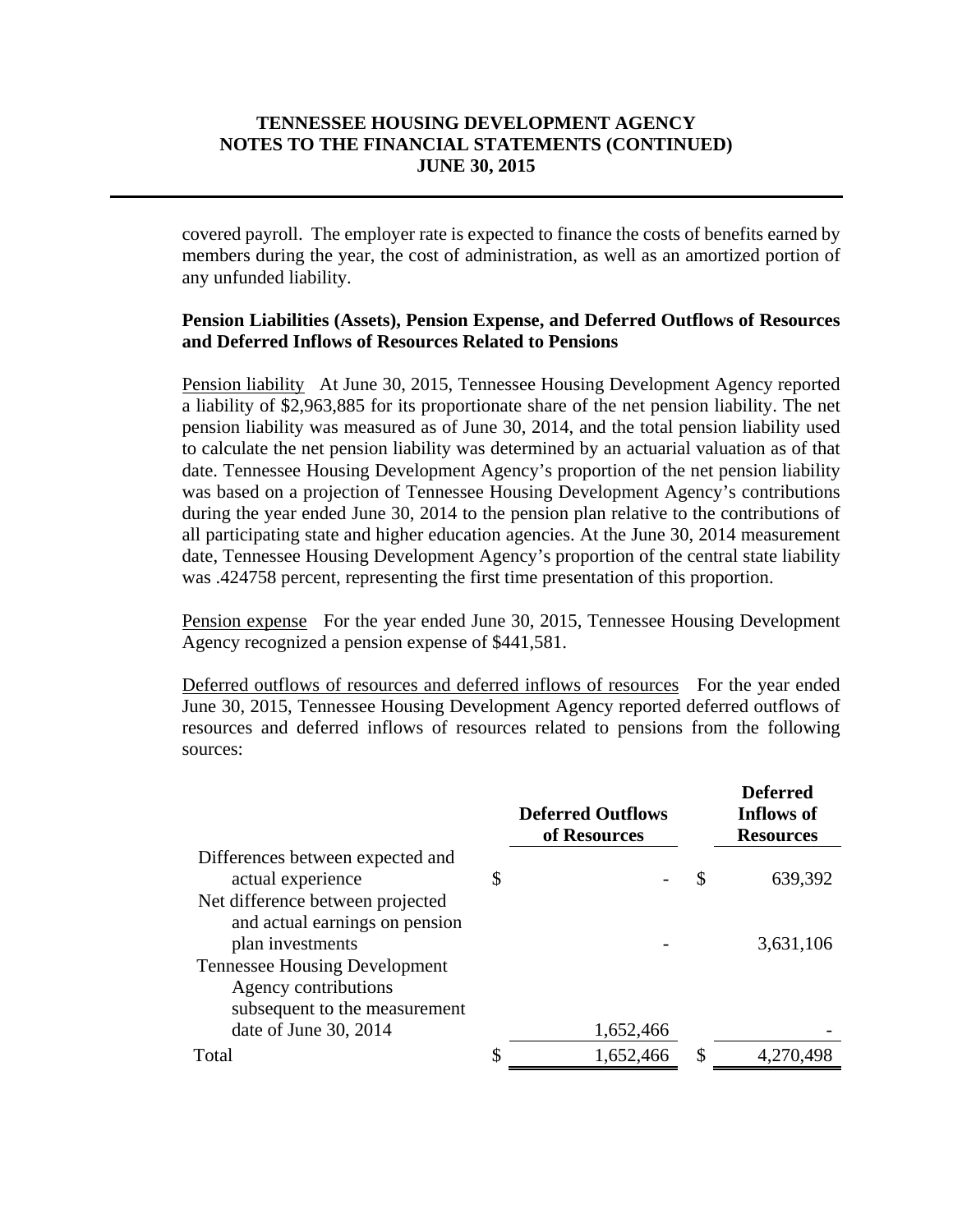Deferred outflows of resources, resulting from Tennessee Housing Development Agency's employer contributions of \$1,652,466 subsequent to the measurement date will be recognized as a decrease in net pension liability in the year ending June 30, 2016. Other amounts reported as deferred outflows of resources and deferred inflows of resources related to pensions will be recognized in pension expense as follows:

#### **Year Ended June 30:**

| \$<br>(1,067,625) |
|-------------------|
| (1,067,625)       |
| (1,067,625)       |
| (1,067,623)       |
|                   |
|                   |
|                   |

In the table above, positive amounts will increase pension expense, while negative amounts will decrease pension expense.

Actuarial assumptionsThe total pension liability as of the June 30, 2014 actuarial valuation was determined using the following actuarial assumptions, applied to all periods included in the measurement:

| Inflation                 | 3.0 percent                                                                                                 |
|---------------------------|-------------------------------------------------------------------------------------------------------------|
| Salary increases          | Graded salary ranges from 8.97 to 3.71 percent based on<br>age, including inflation, averaging 4.25 percent |
| Investment rate of return | 7.5 percent, net of pension plan investment expenses,<br>including inflation                                |
| Cost-of Living Adjustment | 2.5 percent                                                                                                 |

Mortality rates were customized based on the June 30, 2012 actuarial experience study and included some adjustment for expected future improvement in life expectancy.

The actuarial assumptions used in the June 30, 2014 actuarial valuation were based on the results of an actuarial experience study performed for the period July 1, 2008 through June 30, 2012. The demographic assumptions were adjusted to more closely reflect actual and expected future experience.

The long-term expected rate of return on pension plan investments was established by the TCRS Board of Trustees in conjunction with the June 30, 2012 actuarial experience study by considering the following three techniques: (1) the 25-year historical return of the TCRS at June 30, 2012, (2) the historical market returns of asset classes from 1926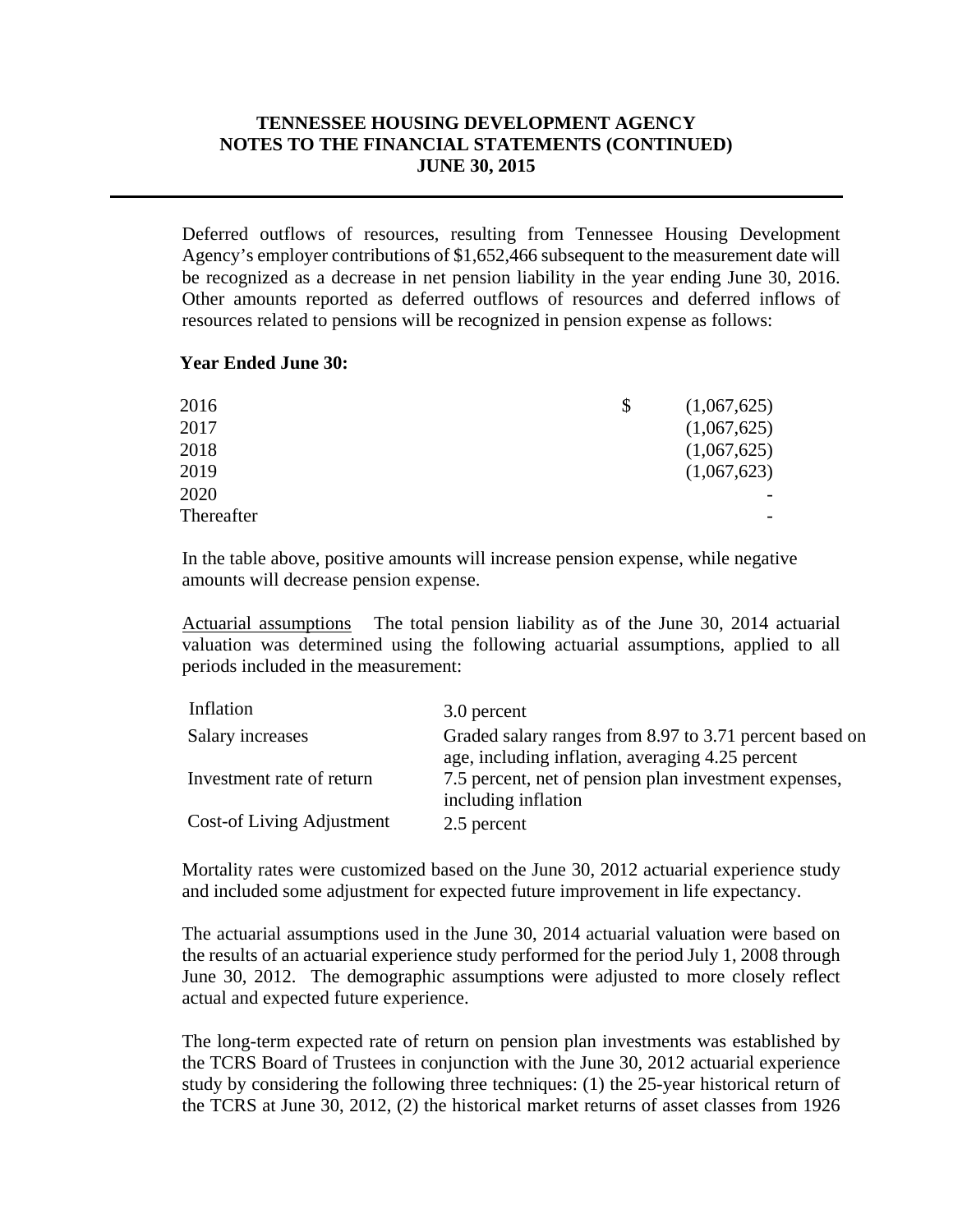to 2012 using the TCRS investment policy asset allocation, and (3) capital market projections that were utilized as a building-block method in which best-estimate ranges of expected future real rates of return (expected returns, net of pension plan investment expense and inflation) are developed for each major asset class. Four sources of capital market projections were blended and utilized in the third technique. The blended capital market projection established the long-term expected rate of return by weighting the expected future real rates of return by the target asset allocation percentage and by adding inflation of 3 percent. The target allocation and best estimates of arithmetic real rates of return for each major asset class are summarized in the following table:

|                                       | <b>Long-Term</b>      |                   |
|---------------------------------------|-----------------------|-------------------|
|                                       | <b>Expected Real</b>  | <b>Target</b>     |
| <b>Asset Class</b>                    | <b>Rate of Return</b> | <b>Allocation</b> |
| U.S. equity                           | 6.46%                 | 33%               |
| Developed market international equity | 6.26%                 | 17%               |
| Emerging market international equity  | 6.40%                 | 5%                |
| Private equity and strategic lending  | 4.61%                 | 8%                |
| U.S. fixed income                     | 0.98%                 | 29%               |
| Real estate                           | 4.73%                 | 7%                |
| Short-term securities                 | $0.00\%$              | 1%                |
|                                       |                       | 100%              |

The long-term expected rate of return on pension plan investments was established by the TCRS Board of Trustees as 7.5 percent based on a blending of the three factors described above.

Discount rateThe discount rate used to measure the total pension liability was 7.5 percent. The projection of cash flows used to determine the discount rate assumed that employee contributions will be made at the current rate and that contributions from the all state and higher education agencies will be made at the actuarially determined contribution rate in accordance with the funding policy of the TCRS Board of Trustees and as required to be paid by state statute. Based on those assumptions, the pension plan's fiduciary net position was projected to be available to make projected future benefit payments of current active and inactive members. Therefore, the long-term expected rate of return on pension plan investments was applied to all periods of projected benefit payments to determine the total pension liability.

Sensitivity of the proportionate share of net pension liability (asset) to changes in the discount rate The following presents Tennessee Housing Development Agency's proportionate share of the net pension liability (asset) calculated using the discount rate of 7.5 percent, as well as what Tennessee Housing Development Agency's proportionate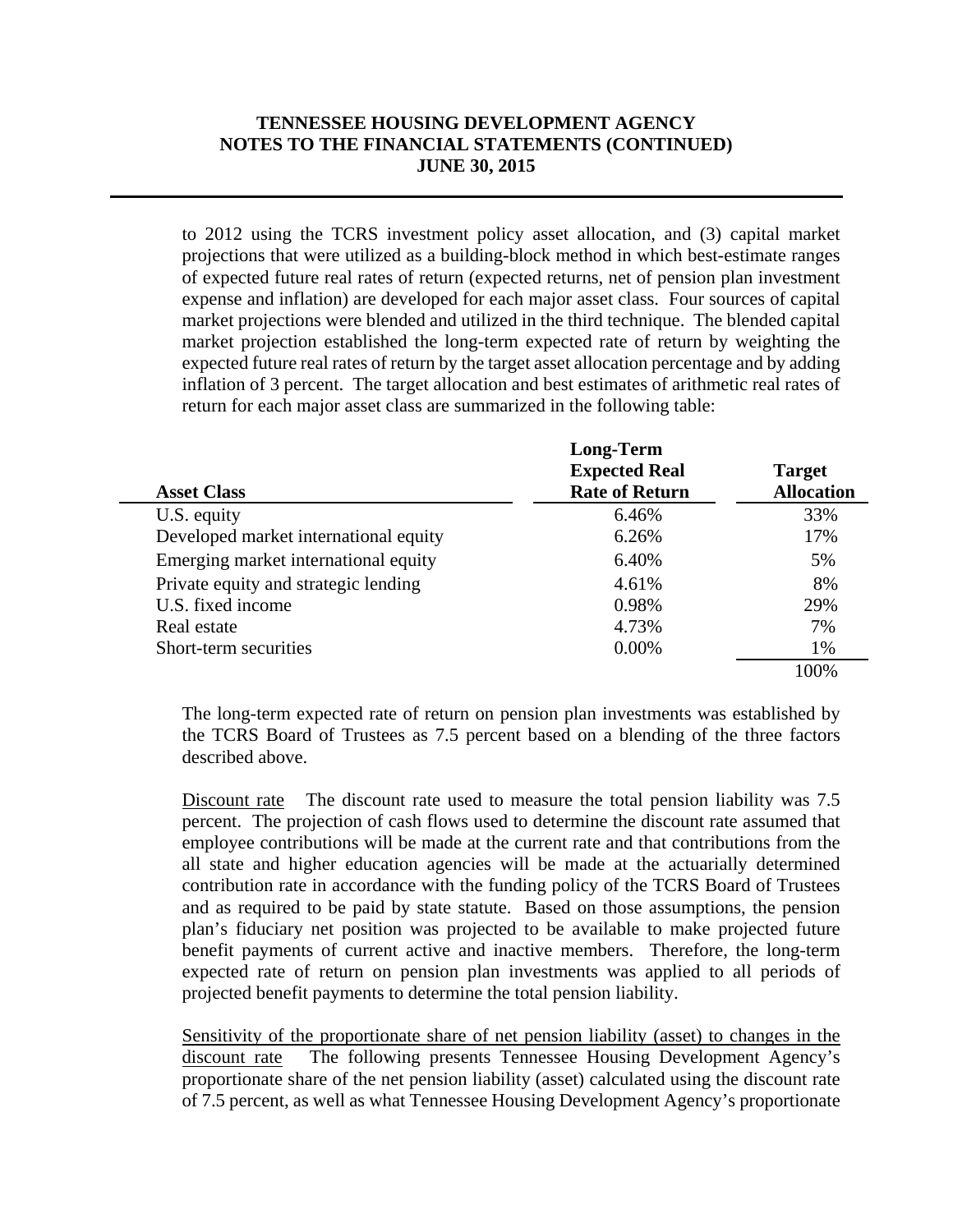share of the net pension liability (asset) would be if it were calculated using a discount rate that is 1-percentage-point lower  $(6.5 \text{ percent})$  or 1-percentage-point higher  $(8.5 \text{ percent})$ percent) than the current rate:

|                                | 1% Decrease<br>$(6.5\%)$ | <b>Current</b><br><b>Discount Rate</b><br>$(7.5\%)$ | $1\%$<br><b>Increase</b><br>$(8.5\%)$ |
|--------------------------------|--------------------------|-----------------------------------------------------|---------------------------------------|
| <b>Tennessee Housing</b>       |                          |                                                     |                                       |
| Development Agency's           |                          |                                                     |                                       |
| proportionate share of the net |                          |                                                     |                                       |
| pension liability (asset)      | 10,165,784               | 2,963,885                                           | \$<br>(3,098,235)                     |

Pension plan fiduciary net positionDetailed information about the pension plan's fiduciary net position is available in a separately issued TCRS financial report at www.treasury.tn.gov/tcrs.

#### **Payable to the Pension Plan**

At June 30, 2015, Tennessee Housing Development Agency reported a payable of \$61,392 for the outstanding amount of legally required contributions to the pension plan required for the year ended June 30, 2015.

#### **b. State and Higher Education Employee Retirement Plan**

#### **General Information about the Pension Plan**

Plan descriptionState and higher education employees with membership in the Tennessee Consolidated Retirement System (TCRS) before July 1, 2014 are provided with pensions through the Closed State and Higher Education Employee Pension Plan, an agent plan within the Public Employee Retirement Plan administered by the TCRS. TCRS is a multiple-employer pension plan. The Closed State and Higher Education Employee Pension Plan was closed effective June 30, 2014 and covers employees hired before July 1, 2014. Employees hired after June 30, 2014 are provided with pensions through a legally separate plan referred to as the State and Higher Education Employee Retirement Plan, an agent plan within the Public Employee Retirement Plan administered by the TCRS. The TCRS was created by state statute under Tennessee Code Annotated Title 8, Chapters 34-37.

Benefits providedTennessee Code Annotated Title 8, Chapters 34-37 establishes the benefit terms and can be amended only by the Tennessee General Assembly. Members of the State and Higher Education Employee Retirement Plan are eligible to retire at age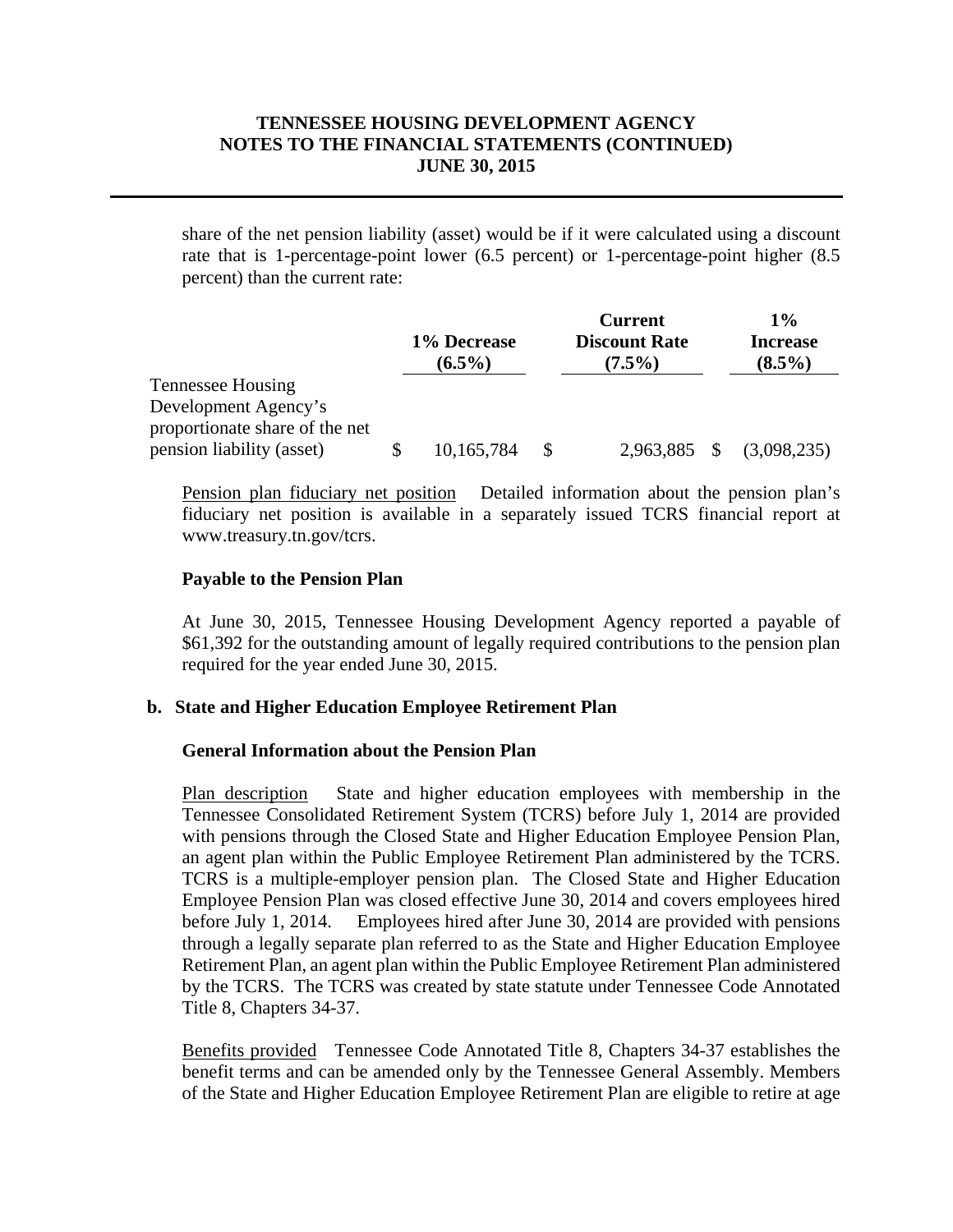65 with 5 years of service credit or pursuant to the rule of 90 in which the member's age and service credit total 90. Members are entitled to receive unreduced service retirement benefits, which are determined by a formula using the member's highest five consecutive year average compensation and the member's years of service credit. Service related disability benefits are provided regardless of length of service. Five years of service is required for non-service related disability eligibility. The service related and non-service related disability benefits are determined in the same manner as a service retirement benefit but are reduced 10 percent and include projected service credits. A variety of death benefits are available under various eligibility criteria. Member and beneficiary annuitants are entitled to automatic cost of living adjustments (COLAs) after retirement. A COLA is granted each July for annuitants retired prior to the  $2<sup>nd</sup>$  of July of the previous year. The COLA is based on the change in the consumer price index (CPI) during the prior calendar year, capped at 3 percent, and applied to the current benefit. No COLA is granted if the change in the CPI is less than one-half percent. A one percent COLA is granted if the CPI change is between one-half percent and one percent. A member who leaves employment may withdraw their employee contributions, plus any accumulated interest. Under the State and Higher Education Employee Retirement Plan, benefit terms and conditions, including COLA, can be adjusted on a prospective basis. Moreover, there are defined cost controls and unfunded liability controls that provide for the adjustment of benefit terms and conditions on an automatic basis.

ContributionsContributions for state and higher education employees are established in the statutes governing the TCRS and may only be changed by the Tennessee General Assembly. Employees contribute 5 percent of salary. The Tennessee Housing Development Agency makes employer contributions at the rate set by the Board of Trustees as determined by an actuarial valuation. Per the statutory provisions governing the TCRS, the employer contribution rate cannot be less than 4 percent for all aggregate employee groups, except for in years when the maximum funded level, approved by the TCRS Board of Trustees, is reached. By law, employer contributions for the State and Higher Education Employee Retirement Plan are required to be paid. Employer contributions by Tennessee Housing Development Agency for the year ended June 30, 2015 to the State and Higher Education Employee Retirement Plan were \$19,267 which is 3.82 percent of covered payroll. The employer rate, when combined with member contributions, is expected to finance the costs of benefits earned by members during the year, the cost of administration, as well as an amortized portion of any unfunded liability.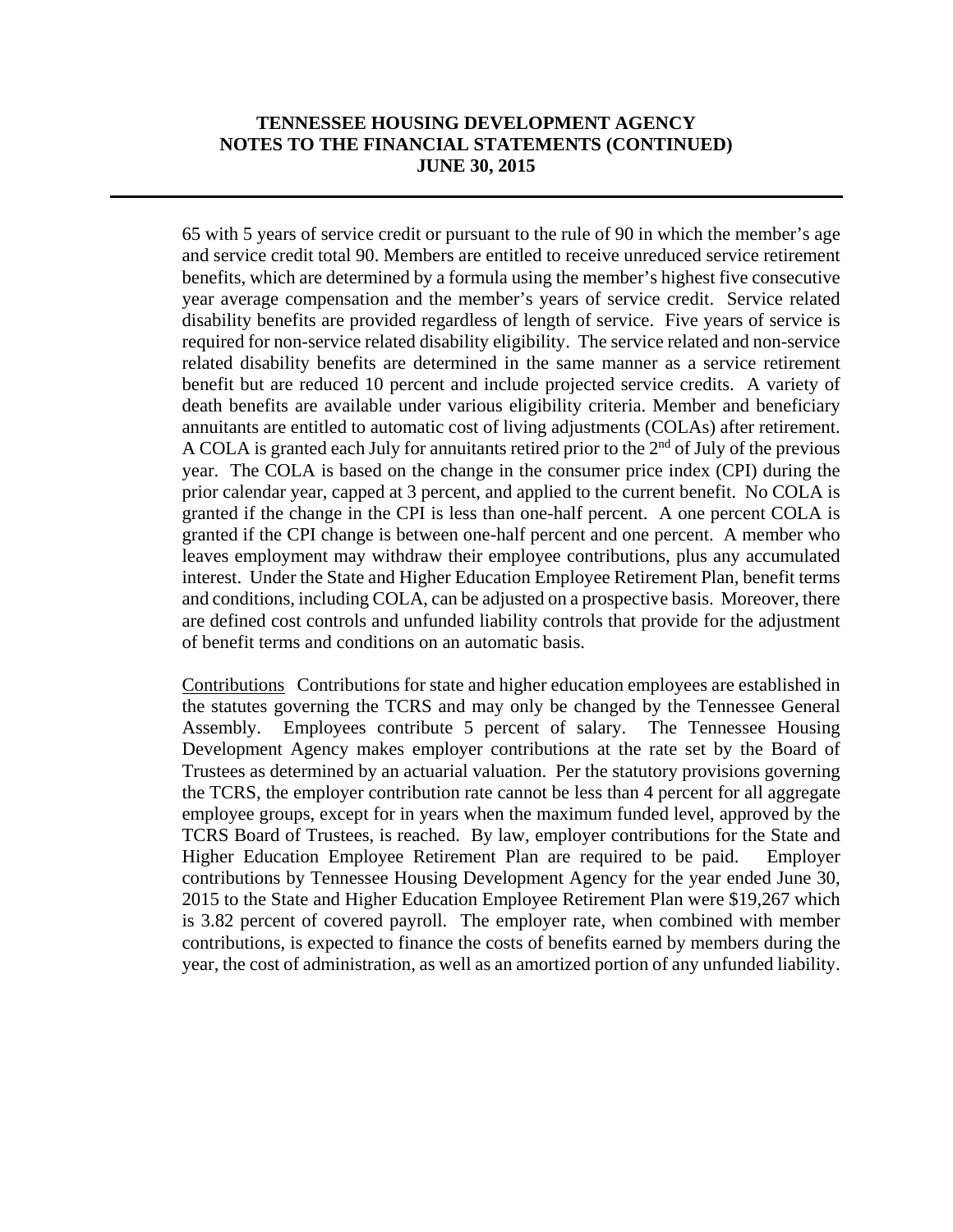#### **Pension Liabilities (Assets), Pension Expense, and Deferred Outflows of Resources and Deferred Inflows of Resources Related to Pensions**

Pension liabilitiesSince the measurement date is June 30, 2014, which is prior to the July 1, 2014 inception of the State and Higher Education Employee Retirement Plan*,*  there is not a net pension liability to report at June 30, 2015.

Pension expense Since the measurement date is June 30, 2014, Tennessee Housing Development Agency (THDA) did not recognize a pension expense at June 30, 2015.

Deferred outflows of resources and deferred inflows of resources For the year ended June 30, 2015, Tennessee Housing Development Agency reported deferred outflows of resources related to pensions from the following sources:

|                                      | Deferred    | Deferred         |
|--------------------------------------|-------------|------------------|
|                                      | Outflows of | Inflows of       |
|                                      | Resources   | Resources        |
| <b>Tennessee Housing Development</b> |             |                  |
| Agency's contributions               |             |                  |
| subsequent to the measurement        |             |                  |
| date of June 30, 2014                | 19,267      | (not applicable) |

Tennessee Housing Development Agency's employer contributions of \$19,267 reported as pension related deferred outflows of resources, subsequent to the measurement date, will be recognized as a reduction in net pension liability in the year ended June 30, 2016.

#### **Payable to the Pension Plan**

At June 30, 2015, THDA reported a payable of \$6,568 for the outstanding amount of contributions to the pension plan required at the year ended June 30, 2015.

#### **NOTE 7. DEFERRED COMPENSATION PLANS**

The Tennessee Housing Development Agency, through the State of Tennessee, offers employees two deferred compensation plans, one established pursuant to IRC, Section 457 and the other pursuant to IRC, Section 401(k). The plans are outsourced to third party vendors and the administrative costs assessed by the vendors of these plans are the responsibility of plan participants. Section 401(k) and Section 457 plan assets remain the property of the contributing employees; therefore, they are not presented in the accompanying financial statements. IRC Sections 401(k), and 457 establish participation, contribution, and withdrawal provisions for the plans. Participation in the 457 plan is voluntary for employees. The Tennessee Housing Development Agency provides up to a \$50 monthly employer match for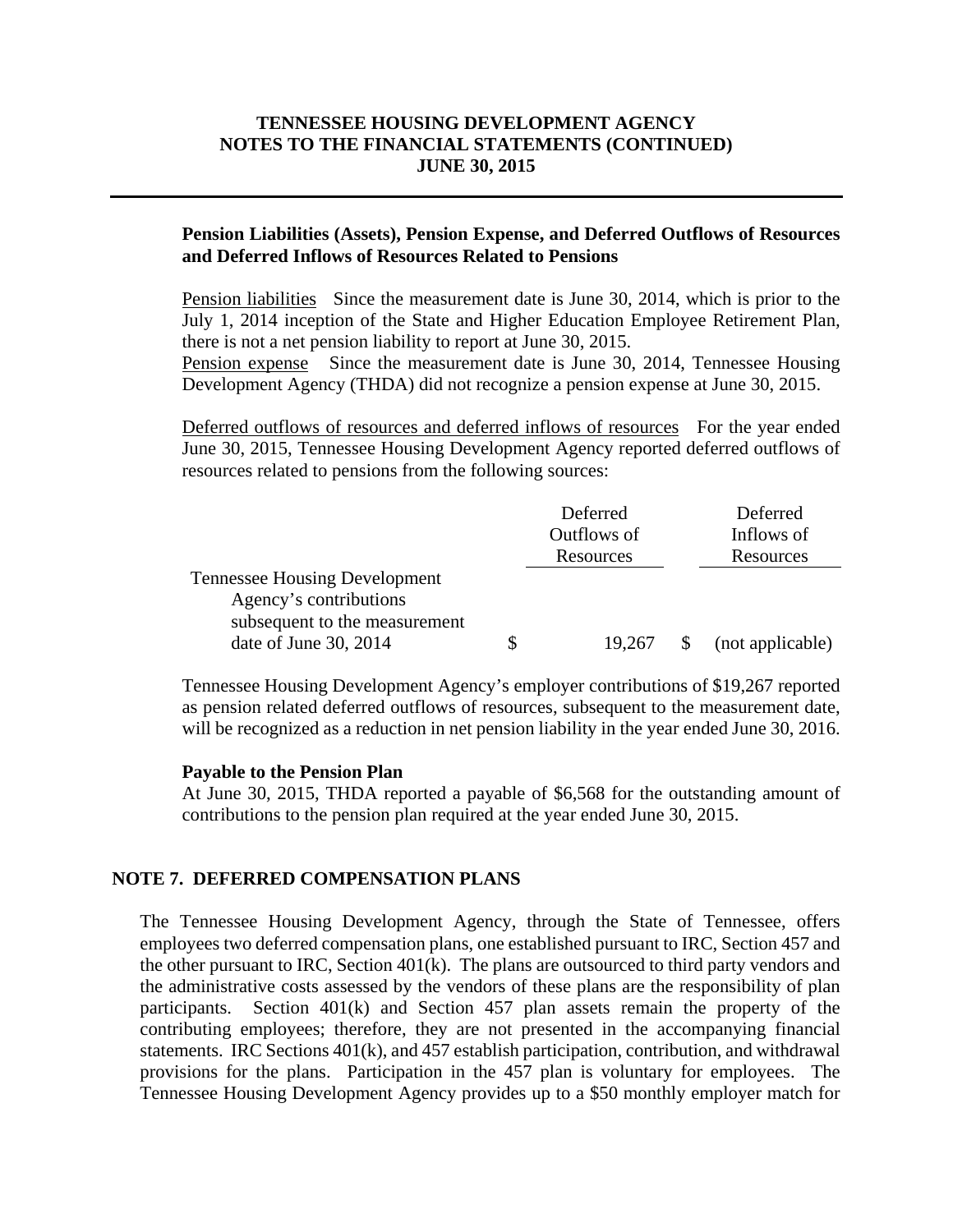employees who participate in the state's 401(k) plan. Employees hired before July 1, 2014 voluntarily participate in the state's 401(k) plan. Pursuant to Public Chapter No. 259 of *Public Acts of 2013,* employees hired after June 30, 2014, are automatically enrolled in the state's 401(k) plan and contribute 2% of their salary with the employer contributing an additional nonmatching 5%. Employees may opt out of the 2% auto enrollment. Such contribution rates may only be amended by the Tennessee General Assembly. There are certain automatic cost controls and unfunded liability controls in the defined benefit plan where the employees participate that may impact the non-matching 5% employer contribution to the 401(k) plan.

Employees are immediately vested in both the employee and employer contributions in both plans. The IRC establishes maximum limits that an employee can contribute to these plans. The employee may increase, decrease, or stop contributions at any time for either plan.

The Tennessee Housing Development Agency recognized a pension expense of \$118,794 for employer contributions.

## **NOTE 8. PROVISIONS FOR MORTGAGE LOAN LOSSES**

Most mortgage loans are insured by the Federal Housing Administration (FHA) or an approved private mortgage insurance company, or are guaranteed by the Department of Veterans Affairs. The agency's board of directors has established a loan loss reserve of \$750,000 as a provision for potential loan losses arising from participation in the Rural Economic and Community Development (RECD) Loan Guarantee Program. An additional \$232,000 was established as a loan loss reserve against potential losses on loans not specifically covered by one of the above programs, and \$500,000 was established as a loan loss reserve for self-insurance of second mortgages.

Since the amount of net position restricted for single-family bond programs exceeds the amounts necessary for these loan loss reserves, it is not necessary to designate unrestricted net position for this purpose.

#### **NOTE 9. INSURANCE-RELATED ACTIVITIES**

#### **a**. **Commercial Insurance**

 The agency carries commercial insurance for risks of loss related to employee dishonesty; general liability protection; and theft of, damage to, or destruction of real and personal property. Settled claims resulting from these risks have not exceeded commercial insurance coverage in any of the past three fiscal years.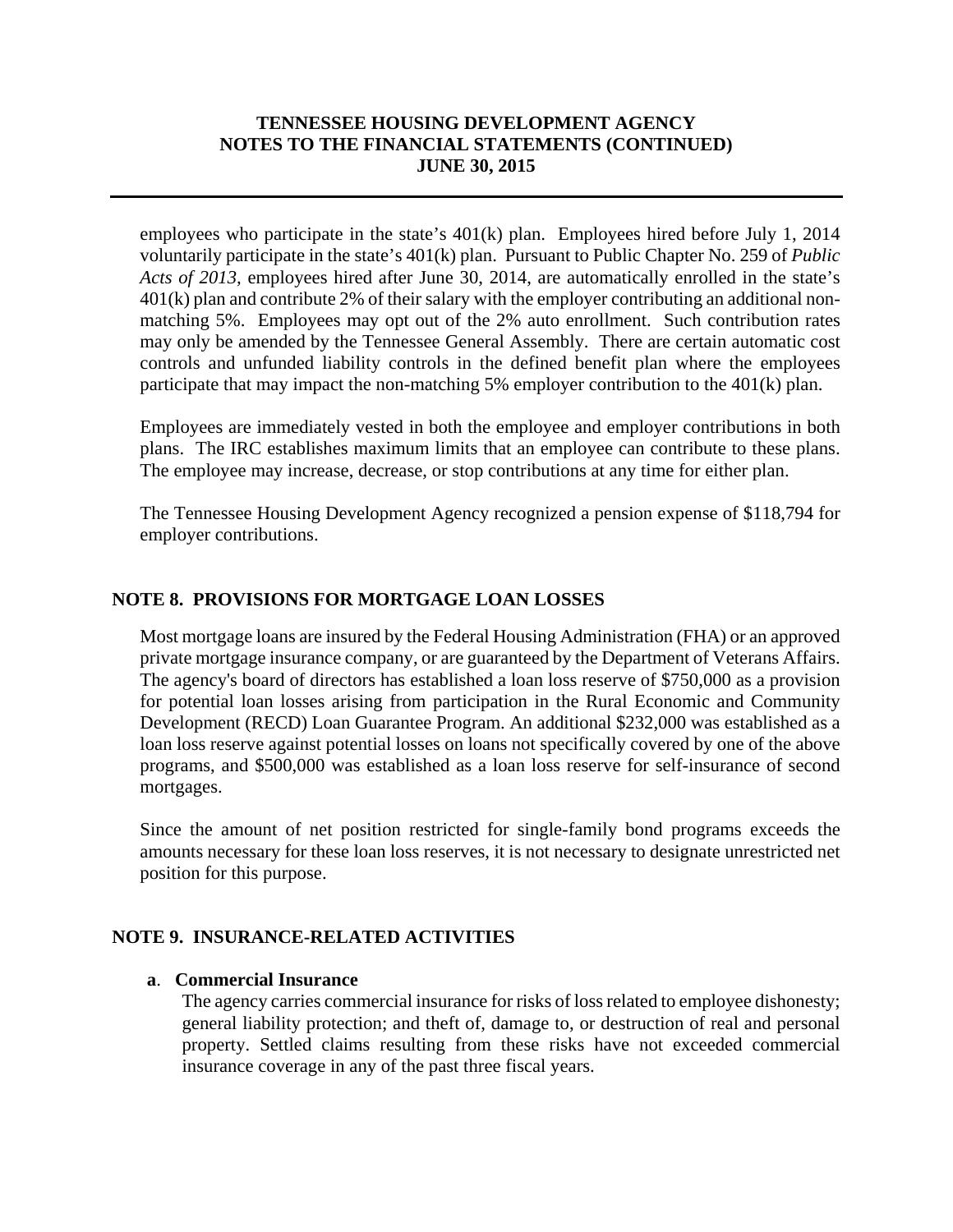#### **b. Risk Management Fund**

It is the policy of the state not to purchase commercial insurance for the risks associated with casualty losses for general liability, automobile liability, professional medical malpractice, and workers' compensation. The state's management believes it is more economical to manage these risks internally and set aside assets for claim settlement in its internal service fund, the Risk Management Fund (RMF). The state purchases commercial insurance for real property, builder's risk (for construction projects starting prior to July 1, 2012), and crime and fidelity coverage on the state's officials and employees. The contractor is responsible for acquiring builder's risk insurance for all construction projects after June 30, 2012; thus, builder's risk is no longer covered by the RMF. For property coverage, the deductible for an individual state agency is the first \$25,000 of losses. The RMF is responsible for property losses for the annual aggregate deductible of \$10 million for perils other than earthquakes and flood. Purchased insurance coverage is responsible for losses exceeding the \$10 million annual aggregate deductible. For earthquake and flood, there is a deductible of \$10 million per occurrence. The maximum insurance coverage is \$750 million per year for perils other than earthquake and flood. The maximum flood insurance coverage is \$50 million per occurrence, except there is only \$25 million of coverage in flood zones A and V. The maximum earthquake insurance coverage is \$50 million per occurrence. The amounts of settlements have not exceeded insurance coverage for each of the three past fiscal years.

The agency participates in the Risk Management Fund. The fund allocates the cost of providing claims servicing and claims payment by charging a premium to the agency based on a percentage of the agency's expected loss costs, which include both experience and exposures. This charge considers recent trends in actual claims experience of the state as a whole. An actuarial valuation is performed as of fiscal year-end to determine the fund liability and premium allocation. Information regarding the determination of the claims liabilities and the changes in the balances of the claims liabilities for the year ended June 30, 2013, is presented in the *Tennessee Comprehensive Annual Financial Report*. The CAFR is available on the state's website at www.tn.gov/finance/act/cafr.shtml. Since the agency participates in the Risk Management Fund, it is subject to the liability limitations under the provisions of the Tennessee Claims Commission Act, *Tennessee Code Annotated*, Section 9-8-101 et seq. Liability for negligence of the agency for bodily injury and property damage is limited to \$300,000 per person and \$1,000,000 per occurrence. The limits of liability under workers' compensation are set forth in *Tennessee Code Annotated,* Section 50-6-101 et seq. Claims are paid through the state's Risk Management Fund. At June 30, 2015, the Risk Management Fund held \$127.9 million in cash designated for payment of claims. At June 30, 2015, the scheduled coverage for the agency was \$1.561 million for furniture and equipment.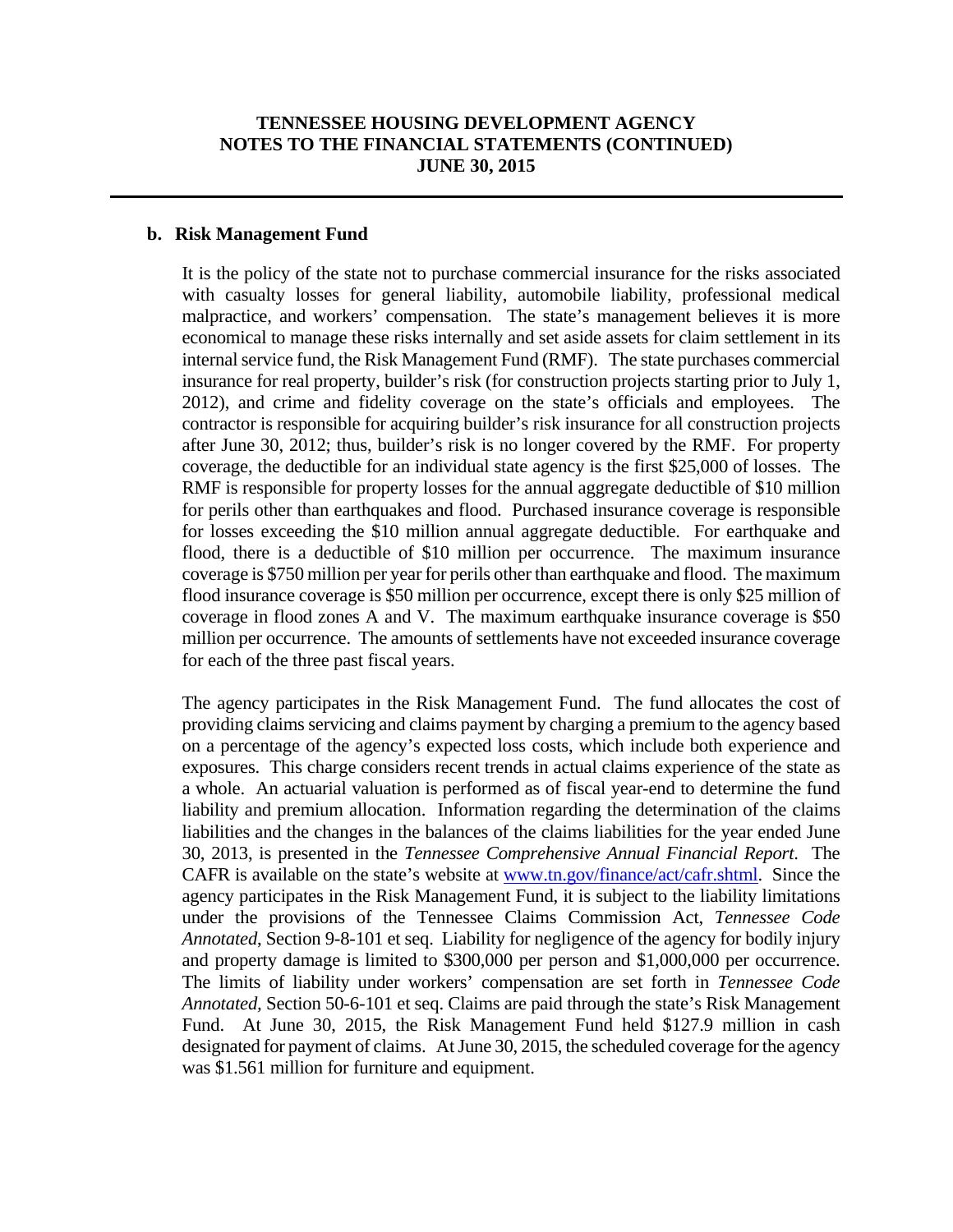#### **c. Employee Group Insurance Fund**

 The state has also set aside assets in the Employee Group Insurance Fund, an internal service fund, to provide a program of health insurance coverage for the employees of the state with the risk retained by the state. The agency participates in the Employee Group Insurance Fund. The fund allocates the cost of providing claims servicing and claims payment by charging a premium to the agency based on estimates of the ultimate cost of claims, including the cost of claims that have been reported but not settled and of claims that have been incurred but not reported. Employees and providers have 13 months to file medical claims.

## **NOTE 10. OTHER POSTEMPLOYMENT BENEFITS**

Healthcare is the only other postemployment benefit (OPEB) provided to employees. The State of Tennessee administers a group health insurance program which provides postemployment health insurance benefits to eligible THDA retirees. This program includes two plans - the State Employee Group Plan and the Medicare Supplement Plan. For accounting purposes, the plans are agent multiple-employer defined benefit OPEB plans. Benefits are established and amended by an insurance committee created by *Tennessee Code Annotated* Section 8-27-101. Prior to reaching the age of 65, members have the option of choosing between the standard or partnership preferred provider organization (PPO) plan for healthcare benefits. Subsequent to age 65, members who are also in the state's retirement system may participate in the Medicare Supplement Plan. That plan does not include pharmacy. The plans are reported in the *Tennessee Comprehensive Annual Financial Report.* That report is available on the state's website at www.tn.gov/finance/act/cafr.shtml.

Special Funding Situation - The State of Tennessee is legally responsible for contributions to the Medicare Supplement Plan that covers the retirees of other governmental entities, including the Tennessee Housing Development Agency (see Note 11). The state is the sole contributor for the THDA retirees that participate in the Medicare Supplement Plan and, therefore, is acting as the employer.

Funding Policy - The premium requirements of plan members are established and may be amended by the insurance committee. The plan is self-insured and financed on a pay-as-yougo basis with the risk shared equally among the participants. Claims liabilities of the plan are periodically computed using actuarial and statistical techniques to establish premium rates.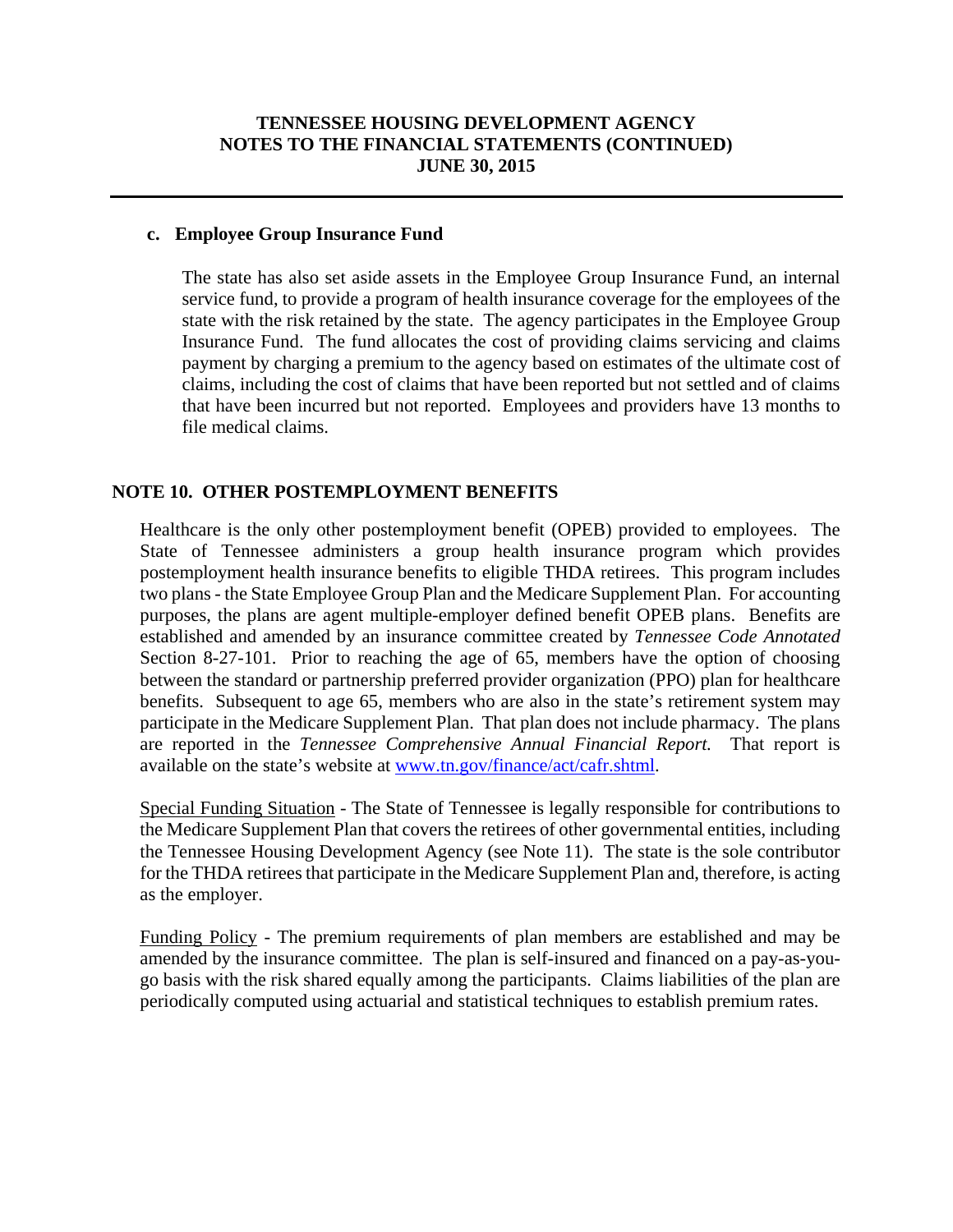Administrative costs of the plan are allocated to plan participants. Retired employees with 30 years of service are subsidized 80 percent; 20 but less than 30 years, 70 percent; and less than 20 years, 60 percent. Retired employees who are 65 years of age or older have flat rate premium subsidies based on years of service. Retirees with 30 years of service receive \$50 per month; 20 but less than 30 years, \$37.50; and 15 but less than 20 years, \$25.

| <b>THDA Annual OPEB Cost and Net OPEB Obligation</b> |
|------------------------------------------------------|
| <b>State Employee Group Plan</b>                     |
| (Thousands)                                          |

June 30, 2015

| Annual Required Contribution (ARC)    | \$356   |
|---------------------------------------|---------|
| Interest on the Net OPEB Obligation   | 56      |
| Adjustment to the ARC                 | (55)    |
| Annual OPEB cost                      | 357     |
| Amount of contribution                | (254)   |
| Increase in Net OPEB Obligation       | 103     |
| Net OPEB Obligation-beginning of year | 1,413   |
| Net OPEB Obligation-end of year       | \$1,516 |

|           |                           | Percentage of |                                      | Net OPEB |  |             |
|-----------|---------------------------|---------------|--------------------------------------|----------|--|-------------|
|           |                           |               | Obligation<br>Annual<br>Annual       |          |  |             |
|           |                           |               | <b>OPEB</b> Cost<br><b>OPEB</b> Cost |          |  | At Year End |
| Year End  | Plan                      |               | (Thousands)<br>Contributed           |          |  | (Thousands) |
| 6/30/2015 | State Employee Group Plan |               | 357                                  | 71%      |  | 1,516       |
| 6/30/2014 | State Employee Group Plan |               | 346                                  | 68%      |  | 1,413       |
| 6/30/2013 | State Employee Group Plan |               | 359                                  | 60%      |  | 1,303       |

Funded Status and Funding Progress The funded status of THDA's portion of the state Employee Group Plan as of July 1, 2013, was as follows (thousands):

| Actuarial valuation date                    | 7/01/2013 |
|---------------------------------------------|-----------|
| Actuarial accrued liability (AAL)           | 2,964     |
| Actuarial value of plan assets              | $-0-$     |
| Unfunded actuarial accrued liability (UAAL) | 2,964     |
| Actuarial value of assets as a % of the AAL | 0%        |
| Covered payroll (active plan members)       | 9,841     |
| UAAL as a percentage of covered payroll     | 30%       |

Actuarial valuations involve estimates of the value of reported amounts and probability assumptions far into the future, and actuarially determined amounts are subject to continual revision as actual results are compared to past expectations and new estimates are made. The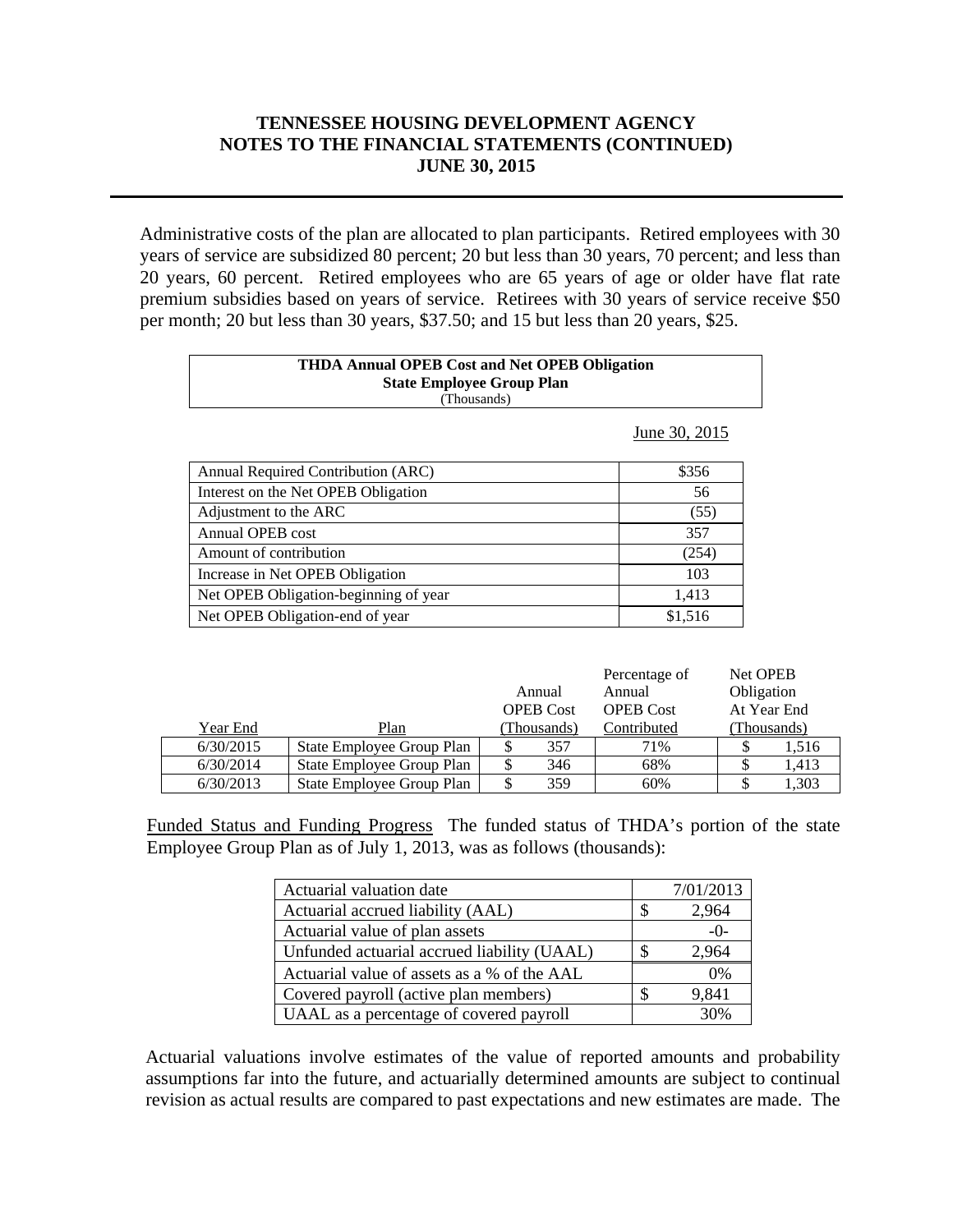schedule of funding progress, presented as required supplementary information following the notes to the financial statements, presents multiyear trend information about whether the actuarial value of plan assets is increasing or decreasing over time relative to the actuarial accrued liability for benefits.

Actuarial Methods and Assumptions Calculations are based on the types of benefits provided under the terms of the substantive plan at the time of each valuation and on the pattern of sharing of costs between the employer and plan members to that point. Actuarial calculations reflect a long-term perspective. Consistent with that perspective, actuarial methods and assumptions used include techniques that are designed to reduce short-term volatility in actuarial accrued liabilities and the actuarial value of assets.

In the July 1, 2013, actuarial valuation for the Employee Group Plan, the Projected Unit Credit actuarial cost method was used. The actuarial assumptions included a 4% investment rate of return (net of administrative expenses) and an annual healthcare cost trend rate of 7.5% initially. The rate decreases to 7% in fiscal year 2015, and then reduces by decrements to an ultimate rate of 4.7% in fiscal year 2044. All rates include a 2.5% inflation assumption. The unfunded actuarial accrued liability is being amortized as a level percentage of payroll on a closed basis over a 30-year period beginning with July 1, 2007. Payroll is assumed to grow at a rate of 3 percent.

#### **NOTE 11. ON-BEHALF PAYMENTS**

During the year ended June 30, 2015, the State of Tennessee made payments of \$5,525 on behalf of THDA for retirees participating in the Medicare Supplement Plan, The Medicare Supplement Plan is a postemployment benefit healthcare plan and is discussed further in Note 10. The plan is reported in the *Tennessee Comprehensive Annual Financial Report.* That report is available on the state's website at www.tn.gov/finance/act/cafr.shtml.

#### **NOTE 12. PAYMENTS TO PRIMARY GOVERNMENT**

From time to time, the State of Tennessee has called upon the agency and its resources, together with resources of other departments, agencies, and organizations in state government, to provide funds to the State General Fund to balance the state budget. The following is a description of these occurrences in relationship to the agency. On June 30, 1995, \$15,000,000 from the agency's Housing Program Reserve Fund was transferred to the State General Fund. On June 30, 1998, \$43,000,000 was transferred from the agency to the State General Fund. The \$43,000,000 transferred from the agency came from the following resources of the agency: (i) \$15,459,157 from tax revenues previously directed to the Housing Program Fund;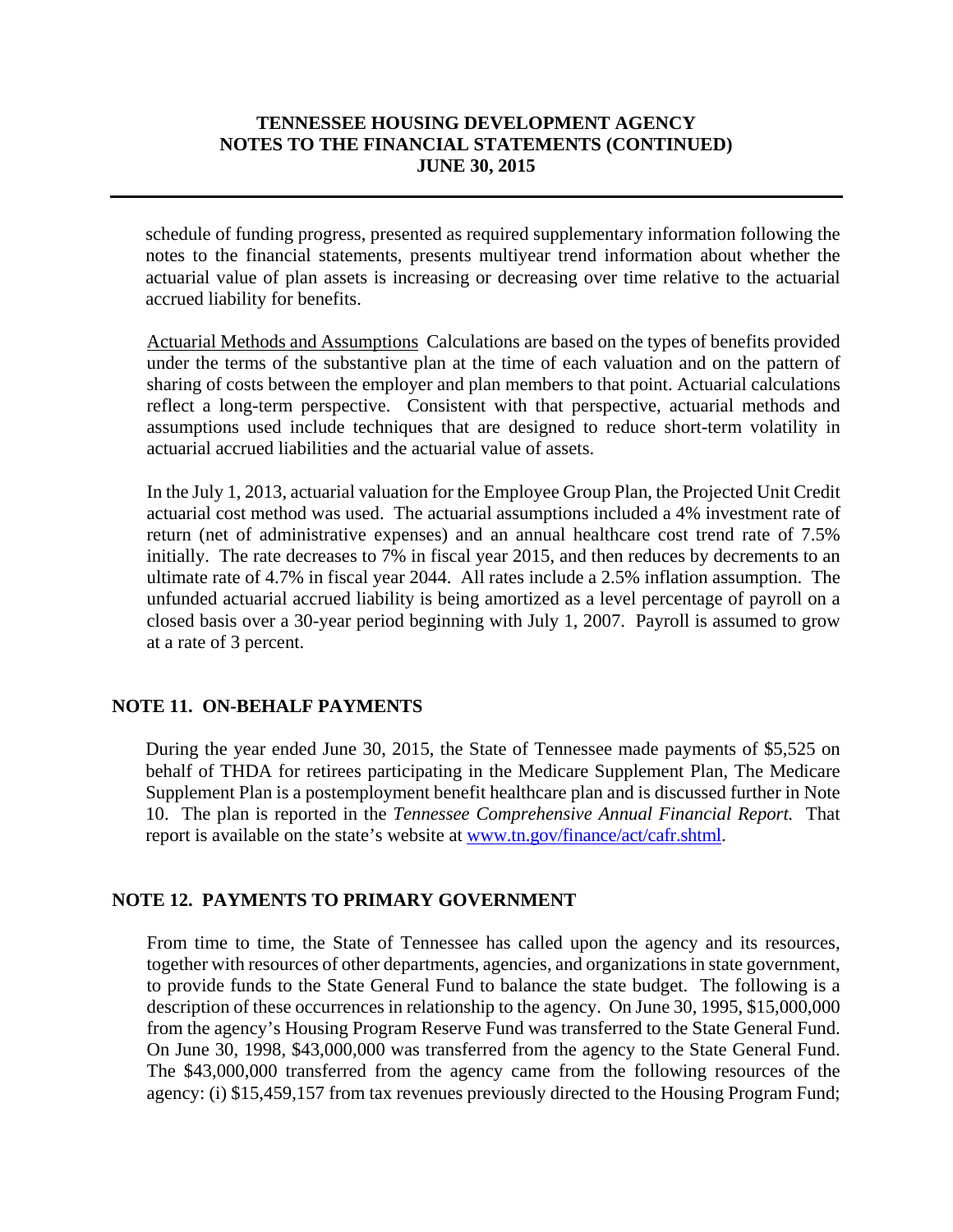(ii) \$5,028,761 from the Housing Program Reserve Fund; and (iii) \$22,512,082 from the Assets Fund. On June 30, 2002, a transfer from the agency to the primary government in the amount of \$35,367,449 was made from the Assets Fund for the sole purpose of meeting the requirements of funding the operations of the primary government for the year ended June 30, 2002.

#### **NOTE 13. SUBSEQUENT EVENTS**

**a.** Mortgage prepayments and foreclosure proceeds were used to redeem bonds as indicated below:

| July 1, 2015 | Homeownership Program              |       | \$40,865,000 |
|--------------|------------------------------------|-------|--------------|
|              | <b>Housing Finance Program</b>     |       | 10,490,000   |
|              | <b>Residential Finance Program</b> |       | 10,825,000   |
|              |                                    | Total | \$62,180,000 |

**b.** Mortgage prepayments and foreclosure proceeds were used to redeem bonds as indicated below:

| August 1, 2015 | Homeownership Program              |       | \$12,535,000 |
|----------------|------------------------------------|-------|--------------|
|                | <b>Housing Finance Program</b>     |       | 4,855,000    |
|                | <b>Residential Finance Program</b> |       | 7,010,000    |
|                |                                    | Total | \$24,400,000 |

**c.** Mortgage prepayments and foreclosure proceeds were used to redeem bonds as indicated below:

| September 1, 2015 | Homeownership Program              | \$13,760,000 |              |
|-------------------|------------------------------------|--------------|--------------|
|                   | <b>Housing Finance Program</b>     |              | 4,880,000    |
|                   | <b>Residential Finance Program</b> |              | 5,845,000    |
|                   |                                    | Total        | \$24,485,000 |

**d.** Mortgage prepayments and foreclosure proceeds were used to redeem bonds as indicated below:

| October 1, 2015 | Homeownership Program              |       | \$13,155,000 |
|-----------------|------------------------------------|-------|--------------|
|                 | <b>Housing Finance Program</b>     |       | 4,595,000    |
|                 | <b>Residential Finance Program</b> |       | 5,480,000    |
|                 |                                    | Total | \$23,230,000 |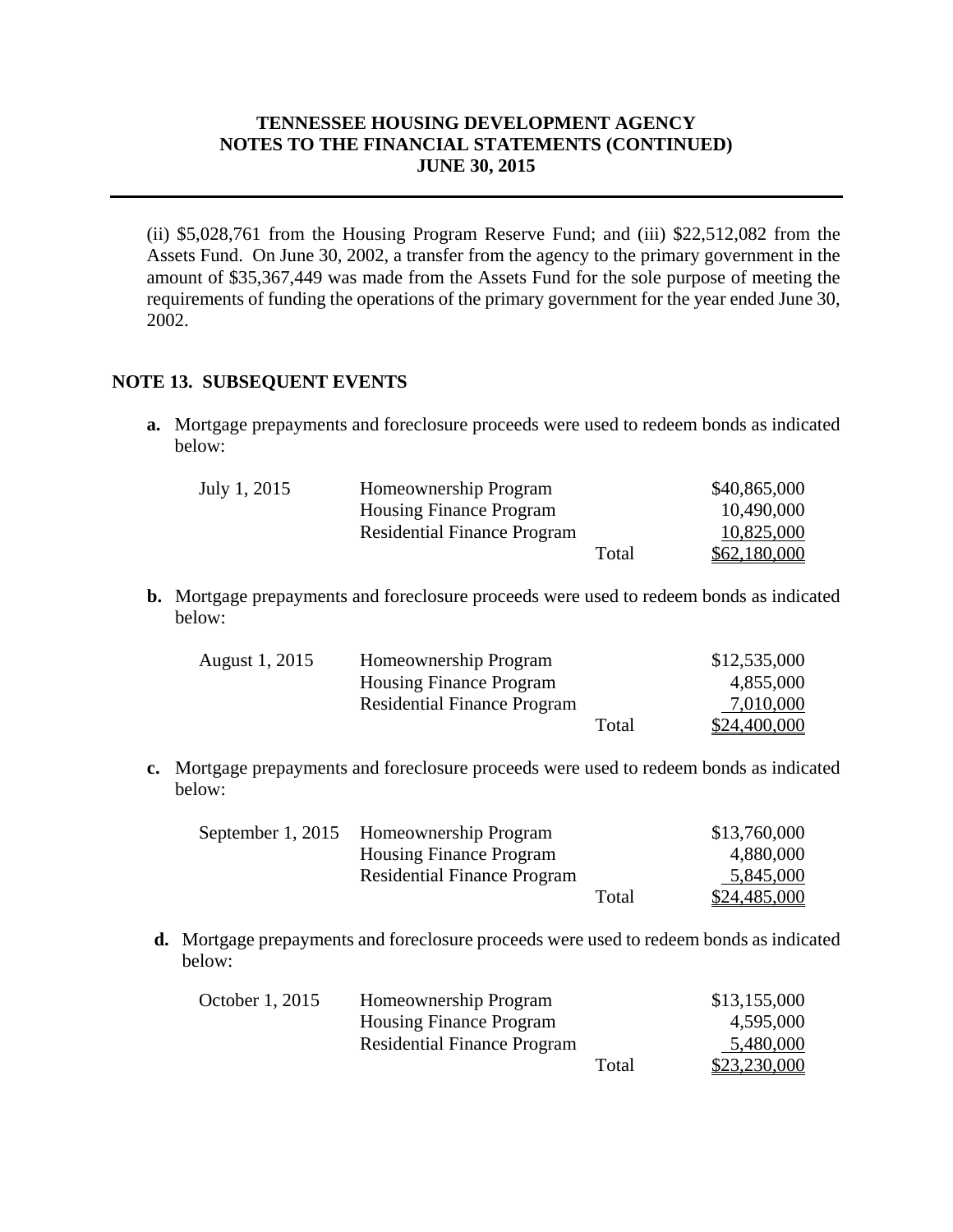**e.** Homeownership Program Bonds, Issue 2015-2, were sold on October 15, 2015. The bond maturities are as follow:

| <b>BONDS ISSUED</b><br>(Thousands)                     |                                   |           |                |  |  |  |  |  |
|--------------------------------------------------------|-----------------------------------|-----------|----------------|--|--|--|--|--|
|                                                        |                                   |           |                |  |  |  |  |  |
|                                                        | Interest<br><b>Issued</b><br>Rate |           |                |  |  |  |  |  |
| Series<br><b>Maturity Range</b><br>(Percent)<br>Amount |                                   |           |                |  |  |  |  |  |
| 2015-2                                                 | 7/1/2016-1/1/2046                 | \$175,000 | 0.400 to 4.000 |  |  |  |  |  |

**f.** Mortgage prepayments and foreclosure proceeds were used to redeem bonds as indicated below:

| November $1, 2015$ | Homeownership Program              |       | \$11,975,000 |
|--------------------|------------------------------------|-------|--------------|
|                    | <b>Housing Finance Program</b>     |       | 6,410,000    |
|                    | <b>Residential Finance Program</b> |       | 4,835,000    |
|                    |                                    | Total | \$23,220,000 |

**g.** Mortgage prepayments and foreclosure proceeds were used to redeem bonds as indicated below:

| December 1, $2015$ | Homeownership Program              |       | \$15,680,000 |
|--------------------|------------------------------------|-------|--------------|
|                    | <b>Housing Finance Program</b>     |       | 6,365,000    |
|                    | <b>Residential Finance Program</b> |       | 5,045,000    |
|                    |                                    | Total | \$27,090,000 |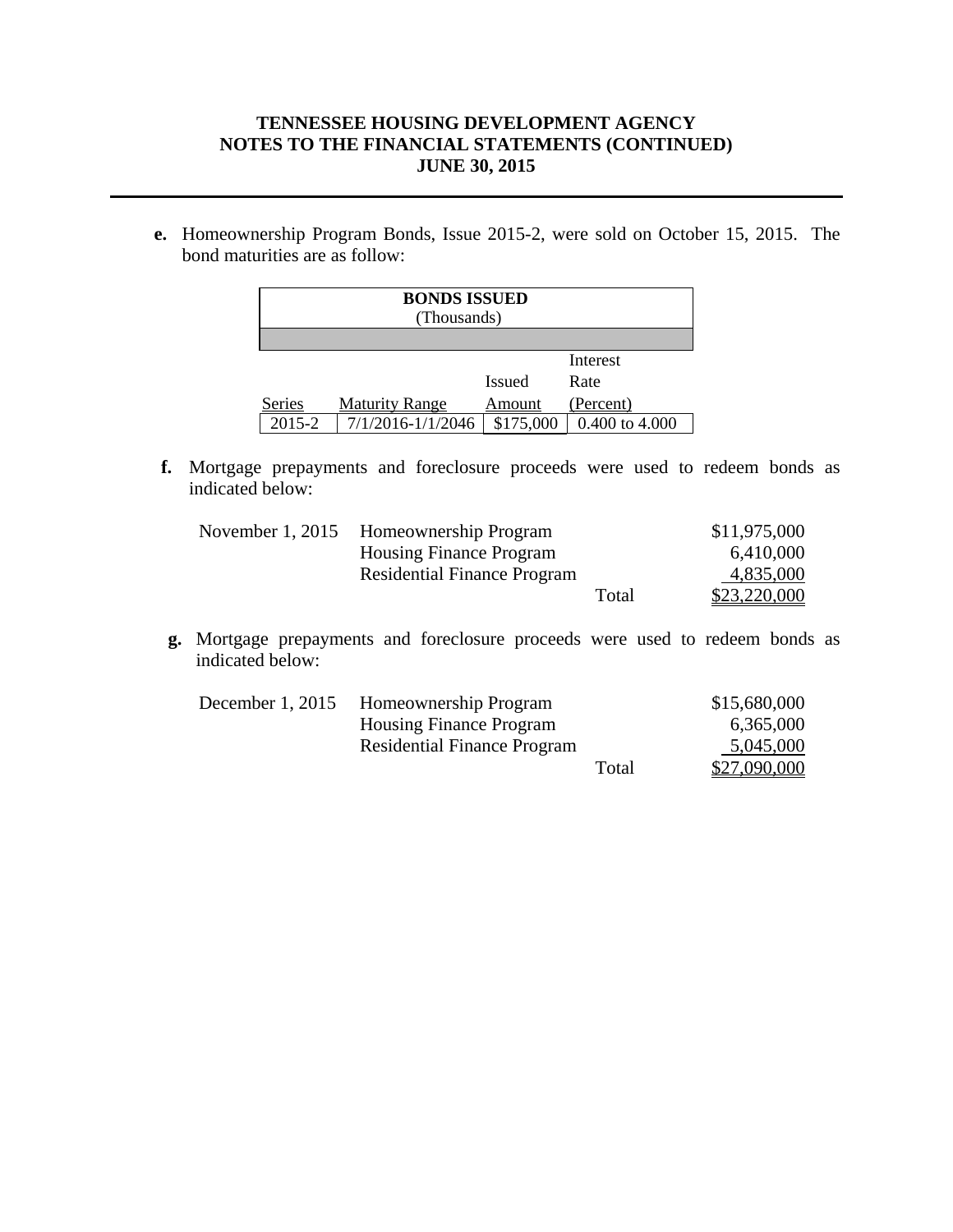## **TENNESSEE HOUSING DEVELOPMENT AGENCY**  REQUIRED SUPPLEMENTARY INFORMATION OTHER POST EMPLOYEE BENEFITS SCHEDULE OF FUNDING PROGRESS (Expressed in Thousands)

| Actuarial<br>Valuation<br>Date | Plan                                | Actuarial<br>Value of<br>Assets<br>(a) |    | Actuarial<br>Accrued<br>Liability<br>(AAL)<br>(b) |     | Unfunded<br>AAL<br>(UAAL)<br>$(b-a)$ | Funded<br>Ratio<br>(a/b) | Covered<br>Payroll<br>(c) | <b>UAAL</b><br>as a<br>$%$ of<br>Covered<br>Payroll<br>$((b-a)/c)$ |
|--------------------------------|-------------------------------------|----------------------------------------|----|---------------------------------------------------|-----|--------------------------------------|--------------------------|---------------------------|--------------------------------------------------------------------|
|                                | <b>State Employee</b>               |                                        |    |                                                   |     |                                      |                          |                           |                                                                    |
| 7/1/2010                       | Group Plan                          | \$<br>$-0-$                            | \$ | 3,316                                             | \$. | 3,316                                | 0%                       | \$8,640                   | 38%                                                                |
| 7/1/2011                       | <b>State Employee</b><br>Group Plan | \$<br>$-0-$                            | S  | 2,919                                             | \$  | 2,919                                | 0%                       | \$9,818                   | 30%                                                                |
|                                | <b>State Employee</b>               |                                        |    |                                                   |     |                                      |                          |                           |                                                                    |
| 7/1/2013                       | Group Plan                          | $-()$ -                                | S  | 2.964                                             | \$  | 2,964                                | 0%                       | \$9,841                   | 30%                                                                |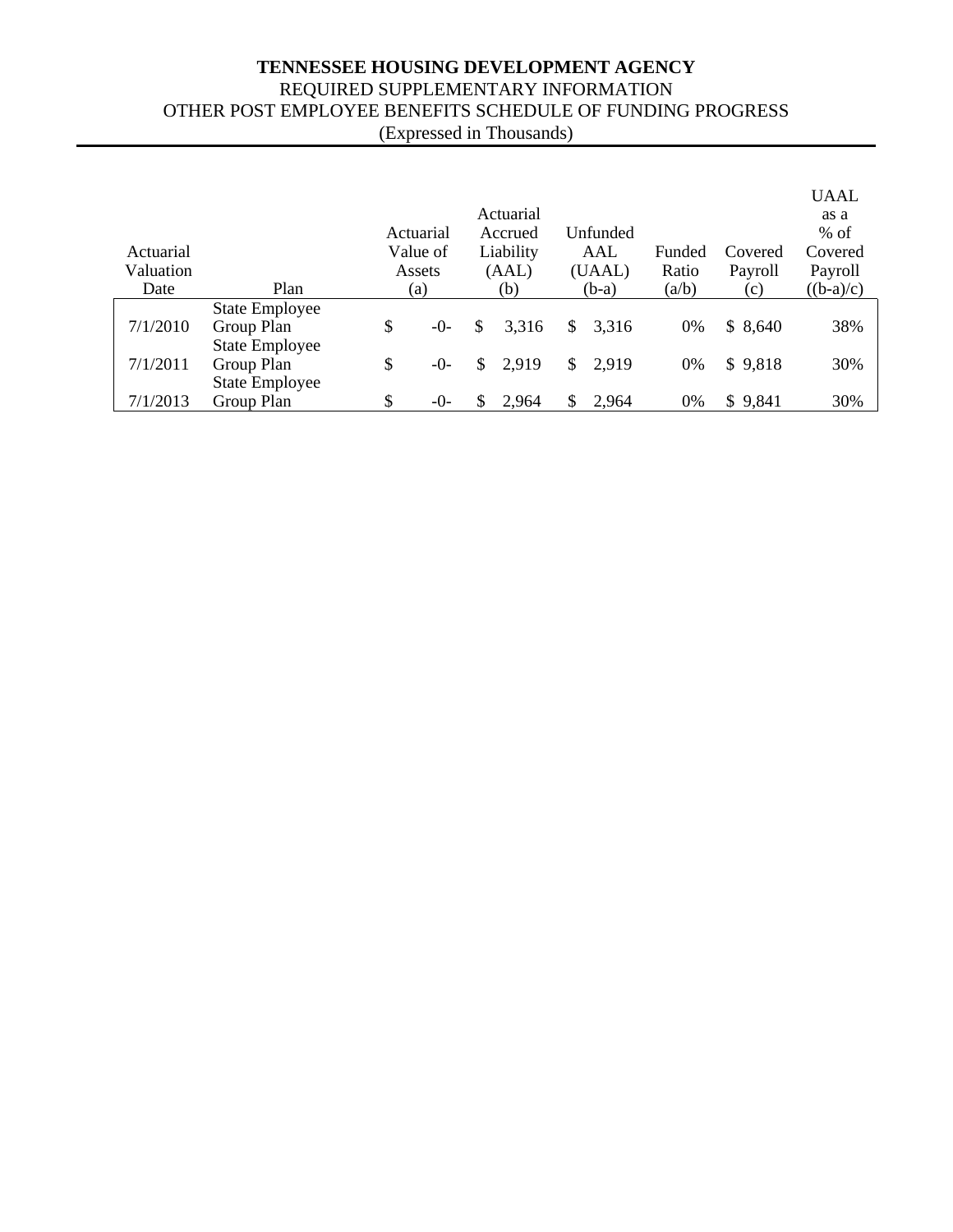## **TENNESSEE HOUSING DEVELOPMENT AGENCY**

### REQUIRED SUPPLEMENTARY INFORMATION SCHEDULE OF PROPORTIONATE SHARE OF NET PENSION LIABILITY CLOSED STATE AND HIGHER EDUCATION EMPLOYEE PENSION PLAN WITHIN TCRS (Expressed in Thousands)

|                                                                                                                                               | 2014         |
|-----------------------------------------------------------------------------------------------------------------------------------------------|--------------|
| Tennessee Housing Development Agency's proportion of the<br>net pension liability                                                             | .424758%     |
| Tennessee Housing Development Agency's proportionate<br>share of the net pension liability                                                    | \$<br>2,964  |
| Tennessee Housing Development Agency's covered-<br>employee payroll                                                                           | \$<br>11,601 |
| Tennessee Housing Development Agency's proportionate<br>share of the net pension liability as a percentage of its<br>covered-employee payroll | 25.55%       |
| Plan fiduciary net position as a percentage of the total pension<br>liability                                                                 | 95.11%       |

\*To correspond with the measurement date, the amounts presented were determined as of June 30 of the prior fiscal year.

This is a 10-year schedule. However, the information in this schedule is not required to be presented retroactively. Years will added to this schedule in future fiscal years until 10 years of information is available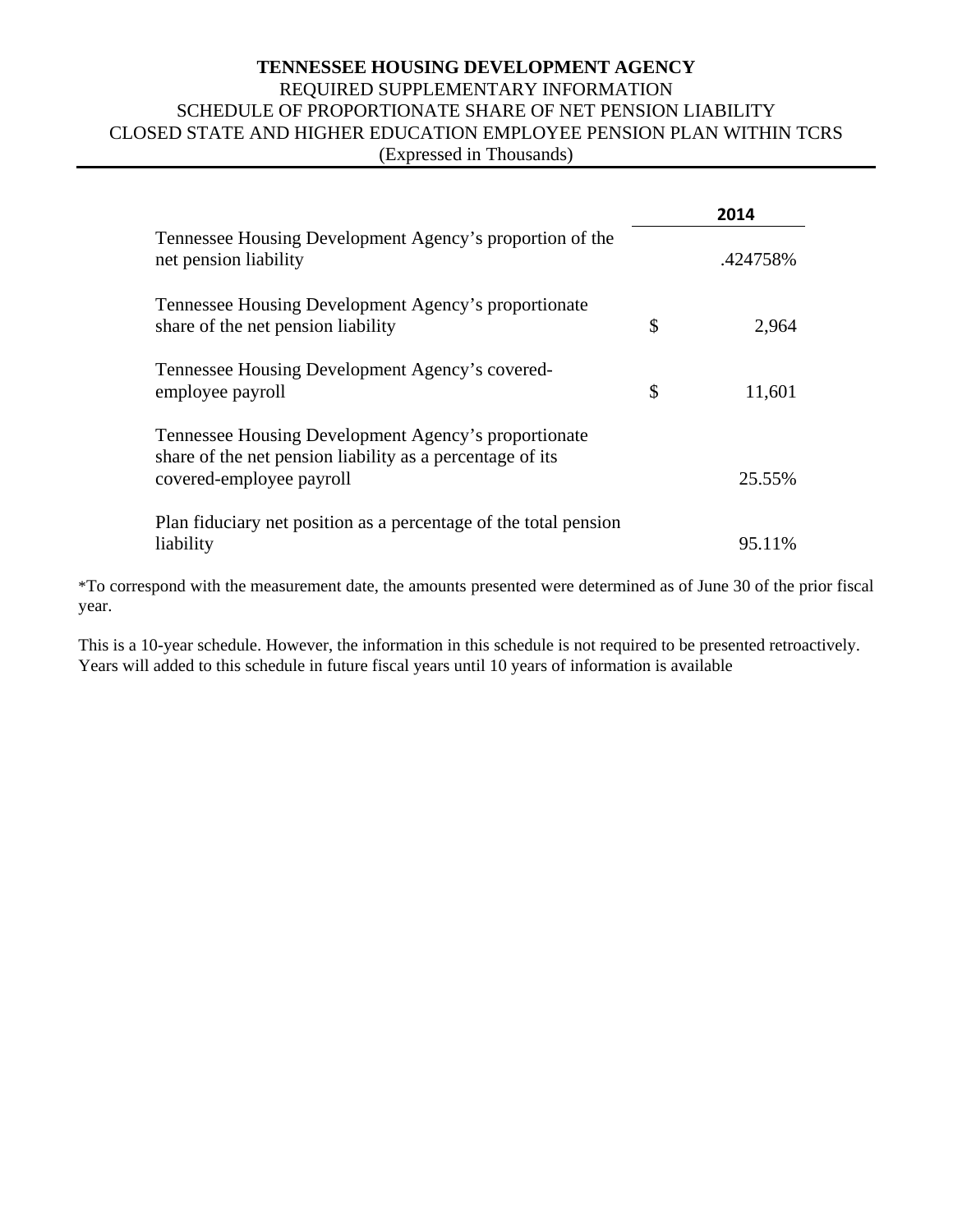#### **TENNESSEE HOUSING DEVELOPMENT AGENCY**

## REQUIRED SUPPLEMENTARY INFORMATION SCHEDULE OF TENNESEE HOUSING DEVELOPMENT AGENCY'S CONTRIBUTIONS CLOSED STATE AND HIGHER EDUCATION EMPLOYEE PENSION PLAN WITHIN TCRS (Expressed in Thousands)

|                                                                                                    | 2014        |               | 2015   |
|----------------------------------------------------------------------------------------------------|-------------|---------------|--------|
| <b>Contractually Required Contribution</b>                                                         | \$<br>1,744 | \$            | 1,652  |
| Contribution in relation to the contractually required<br>contribution                             | 1,744       |               | 1,652  |
| Contribution deficiency (excess)                                                                   | \$          | $\mathcal{S}$ |        |
| Tennessee Housing Development Agency's covered-<br>employee payroll                                | 11,601      | S             | 10,994 |
|                                                                                                    |             |               |        |
| Contribution as a percentage of Tennessee Housing<br>Development Agency's covered-employee payroll | 15.03%      |               | 15.03% |

This is a 10-year schedule. However, the information in the schedule is not required to be presented retroactively. Years will be added to this schedule in future fiscal years until 10 years of information is available.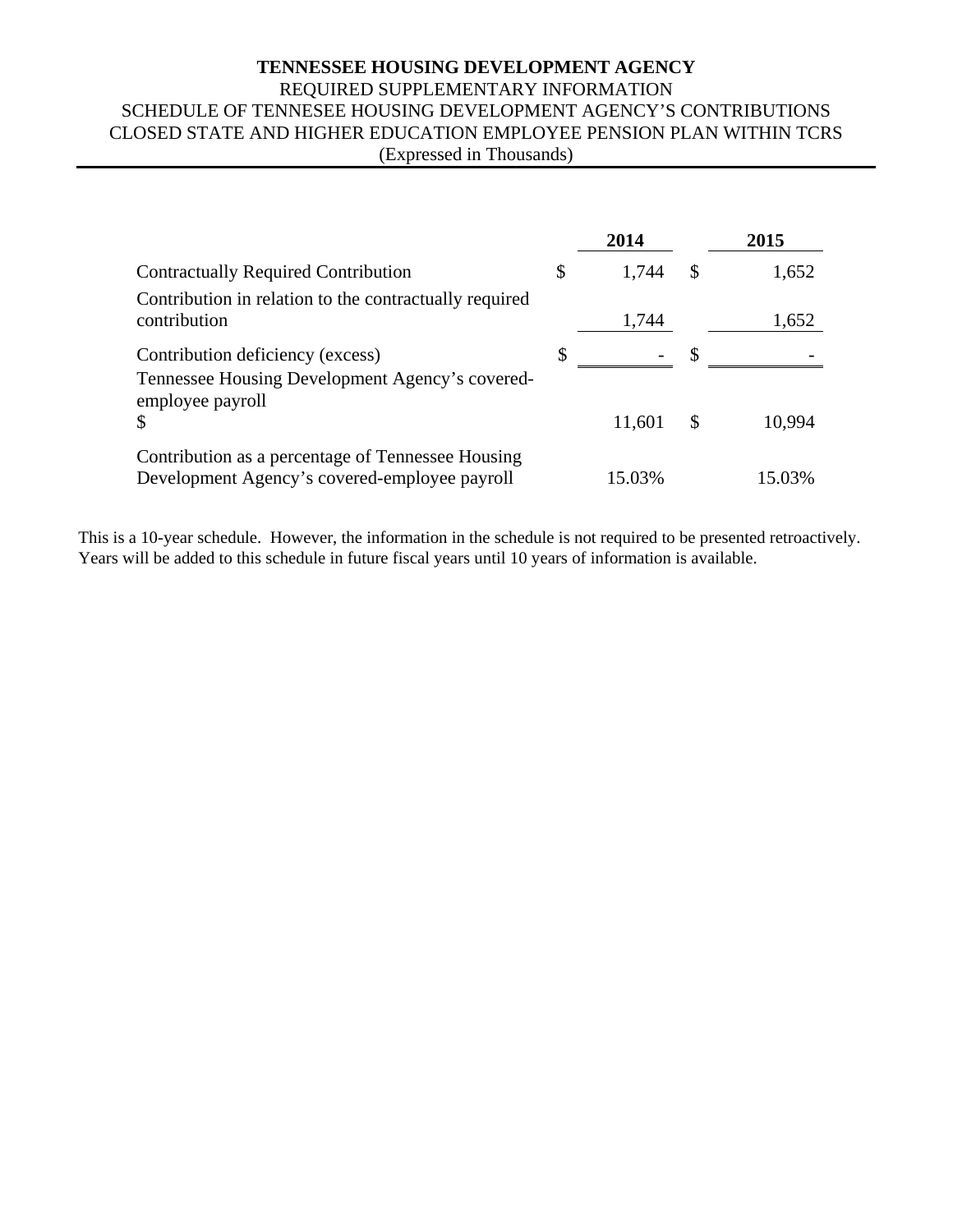## **TENNESSEE HOUSING DEVELOPMENT AGENCY**  REQUIRED SUPPLEMENTARY INFORMATION SCHEDULE OF TENNESSEE HOUSING DEVELOPMENT AGENCY'S CONTRIBUTIONS STATE AND HIGHER EDUCATION EMPLOYEE RETIREMENT PLAN (Expressed in Thousands)

|                                                                                                     | 2015      |
|-----------------------------------------------------------------------------------------------------|-----------|
| <b>Contractually Required Contributions</b>                                                         | \$<br>19  |
| Contributions in relation to the contractually required<br>contribution                             | (19)      |
| Contribution deficiency (excess)                                                                    | \$        |
| Tennessee Housing Development Agency's covered-employee<br>payroll                                  | \$<br>498 |
| Contributions as a percentage of Tennessee Housing<br>Development Agency's covered-employee payroll | 3.82%     |

This is a 10-year schedule. However, the information in this schedule is not required to be presented retroactively. Years will added to this schedule in future fiscal years until 10 years of information is available.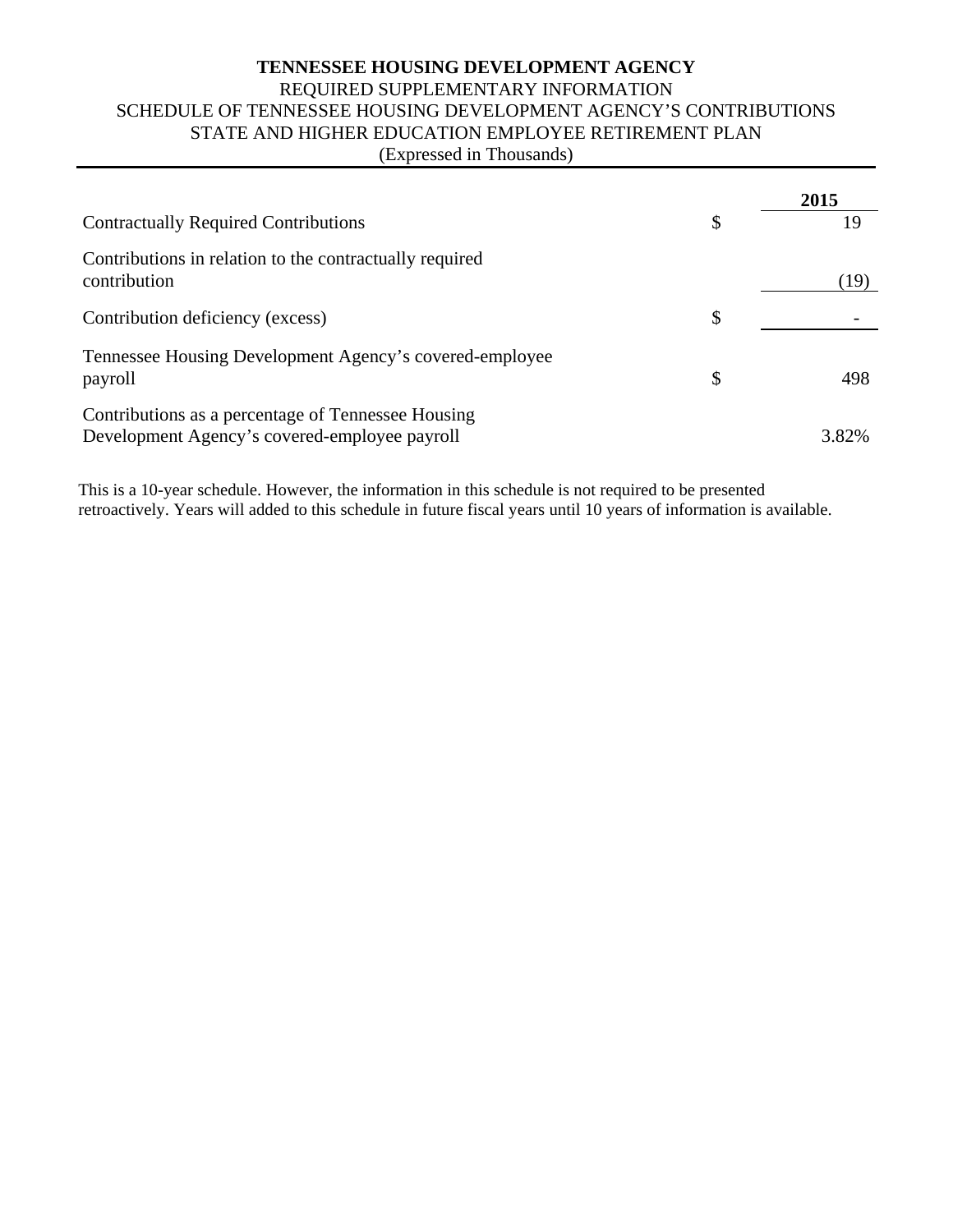#### **TENNESSEE HOUSING DEVELOPMENT AGENCY SUPPLEMENTARY INFORMATION (Expressed in Thousands) SUPPLEMENTARY SCHEDULE OF NET POSITION JUNE 30, 2015**

|                                                                        | Operating<br>Group | Mortgage<br>Finance<br>Program | Home-<br>ownership<br>Program<br><b>Bonds</b> | Housing<br>Finance<br>Program<br><b>Bonds</b> | General<br>Residential<br>Finance<br>Program<br><b>Bonds</b> | Totals                  |
|------------------------------------------------------------------------|--------------------|--------------------------------|-----------------------------------------------|-----------------------------------------------|--------------------------------------------------------------|-------------------------|
| <b>ASSETS</b><br>Current assets:                                       |                    |                                |                                               |                                               |                                                              |                         |
| \$<br>Cash and cash equivalents<br>Investments                         | 5,915              | \$<br>13,428                   | \$<br>97,295                                  | \$<br>39,330                                  | \$<br>119.542<br>42,603                                      | \$<br>275,510<br>42,603 |
| Receivables:                                                           |                    |                                |                                               |                                               |                                                              |                         |
| Accounts<br>Interest                                                   | 3<br>21            | 444<br>58                      | 15,337<br>6,240                               | 10,259<br>3,594                               | 3,554<br>3,643                                               | 29,597<br>13,556        |
| First mortgage loans                                                   | 6                  | 164                            | 25,100                                        | 9,874                                         | 18,321                                                       | 53,465                  |
| Due from federal government                                            | 28,051             |                                |                                               |                                               |                                                              | 28.051                  |
| Due from other funds                                                   | 3.488              |                                |                                               | ÷.                                            |                                                              | 3,488                   |
| Prepaid expenses                                                       | 10                 | $\overline{\phantom{a}}$       |                                               | $\overline{a}$                                |                                                              | 10                      |
| Total current assets                                                   | 37,494             | 14,094                         | 143,972                                       | 63,057                                        | 187,663                                                      | 446,280                 |
| Noncurrent assets:<br>Restricted assets:                               |                    |                                |                                               |                                               |                                                              |                         |
| Cash and cash equivalents                                              | 14,667             |                                | 9,321                                         | 1,068                                         | 422                                                          | 25,478                  |
| Investments                                                            |                    |                                | 135,899                                       | 19,837                                        | 22,888                                                       | 178,624                 |
| Investment Interest receivable<br>Investments                          |                    | 4,684                          | 1,401<br>196                                  | 104<br>1,866                                  | 68                                                           | 1,573<br>35,056         |
| First mortgage loans receivable                                        | 867                | 48,246                         | 760,561                                       | 436,523                                       | 28,310<br>623,580                                            | 1,869,777               |
| Second mortgage loans receivable                                       |                    |                                | 12,505                                        |                                               |                                                              | 12,505                  |
| Allowance for forgivable second mortgages                              |                    |                                | (2,904)                                       |                                               |                                                              | (2,904)                 |
| Advance to local government<br>Capital assets:                         | 3,084              |                                |                                               |                                               |                                                              | 3,084                   |
| Furniture and equipment                                                | 1,561              |                                |                                               |                                               |                                                              | 1,561                   |
| Less accumulated depreciation                                          | (1,049)            |                                |                                               |                                               |                                                              | (1,049)                 |
| Total noncurrent assets                                                | 19,130             | 52,930                         | 916,979                                       | 459,398                                       | 675,268                                                      | 2,123,705               |
| <b>Total assets</b>                                                    | 56,624             | 67,024                         | 1,060,951                                     | 522,455                                       | 862,931                                                      | 2,569,985               |
| DEFERRED OUTFLOWS OF RESOURCES                                         |                    |                                |                                               |                                               |                                                              |                         |
| Deferred amount on refundings<br>Deferred outflows related to pensions | 1,672              |                                | 222                                           | L,<br>$\overline{\phantom{a}}$                | 759<br>$\overline{\phantom{a}}$                              | 981<br>1,672            |
| Total deferred outflows of resources                                   | 1,672              | $\overline{a}$                 | 222                                           |                                               | 759                                                          | 2,653                   |
| <b>LIABILITIES</b>                                                     |                    |                                |                                               |                                               |                                                              |                         |
| Current liabilities:                                                   |                    |                                |                                               |                                               |                                                              |                         |
| Accounts payable                                                       | 11,359             | 2                              | 35                                            | 21                                            | 27                                                           | 11,444                  |
| Accrued payroll and related liabilities                                | 587                |                                |                                               |                                               |                                                              | 587                     |
| Compensated absences<br>Due to primary government                      | 585<br>71          |                                |                                               |                                               |                                                              | 585<br>71               |
| Interest payable                                                       |                    | ÷.                             | 15,964                                        | 5,807                                         | 10,554                                                       | 32,325                  |
| <b>Escrow deposits</b>                                                 |                    | 76                             |                                               |                                               |                                                              | 76                      |
| Prepayments on mortgage loans                                          |                    |                                | 507                                           | 235                                           | 423                                                          | 1,165                   |
| Due to federal government<br>Due to other funds                        | 14,667             |                                | 2,065                                         |                                               | 1,423                                                        | 14,667<br>3,488         |
| Bonds payable                                                          |                    | $\overline{\phantom{a}}$       | 77,670                                        | 23,890                                        | 28,895                                                       | 130,455                 |
| <b>Total current liabilities</b>                                       | 27,269             | 78                             | 96,241                                        | 29,953                                        | 41,322                                                       | 194,863                 |
| Noncurrent liabilities:                                                |                    |                                |                                               |                                               |                                                              |                         |
| Bonds payable                                                          |                    |                                | 673,115                                       | 455,975                                       | 719.625                                                      | 1,848,715               |
| Compensated absences                                                   | 622<br>2.964       |                                |                                               |                                               |                                                              | 622<br>2.964            |
| Net pension liability<br>Net OPEB obligation                           | 1,516              |                                | $\overline{a}$                                |                                               |                                                              | 1,516                   |
| Escrow deposits                                                        | 294                | 495                            |                                               | L,                                            | 1,688                                                        | 2,477                   |
| Arbitrage rebate payable                                               |                    |                                | 2,803                                         |                                               |                                                              | 2,803                   |
| Total noncurrent liabilities                                           | 5,396              | 495                            | 675,918                                       | 455,975                                       | 721,313                                                      | 1,859,097               |
| <b>Total liabilities</b>                                               | 32,665             | 573                            | 772,159                                       | 485,928                                       | 762,635                                                      | 2,053,960               |
| DEFERRED INFLOWS OF RESOURCES<br>Deferred inflows related to pensions  | 4,271              |                                |                                               |                                               |                                                              | 4,271                   |
| Total deferred inflows of resources                                    | 4,271              | $\sim$                         |                                               |                                               |                                                              | 4,271                   |
| <b>NET POSITION</b>                                                    |                    |                                |                                               |                                               |                                                              |                         |
| Net investment in capital assets                                       | 512                | $\overline{a}$                 |                                               |                                               |                                                              | 512                     |
| Restricted for single family bond programs                             |                    | 145                            | 289,014                                       | 36,527                                        | 101,055                                                      | 426,741                 |
| Restricted for grant programs                                          |                    | 11,302                         |                                               |                                               |                                                              | 11,302                  |
| Restricted for Homebuyers Revolving Loan Program<br>Unrestricted       | 3,153<br>17,695    | 55,004                         |                                               |                                               |                                                              | 3,153<br>72,699         |
| Total net position<br>\$                                               | 21,360             | \$<br>66,451                   | \$<br>289,014                                 | \$<br>36,527                                  | \$<br>101,055                                                | \$<br>514,407           |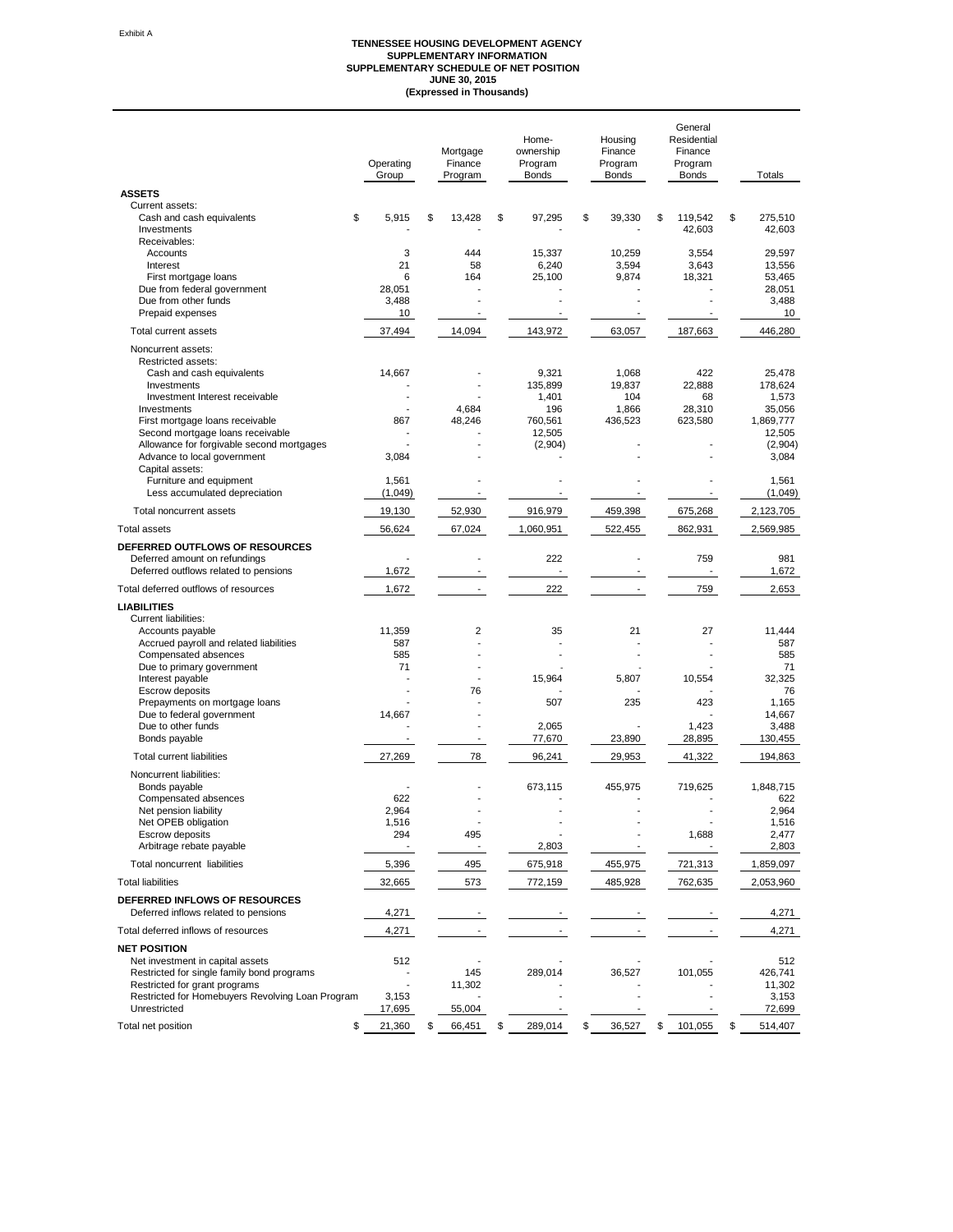# TENNESSEE HOUSING DEVELOPMENT AGENCY<br>SUPPLEMENTARY SCHEDULE OF REVENUES, EXPENSES, AND CHANGES IN NET POSITION<br>FOR THE YEAR ENDED JUNE 30, 2015<br>FOR THE YEAR ENDED JUNE 30, 2015<br>Expressed in Thousands)

|                                                       | Operating<br>Group | Mortgage<br>Finance<br>Program | Home-<br>ownership<br>Program<br>Bonds | Housing<br>Finance<br>Program<br><b>Bonds</b> | General<br>Residential<br>Finance<br>Program<br><b>Bonds</b> | Totals         |
|-------------------------------------------------------|--------------------|--------------------------------|----------------------------------------|-----------------------------------------------|--------------------------------------------------------------|----------------|
| <b>OPERATING REVENUES</b>                             |                    |                                |                                        |                                               |                                                              |                |
| \$<br>Mortgage interest income                        | 36                 | \$<br>119                      | \$<br>47,964                           | \$<br>23,487                                  | \$<br>25,393                                                 | \$<br>96,999   |
| Investment income:<br>Interest                        | 29                 | 27                             | 7,827                                  | 664                                           | 1,866                                                        | 10,413         |
| Net increase (decrease) in the fair value             |                    |                                |                                        |                                               |                                                              |                |
| of investments                                        |                    | (1)                            | (3,550)                                | 225                                           | (552)                                                        | (3,878)        |
| Federal grant administration fees                     | 14,920             | ٠                              |                                        |                                               |                                                              | 14,920         |
| Fees and other income                                 | 1,431              | 1                              |                                        |                                               | 160                                                          | 1,592          |
| Total operating revenues                              | 16,416             | 146                            | 52,241                                 | 24,376                                        | 26,867                                                       | 120,046        |
| <b>OPERATING EXPENSES</b>                             |                    |                                |                                        |                                               |                                                              |                |
| Salaries and benefits                                 | 15,147             |                                |                                        | $\overline{a}$                                |                                                              | 15,147         |
| Contractual services                                  | 6,475              |                                | 1                                      | $\overline{2}$                                |                                                              | 6,478          |
| Materials and supplies                                | 657                |                                |                                        |                                               |                                                              | 657            |
| Rentals and insurance                                 | 30                 |                                |                                        |                                               |                                                              | 30             |
| Other administrative expenses                         | 476                |                                |                                        |                                               |                                                              | 476            |
| Other program expenses                                | 1,931              | 108                            | 6,596                                  | 549                                           | 1.001                                                        | 10,185         |
| Interest expense                                      |                    | 87                             | 32,354                                 | 16,977                                        | 17,058                                                       | 66,389         |
| Mortgage service fees                                 |                    |                                | 3,225                                  | 1,716<br>1,195                                | 2,048<br>2,343                                               | 7,076<br>3,538 |
| <b>Issuance costs</b><br>Depreciation                 | 345                | $\blacksquare$                 |                                        |                                               |                                                              | 345            |
|                                                       |                    |                                |                                        |                                               |                                                              |                |
| Total operating expenses                              | 25,061             | 195                            | 42,176                                 | 20,439                                        | 22,450                                                       | 110,321        |
| Operating income (loss)                               | (8,645)            | (49)                           | 10,065                                 | 3,937                                         | 4,417                                                        | 9,725          |
| <b>NONOPERATING REVENUES (EXPENSES)</b>               |                    |                                |                                        |                                               |                                                              |                |
| Federal grants revenue                                | 307,010            |                                |                                        |                                               |                                                              | 307,010        |
| Other grant revenue                                   |                    |                                | 2                                      |                                               |                                                              | $\overline{2}$ |
| Federal grants expenses                               | (307, 165)         |                                |                                        |                                               |                                                              | (307, 165)     |
| Local grants expenses                                 | (15, 100)          | (200)                          | $\overline{a}$                         |                                               |                                                              | (15, 300)      |
| Total nonoperating revenues (expenses)                | (15, 255)          | (200)                          | $\overline{\mathbf{c}}$                |                                               |                                                              | (15, 453)      |
| Income (loss) before transfers                        | (23,900)           | (249)                          | 10,067                                 | 3,937                                         | 4,417                                                        | (5, 728)       |
| Transfers (to) other funds                            |                    |                                | (3,592)                                | (13,036)                                      | (9,069)                                                      | (25, 697)      |
| Transfers from other funds                            | 16,147             | 9,550                          |                                        |                                               |                                                              | 25,697         |
| Change in net position                                | (7, 753)           | 9.301                          | 6,475                                  | (9,099)                                       | (4,652)                                                      | (5, 728)       |
| Total net position, July 1                            | 35,906             | 57,150                         | 282,539                                | 45,626                                        | 105,707                                                      | 526,928        |
| Cumulative effect of a change in accounting principle | (6, 793)           |                                |                                        |                                               |                                                              | (6, 793)       |
| Total net position, July 1, as restated               | 29,113             | 57,150                         | 282,539                                | 45,626                                        | 105,707                                                      | 520,135        |
|                                                       |                    |                                |                                        |                                               |                                                              |                |
| \$<br>Total net position, June 30                     | 21,360             | \$<br>66.451                   | \$<br>289,014                          | \$<br>36.527                                  | \$<br>101.055                                                | \$<br>514,407  |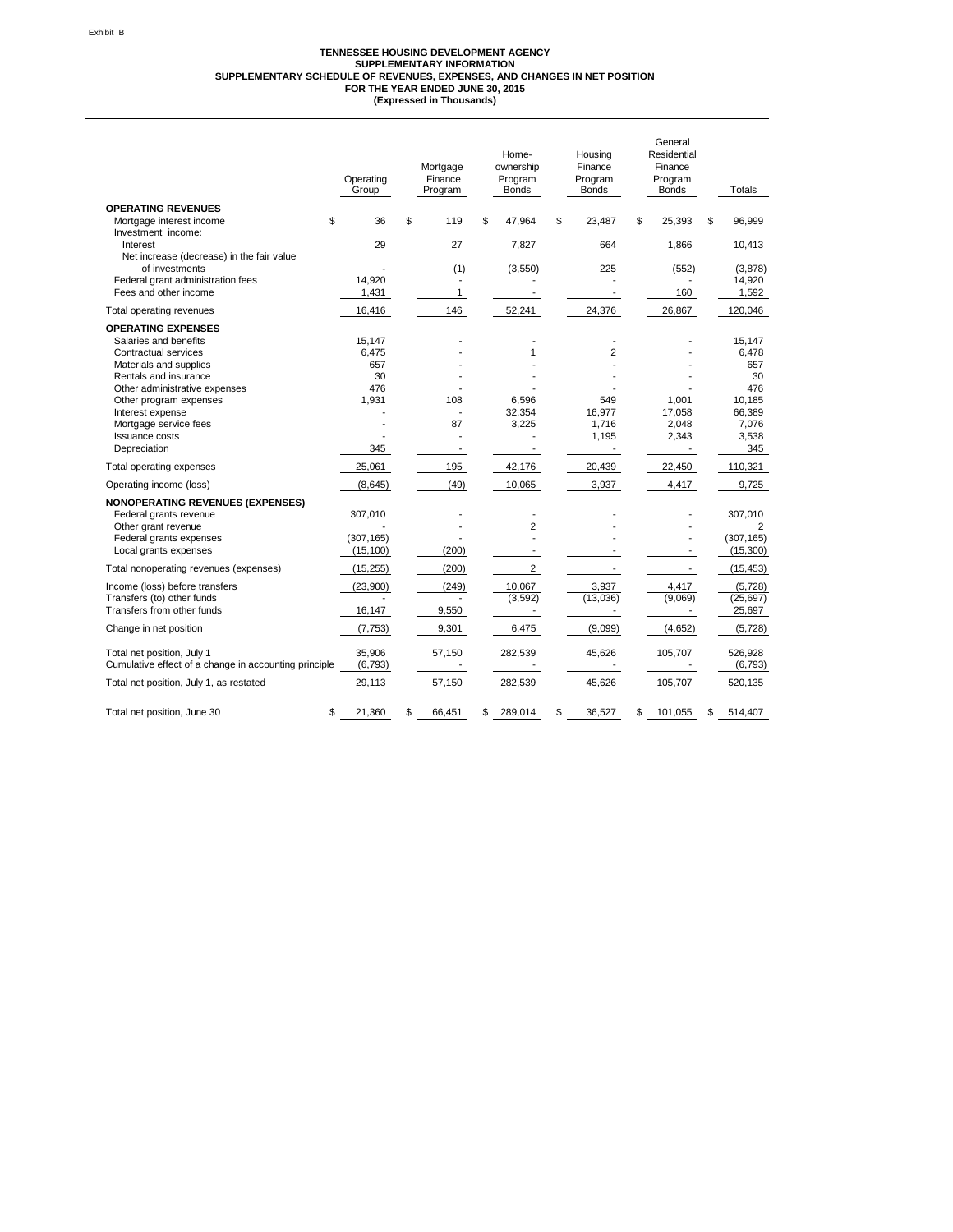#### **TENNESSEE HOUSING DEVELOPMENT AGENCY SUPPLEMENTARY INFORMATION SUPPLEMENTARY SCHEDULE OF CASH FLOWS FOR THE YEAR ENDED JUNE 30, 2015 (Expressed in Thousands)**

|                                                                                                             | Operating<br>Group | Mortgage<br>Finance<br>Program |     | Home-<br>ownership<br>Program<br><b>Bonds</b> |             | Housing<br>Finance<br>Program<br><b>Bonds</b> | General<br>Residential<br>Finance<br>Program<br><b>Bonds</b> | Totals                |
|-------------------------------------------------------------------------------------------------------------|--------------------|--------------------------------|-----|-----------------------------------------------|-------------|-----------------------------------------------|--------------------------------------------------------------|-----------------------|
| Cash flows from operating activities:<br>Receipts from customers                                            | \$<br>360          | \$<br>3.809                    | \$  | 182,632                                       | S           | 78,039                                        | \$<br>115.608                                                | \$<br>380.448         |
| Receipts from federal government                                                                            | 14,708             |                                |     |                                               |             |                                               |                                                              | 14,708                |
| Receipts from other funds                                                                                   | 3,634              | 20                             |     |                                               |             |                                               | 1,423                                                        | 5,077                 |
| Other miscellaneous receipts                                                                                | 1,431              | 1                              |     |                                               |             |                                               | 160                                                          | 1,592                 |
| Acquisition of mortgage loans                                                                               |                    | (8,259)                        |     | (9,052)                                       |             | (1,716)                                       | (231, 737)                                                   | (250, 764)            |
| Payments to service mortgages                                                                               |                    | (87)                           |     | (3,225)                                       |             | (554)                                         | (2,048)                                                      | (5,914)               |
| Payments to suppliers                                                                                       | (10, 755)          | (110)                          |     | (2, 128)                                      |             |                                               | (1,252)                                                      | (14, 245)             |
| Payments to other funds                                                                                     |                    |                                |     | (5,077)                                       |             |                                               |                                                              | (5,077)               |
| Payments to or for employees                                                                                | (16, 603)          | $\blacksquare$                 |     |                                               |             |                                               |                                                              | (16, 603)             |
|                                                                                                             |                    |                                |     |                                               |             |                                               |                                                              |                       |
| Net cash provided (used) by operating activities                                                            | (7, 225)           | (4,626)                        |     | 163,150                                       |             | 75,769                                        | (117, 846)                                                   | 109,222               |
| Cash flows from non-capital financing activities:                                                           |                    |                                |     |                                               |             |                                               |                                                              |                       |
| Operating grants received                                                                                   | 309,192            |                                |     | $\overline{2}$                                |             |                                               |                                                              | 309,194               |
| Transfers in (out)                                                                                          | 16,147             | 9,475                          |     | 57,588                                        |             | (13,036)                                      | (70, 174)                                                    |                       |
| Proceeds from sale of bonds                                                                                 |                    |                                |     |                                               |             | 168,316                                       | 309,508                                                      | 477,824               |
| Operating grants paid                                                                                       | (314, 829)         | (200)                          |     |                                               |             |                                               |                                                              | (315, 029)            |
| Cost of issuance paid                                                                                       |                    |                                |     |                                               |             | (1, 195)                                      | (2,343)                                                      | (3,538)               |
| Principal payments                                                                                          |                    |                                |     | (221, 280)                                    |             | (215, 875)                                    | (40, 715)                                                    | (477, 870)            |
| Interest paid                                                                                               |                    | $\sim$                         |     | (40,474)                                      |             | (20, 913)                                     | (13,993)                                                     | (75, 380)             |
| Net cash provided (used) by non-capital financing activities                                                | 10,510             | 9,275                          |     | (204, 164)                                    |             | (82, 703)                                     | 182,283                                                      | (84, 799)             |
| Cash flows from capital and related financing activities:                                                   |                    |                                |     |                                               |             |                                               |                                                              |                       |
| Purchases of capital assets                                                                                 | (231)              |                                |     |                                               |             |                                               |                                                              | (231)                 |
| Net cash used by capital and related financing activities                                                   | (231)              |                                |     |                                               |             |                                               |                                                              | (231)                 |
| Cash flows from investing activities:                                                                       |                    |                                |     |                                               |             |                                               |                                                              |                       |
| Proceeds from sales and maturities of investments                                                           |                    |                                |     |                                               |             |                                               |                                                              |                       |
| Purchases of investments                                                                                    |                    | 3,055<br>(5,036)               |     | 86,016                                        |             | 28,137                                        | 59,270                                                       | 176,478<br>(183, 656) |
|                                                                                                             | 29                 | 178                            |     | (54,090)                                      |             | (17, 044)<br>680                              | (107, 486)                                                   |                       |
| Investment interest received                                                                                |                    |                                |     | 7,932                                         |             |                                               | 1,729                                                        | 10,548                |
| Increase in fair value of investments subject to fair value<br>reporting and classified as cash equivalents |                    |                                |     | 7                                             |             | 3                                             | 13                                                           | 23                    |
| Net cash provided (used) by investing activities                                                            | 29                 | (1,803)                        |     | 39,865                                        |             | 11,776                                        | (46, 474)                                                    | 3,393                 |
| Net increase (decrease) in cash and cash equivalents                                                        | 3,083              | 2,846                          |     | (1, 149)                                      |             | 4,842                                         | 17,963                                                       | 27,585                |
| Cash and cash equivalents, July 1                                                                           | 17,499             | 10,582                         |     | 107,765                                       |             | 35,556                                        | 102,001                                                      | 273,403               |
| Cash and cash equivalents, June 30                                                                          | \$<br>20,582       | 13,428                         | \$. | 106,616                                       | (continued) | 40,398                                        | \$<br>119,964                                                | \$<br>300,988         |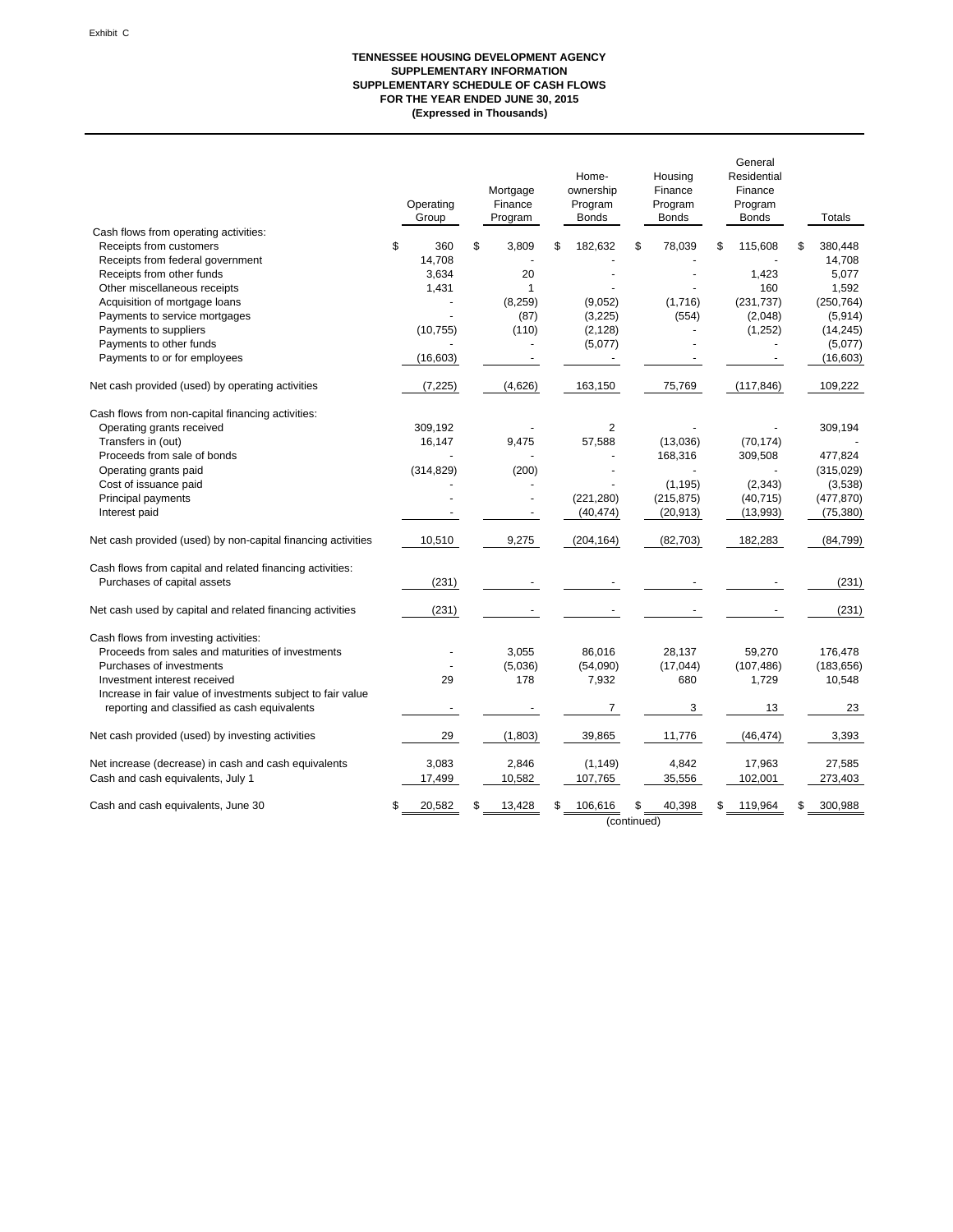#### **TENNESSEE HOUSING DEVELOPMENT AGENCY SUPPLEMENTARY INFORMATION SUPPLEMENTARY SCHEDULE OF CASH FLOWS (cont.) FOR THE YEAR ENDED JUNE 30, 2015 (Expressed in Thousands)**

|                                                            | Operating<br>Group | Mortgage<br>Finance<br>Program |     | Home-<br>ownership<br>Program<br><b>Bonds</b> | Housing<br>Finance<br>Program<br><b>Bonds</b> |     | General<br>Residential<br>Finance<br>Program<br><b>Bonds</b> | <b>Totals</b> |
|------------------------------------------------------------|--------------------|--------------------------------|-----|-----------------------------------------------|-----------------------------------------------|-----|--------------------------------------------------------------|---------------|
| Reconciliation of operating income to                      |                    |                                |     |                                               |                                               |     |                                                              |               |
| net cash provided (used) by operating activities:          |                    |                                |     |                                               |                                               |     |                                                              |               |
| Operating income (loss)                                    | \$<br>(8,645)      | \$<br>(49)                     | \$. | 10,065                                        | \$<br>3,937                                   | \$  | 4,417                                                        | \$<br>9,725   |
| Adjustments to reconcile operating income to               |                    |                                |     |                                               |                                               |     |                                                              |               |
| net cash provided (used) by operating activities:          |                    |                                |     |                                               |                                               |     |                                                              |               |
| Depreciation                                               | 345                |                                |     |                                               |                                               |     |                                                              | 345           |
| Pension expense                                            | 442                |                                |     |                                               |                                               |     |                                                              | 442           |
| Changes in assets and liabilities:                         |                    |                                |     |                                               |                                               |     |                                                              |               |
| (Increase) decrease in accounts receivable                 |                    | (53)                           |     | 5,997                                         | (1,895)                                       |     | (705)                                                        | 3,344         |
| (Increase) decrease in mortgage interest receivable        | 8                  | 45                             |     | 1,486                                         | 239                                           |     | (1, 457)                                                     | 321           |
| (Increase) in deferred pension outflows                    | (1,672)            |                                |     |                                               |                                               |     |                                                              | (1,672)       |
| (Increase) decrease in mortgage loans receivable           | 294                | (4,501)                        |     | 121,214                                       | 56,273                                        |     | (139, 845)                                                   | 33,435        |
| Decrease in due from federal government                    | (212)              |                                |     |                                               |                                               |     |                                                              | (212)         |
| Decrease in interfund receivables                          | 3,634              | 20                             |     |                                               |                                               |     | 1,423                                                        | 5,077         |
| (Decrease) in interfund payables                           |                    |                                |     | (5,077)                                       |                                               |     |                                                              | (5,077)       |
| Increase (decrease) in accounts payable                    | (1, 464)           | (62)                           |     | (186)                                         | (68)                                          |     | 234                                                          | (1,546)       |
| Increase in accrued payroll /                              |                    |                                |     |                                               |                                               |     |                                                              |               |
| compensated absences                                       | 75                 |                                |     |                                               |                                               |     |                                                              | 75            |
| (Decrease) in due to primary government                    | (1)                |                                |     |                                               |                                               |     |                                                              | (1)           |
| Increase in arbitrage rebate liability                     |                    |                                |     | 1,574                                         |                                               |     |                                                              | 1,574         |
| Investment income included as operating revenue            | (29)               | (26)                           |     | (4,277)                                       | (889)                                         |     | (1, 314)                                                     | (6, 535)      |
| Interest expense included as operating expense             |                    |                                |     | 32,354                                        | 16,977                                        |     | 17,058                                                       | 66,389        |
| Issuance cost included as operating expense                |                    |                                |     |                                               | 1,195                                         |     | 2,343                                                        | 3,538         |
| Total adjustments                                          | 1.420              | (4, 577)                       |     | 153,085                                       | 71,832                                        |     | (122, 263)                                                   | 99,497        |
| Net cash provided (used) by operating activities           | \$<br>(7, 225)     | \$<br>(4,626)                  | \$  | 163,150                                       | 75,769                                        | \$. | (117, 846)                                                   | \$<br>109,222 |
| Noncash investing, capital, and financing activities:      |                    |                                |     |                                               |                                               |     |                                                              |               |
| Increase (decrease) in fair value of investments           | \$                 | \$<br>7                        | \$  | (4, 298)                                      | \$<br>(179)                                   | \$  | (463)                                                        | \$<br>(4,933) |
| Total noncash investing, capital, and financing activities |                    | $\overline{7}$                 |     | (4, 298)                                      | (179)                                         |     | (463)                                                        | (4,933)       |